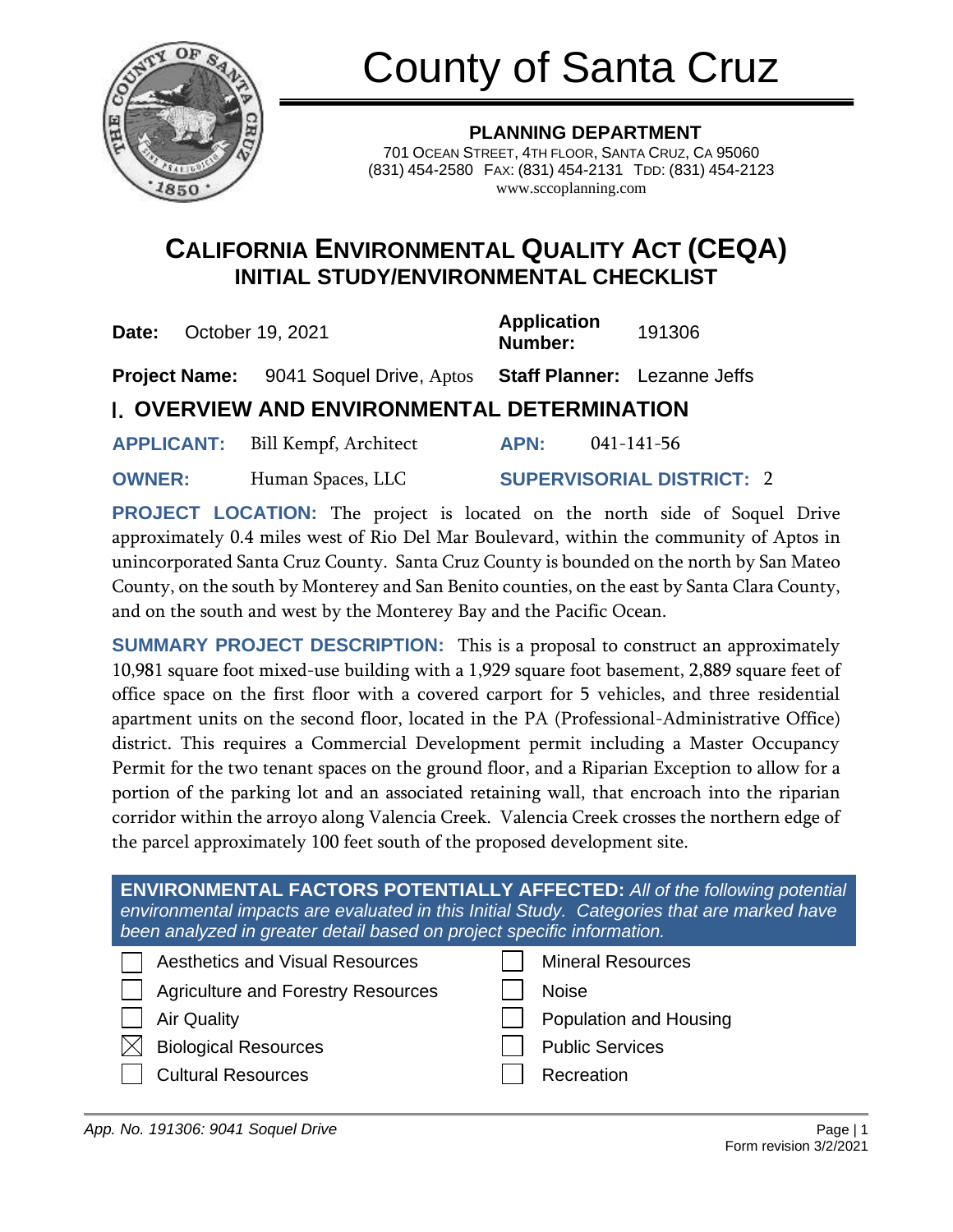| <b>ENVIRONMENTAL FACTORS POTENTIALLY AFFECTED:</b> All of the following potential<br>environmental impacts are evaluated in this Initial Study. Categories that are marked have<br>been analyzed in greater detail based on project specific information. |                                                                                                                      |               |                                           |  |
|-----------------------------------------------------------------------------------------------------------------------------------------------------------------------------------------------------------------------------------------------------------|----------------------------------------------------------------------------------------------------------------------|---------------|-------------------------------------------|--|
|                                                                                                                                                                                                                                                           | Energy                                                                                                               |               | Transportation                            |  |
|                                                                                                                                                                                                                                                           | Geology and Soils                                                                                                    |               | <b>Tribal Cultural Resources</b>          |  |
|                                                                                                                                                                                                                                                           | <b>Greenhouse Gas Emissions</b>                                                                                      |               | Utilities and Service Systems             |  |
|                                                                                                                                                                                                                                                           | <b>Hazards and Hazardous Materials</b>                                                                               |               | Wildfire                                  |  |
|                                                                                                                                                                                                                                                           | Hydrology/Water Supply/Water Quality                                                                                 |               | <b>Mandatory Findings of Significance</b> |  |
|                                                                                                                                                                                                                                                           | Land Use and Planning                                                                                                |               |                                           |  |
|                                                                                                                                                                                                                                                           |                                                                                                                      |               |                                           |  |
| DISCRETIONARY APPROVAL(S) BEING CONSIDERED:                                                                                                                                                                                                               |                                                                                                                      |               |                                           |  |
|                                                                                                                                                                                                                                                           |                                                                                                                      |               |                                           |  |
|                                                                                                                                                                                                                                                           | <b>General Plan Amendment</b>                                                                                        |               | <b>Coastal Development Permit</b>         |  |
|                                                                                                                                                                                                                                                           | <b>Land Division</b>                                                                                                 |               | <b>Grading Permit</b>                     |  |
|                                                                                                                                                                                                                                                           | Rezoning                                                                                                             |               | <b>Riparian Exception</b>                 |  |
|                                                                                                                                                                                                                                                           | <b>Development Permit</b>                                                                                            |               | <b>LAFCO Annexation</b>                   |  |
|                                                                                                                                                                                                                                                           | <b>Sewer Connection Permit</b>                                                                                       |               | Other:                                    |  |
|                                                                                                                                                                                                                                                           | OTHER PUBLIC AGENCIES WHOSE APPROVAL IS REQUIRED (e.g., permits,<br>financing approval, or participation agreement): |               |                                           |  |
|                                                                                                                                                                                                                                                           | <b>Permit Type/Action</b>                                                                                            | <u>Agency</u> |                                           |  |
|                                                                                                                                                                                                                                                           | 401 Permit                                                                                                           |               | Regional Water Quality Control Board      |  |

**CONSULTATION WITH NATIVE AMERICAN TRIBES:** *Have California Native American tribes traditionally and culturally affiliated with the project area requested consultation pursuant to Public Resources Code section 21080.3.1? If so, is there a plan for consultation that includes, for example, the determination of significance of impacts to tribal cultural resources, procedures regarding confidentiality, etc.?*

No California Native American tribes traditionally and culturally affiliated with the area of Santa Cruz County have requested consultation pursuant to Public Resources Code section 21080.3.1.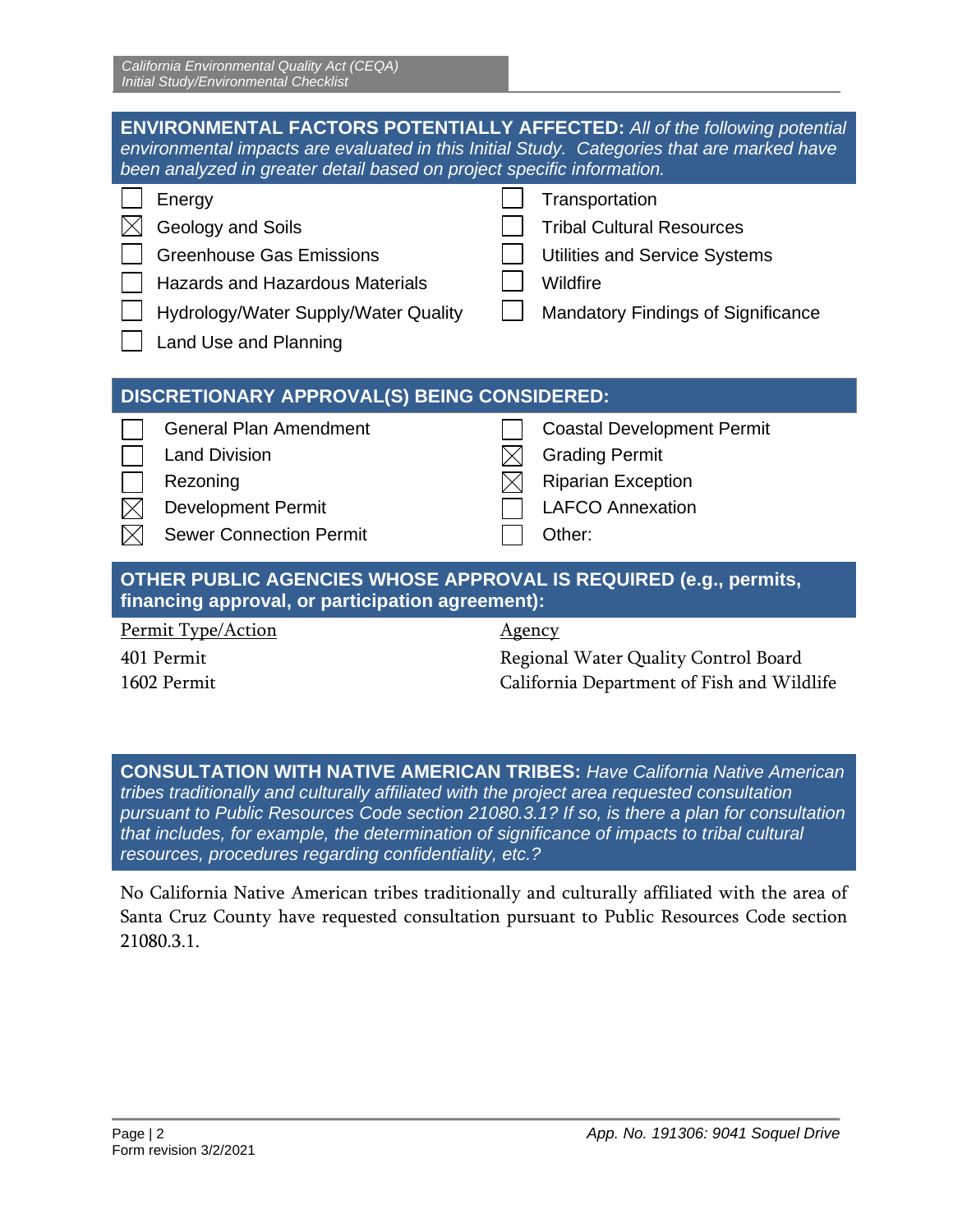#### **DETERMINATION:**

On the basis of this initial evaluation:

- I find that the proposed project COULD NOT have a significant effect on the environment, and a NEGATIVE DECLARATION will be prepared.
- $\boxtimes$  I find that although the proposed project could have a significant effect on the environment, there will not be a significant effect in this case because revisions in the project have been made or agreed to by the project proponent. A MITIGATED NEGATIVE DECLARATION will be prepared.
- I find that the proposed project MAY have a significant effect on the environment, and an ENVIRONMENTAL IMPACT REPORT is required.
	- I find that the proposed project MAY have a "potentially significant impact" or "potentially significant unless mitigated" impact on the environment, but at least one effect 1) has been adequately analyzed in an earlier document pursuant to applicable legal standards, and 2) has been addressed by mitigation measures based on the earlier analysis as described on attached sheets. An ENVIRONMENTAL IMPACT REPORT is required, but it must analyze only the effects that remain to be addressed.
- I find that although the proposed project could have a significant effect on the environment, because all potentially significant effects (a) have been analyzed adequately in an earlier EIR or NEGATIVE DECLARATION pursuant to applicable standards, and (b) have been avoided or mitigated pursuant to that earlier EIR or NEGATIVE DECLARATION, including revisions or mitigation measures that are imposed upon the proposed project, nothing further is required.

 $\overline{a}$ 

MATT JOHNSTON, Environmental Coordinator **Date** Date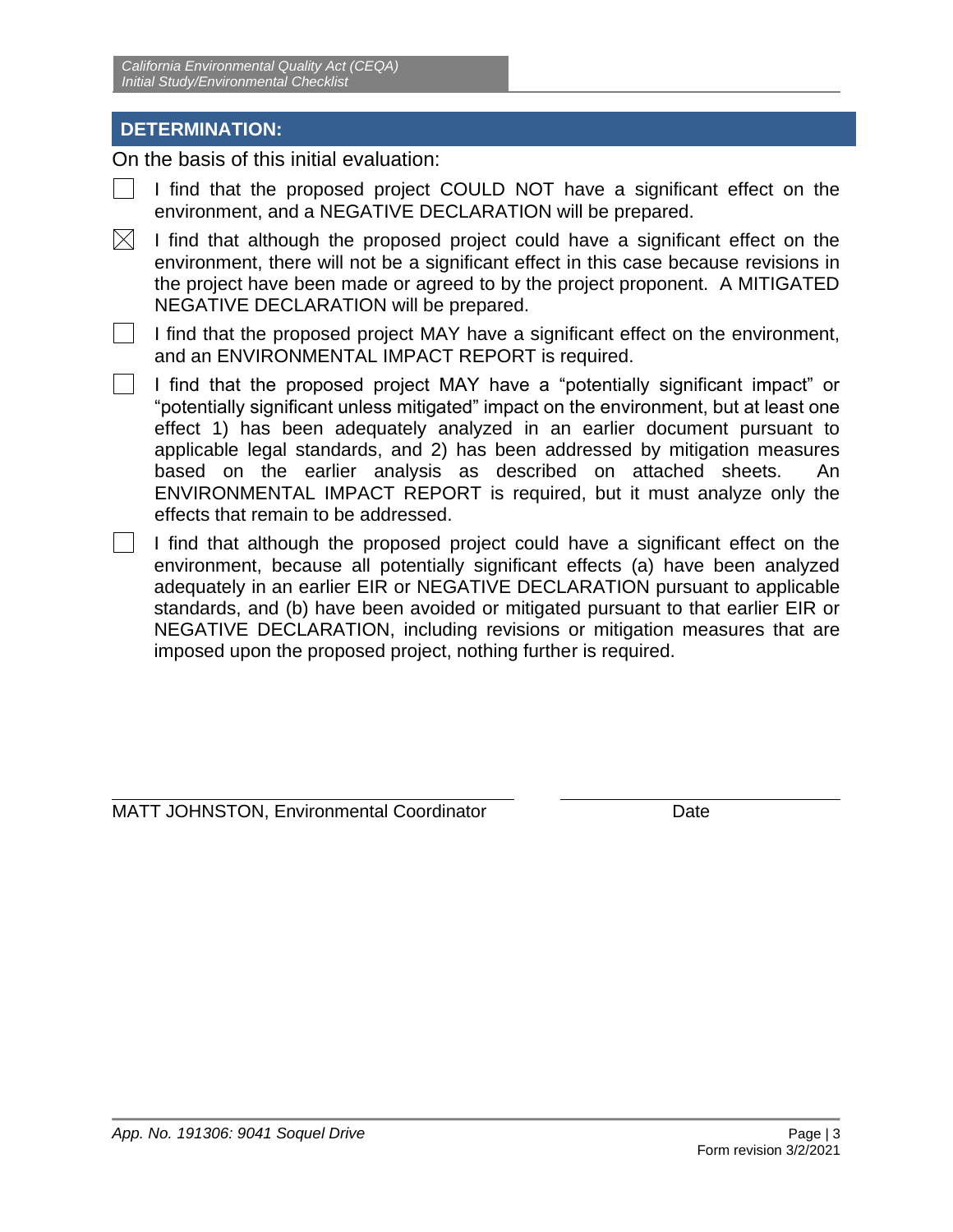

*This page intentionally left blank.*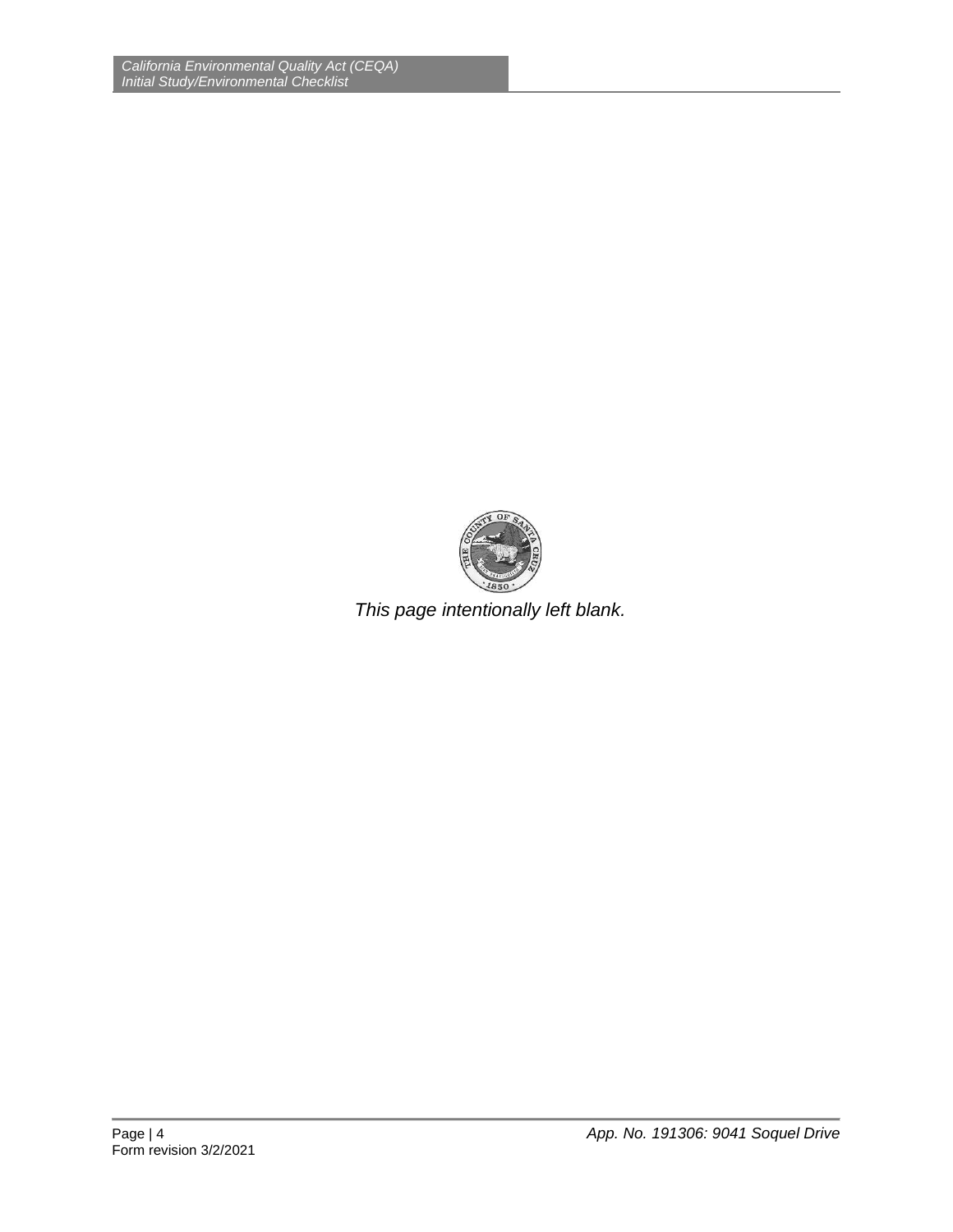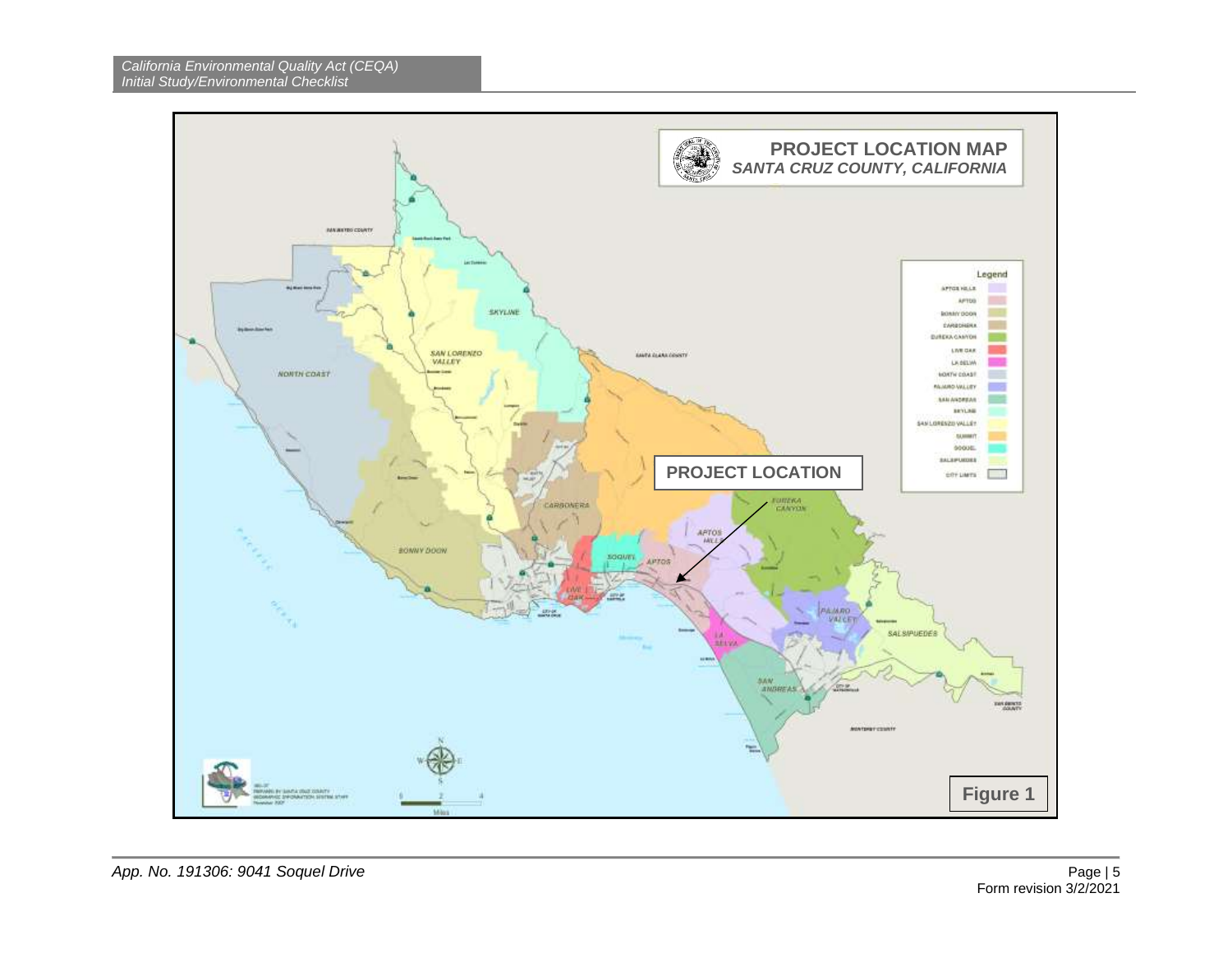

*This page intentionally left blank.*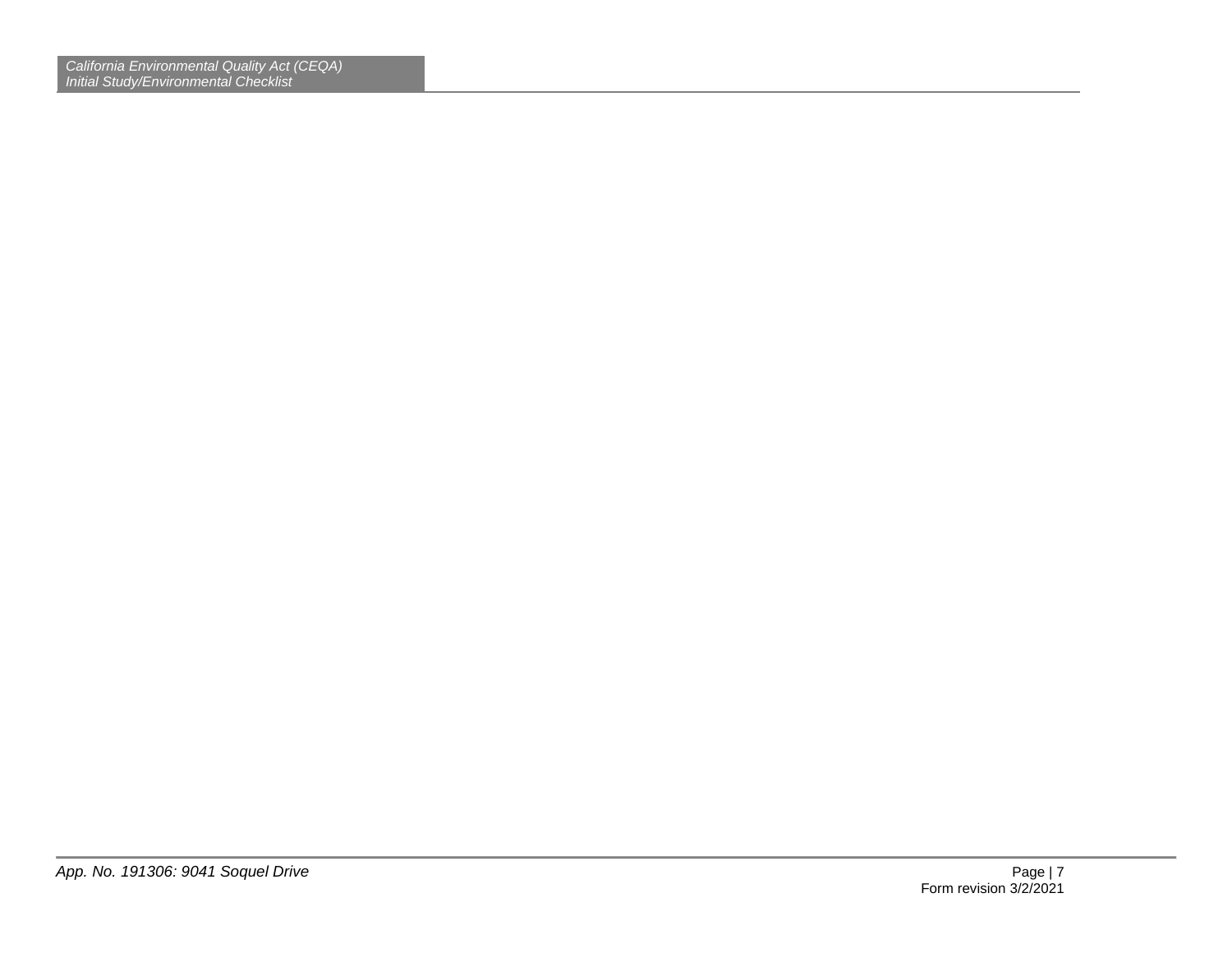

**Project Site Plan Figure 2**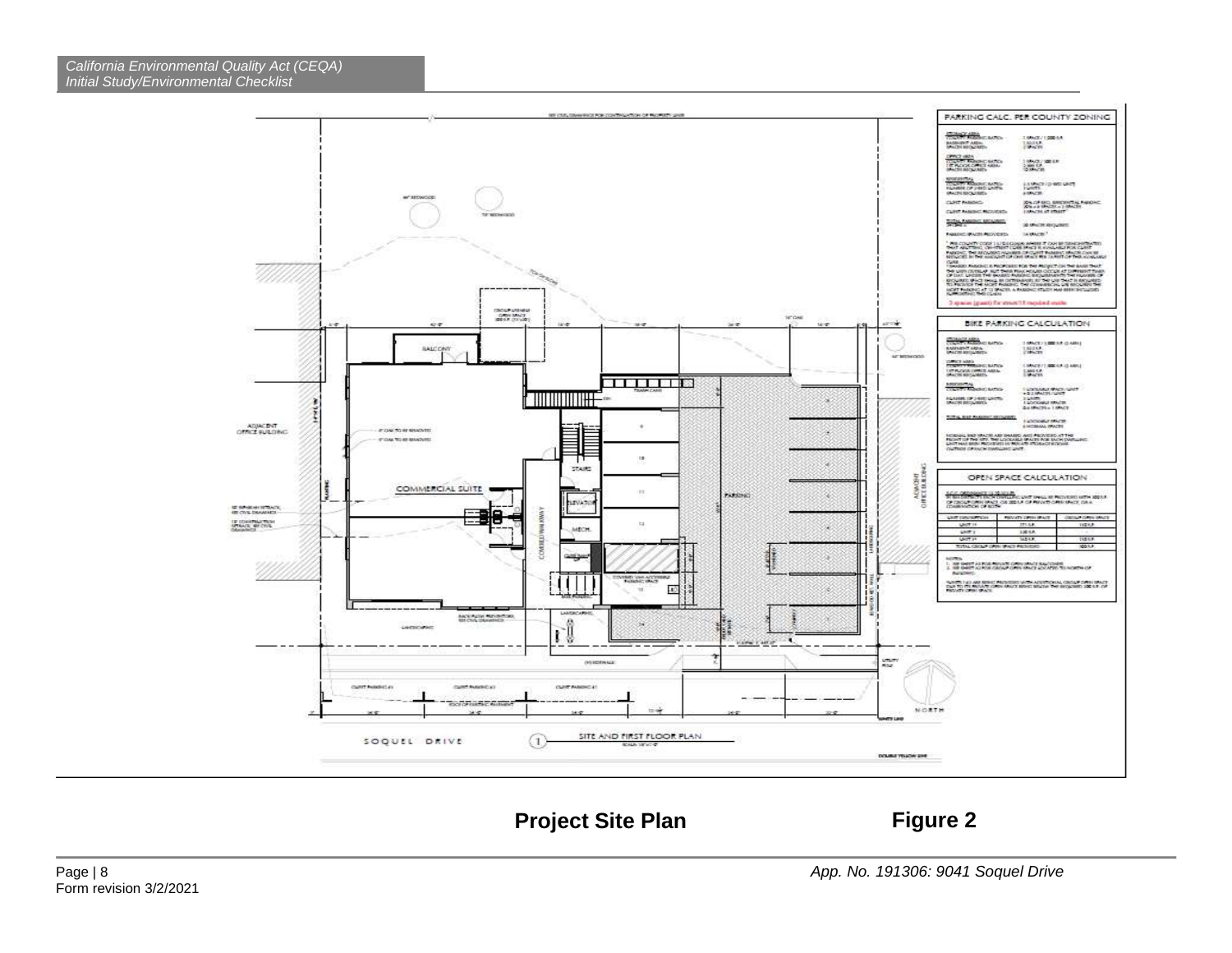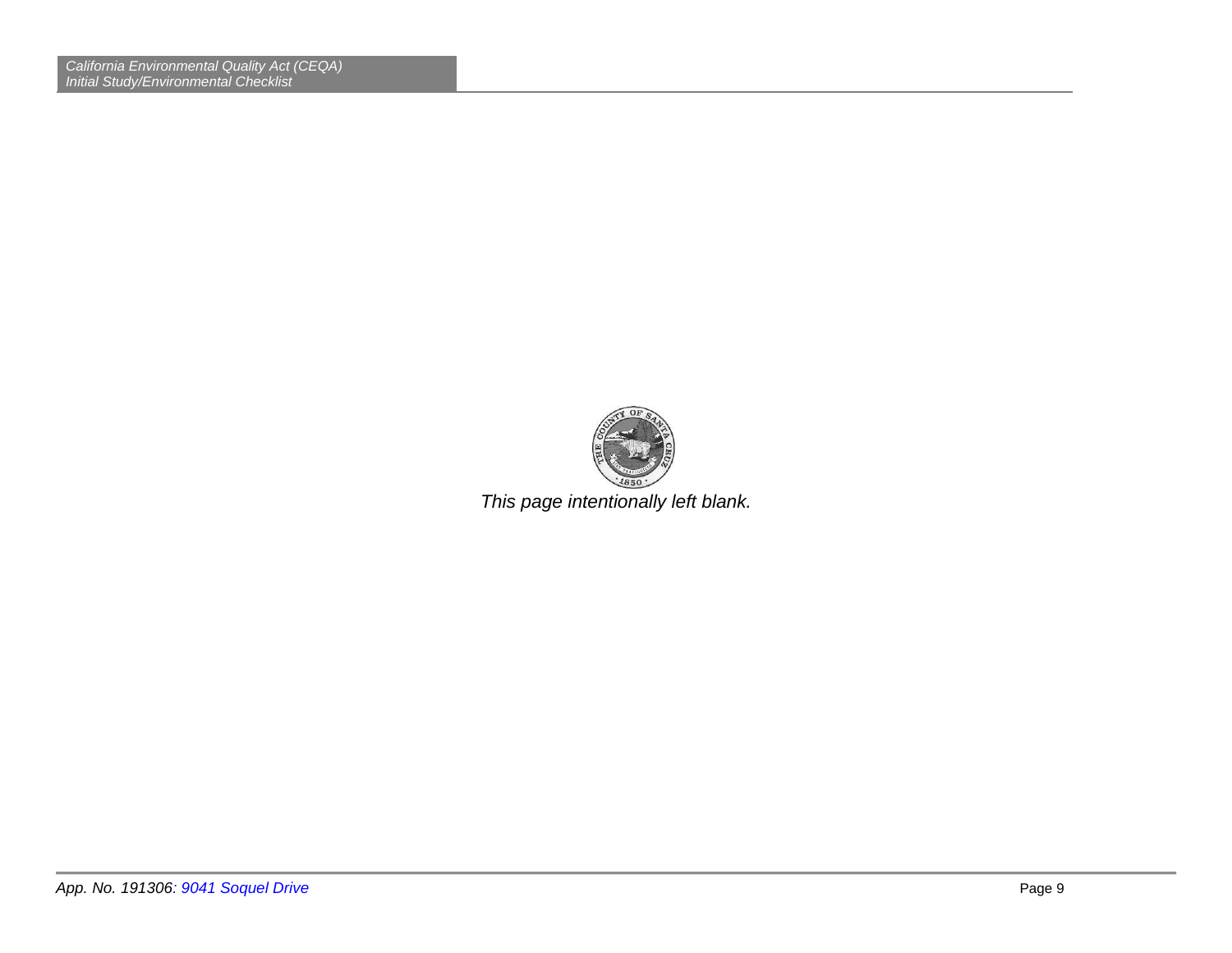### **II. BACKGROUND INFORMATION**

### **EXISTING SITE CONDITIONS:**

| Parcel Size (acres):       | 31,712 square feet; 12,169 square feet net                                         |
|----------------------------|------------------------------------------------------------------------------------|
| <b>Existing Land Use:</b>  | Vacant                                                                             |
| Vegetation:                | Trees including redwoods, live oaks, big leaf maple.                               |
|                            | Groundcover including brambles and poison oak                                      |
|                            | Slope in area affected by project: $\Box$ 0 - 30% $\boxtimes$ 31 - 100% $\Box$ N/A |
| <b>Nearby Watercourse:</b> | Valencia Creek (perennial stream)                                                  |
| Distance To:               | Approximately 110 feet down steep slope                                            |

#### **ENVIRONMENTAL RESOURCES AND CONSTRAINTS:**

| Water Supply Watershed:                | Not Mapped  | Fault Zone:                  | Not Mapped |
|----------------------------------------|-------------|------------------------------|------------|
| <b>Groundwater Recharge:</b>           | Yes/Portion | Scenic Corridor:             | Scenic     |
| <b>Timber or Mineral:</b>              | Not Mapped  | Historic:                    | Not Mapped |
| <b>Agricultural Resource:</b>          | Not Mapped  | Archaeology:                 | Potential  |
| <b>Biologically Sensitive Habitat:</b> | Yes         | <b>Noise Constraint:</b>     | None       |
| Fire Hazard:                           | Not Mapped  | <b>Electric Power Lines:</b> | Yes        |
| Floodplain:                            | Zone 6      | Solar Access:                | Adequate   |
| Erosion:                               | Potential   | <b>Solar Orientation:</b>    | Adequate   |
| Landslide:                             | Not Mapped  | <b>Hazardous Materials:</b>  | None       |
| Liquefaction:                          | Very High   | Other:                       | None       |

#### **SERVICES:**

| Fire Protection: | Central FPD | <b>Drainage District:</b>     | Zone 6       |
|------------------|-------------|-------------------------------|--------------|
| School District: |             | Pajaro Valley Project Access: | Soquel Drive |
| Sewage Disposal: | SC County   | Water Supply:                 | Soquel Creek |
|                  | Sanitation  |                               |              |

#### **PLANNING POLICIES:**

|                    | <b>Special Designation:</b> |
|--------------------|-----------------------------|
|                    |                             |
|                    |                             |
|                    |                             |
|                    |                             |
|                    |                             |
|                    |                             |
| $\boxtimes$ Inside | Outside                     |
| Inside             | Outside                     |
|                    |                             |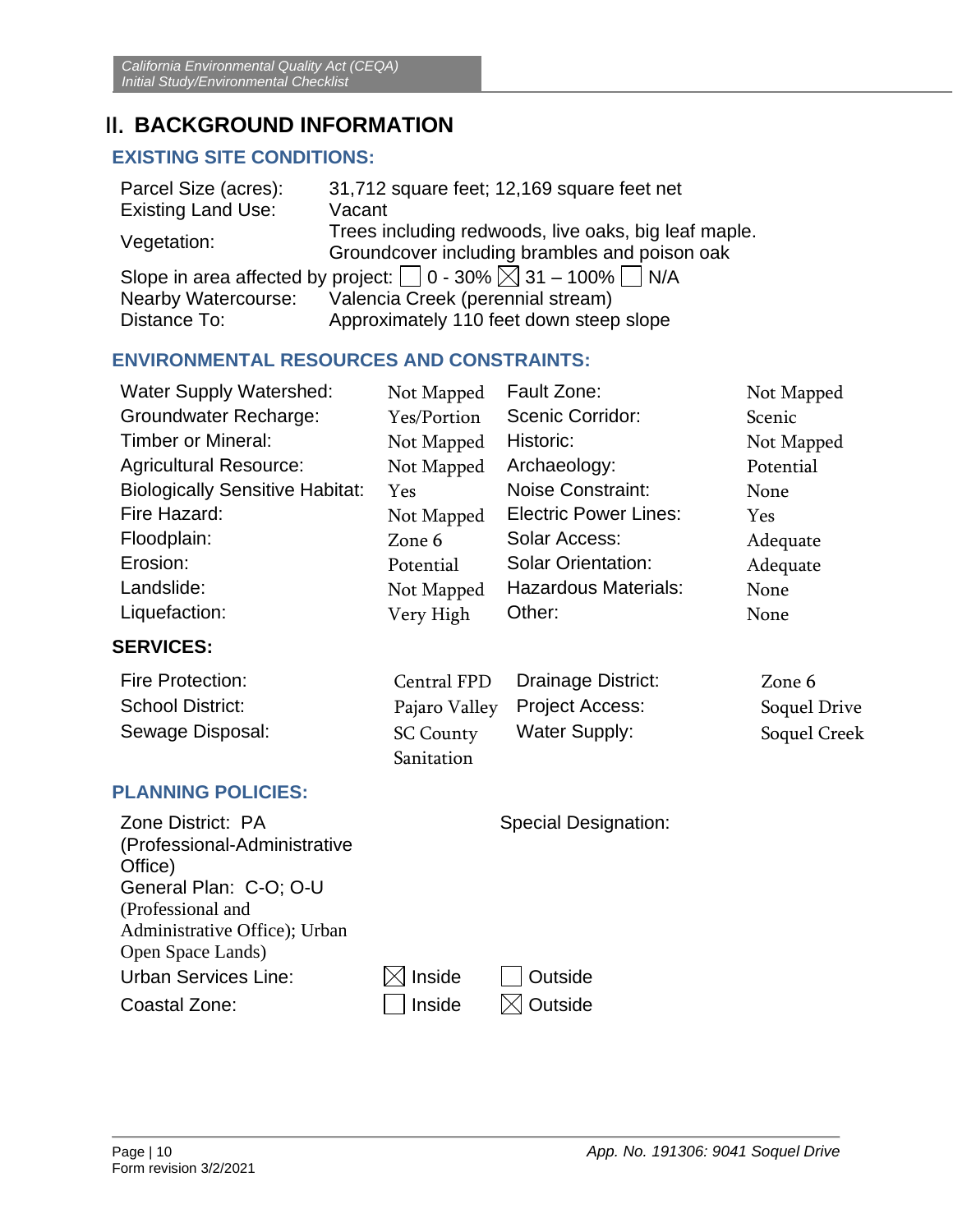#### **ENVIRONMENTAL SETTING AND SURROUNDING LAND USES:**

#### **Natural Environment**

\

Santa Cruz County is uniquely situated along the northern end of Monterey Bay approximately 55 miles south of the City of San Francisco along the Central Coast. The Pacific Ocean and Monterey Bay to the west and south, the mountains inland, and the prime agricultural lands along both the northern and southern coast of the county create limitations on the style and amount of building that can take place. Simultaneously, these natural features create an environment that attracts both visitors and new residents every year. The natural landscape provides the basic features that set Santa Cruz apart from the surrounding counties and require specific accommodations to ensure building is done in a safe, responsible and environmentally respectful manner.

The California Coastal Zone affects nearly one third of the land in the urbanized area of the unincorporated County with special restrictions, regulations, and processing procedures required for development within that area. Steep hillsides require extensive review and engineering to ensure that slopes remain stable, buildings are safe, and water quality is not impacted by increased erosion. The farmland in Santa Cruz County is among the best in the world, and the agriculture industry is a primary economic generator for the County. Preserving this industry in the face of population growth requires that soils best suited to commercial agriculture remain active in crop production rather than converting to other land uses.

#### **PROJECT BACKGROUND:**

The upper portion of the project site is currently used as an unpermitted bicycle sales and repair shop with a pump track at the top of the arroyo slope. Discretionary Permit Application 89-0123 (Proposal to construct a 3,730 square foot, two-story commercial office building), which is filed under previous APN 041-141-32, was approved in August of 1989. This approval, however, was never exercised in that a building permit was never obtained to construct the office building. There were no other proposals for this site other than a consultation in 2009 to inquire about a 4,000 square foot medical building.

#### **DETAILED PROJECT DESCRIPTION:**

The project site is located on Soquel Drive just north of Highway One between Rio Del Mar Boulevard and Trout Gulch Road in Aptos. The parcel is approximately 32,000 square feet. While relatively flat at the front of the parcel, the parcel gently slopes downward towards the rear (north) followed by a sharp decline of about 50% slope where the parcel descends to Valencia Creek. The south side of Soquel Drive is lined with both deciduous and evergreen trees which screen views of the site from Highway One, a designated scenic road.

Surrounding land uses include a Goodwill donation center to the east and an interior design studio to the west. The neighborhood consists of several small-scale commercial businesses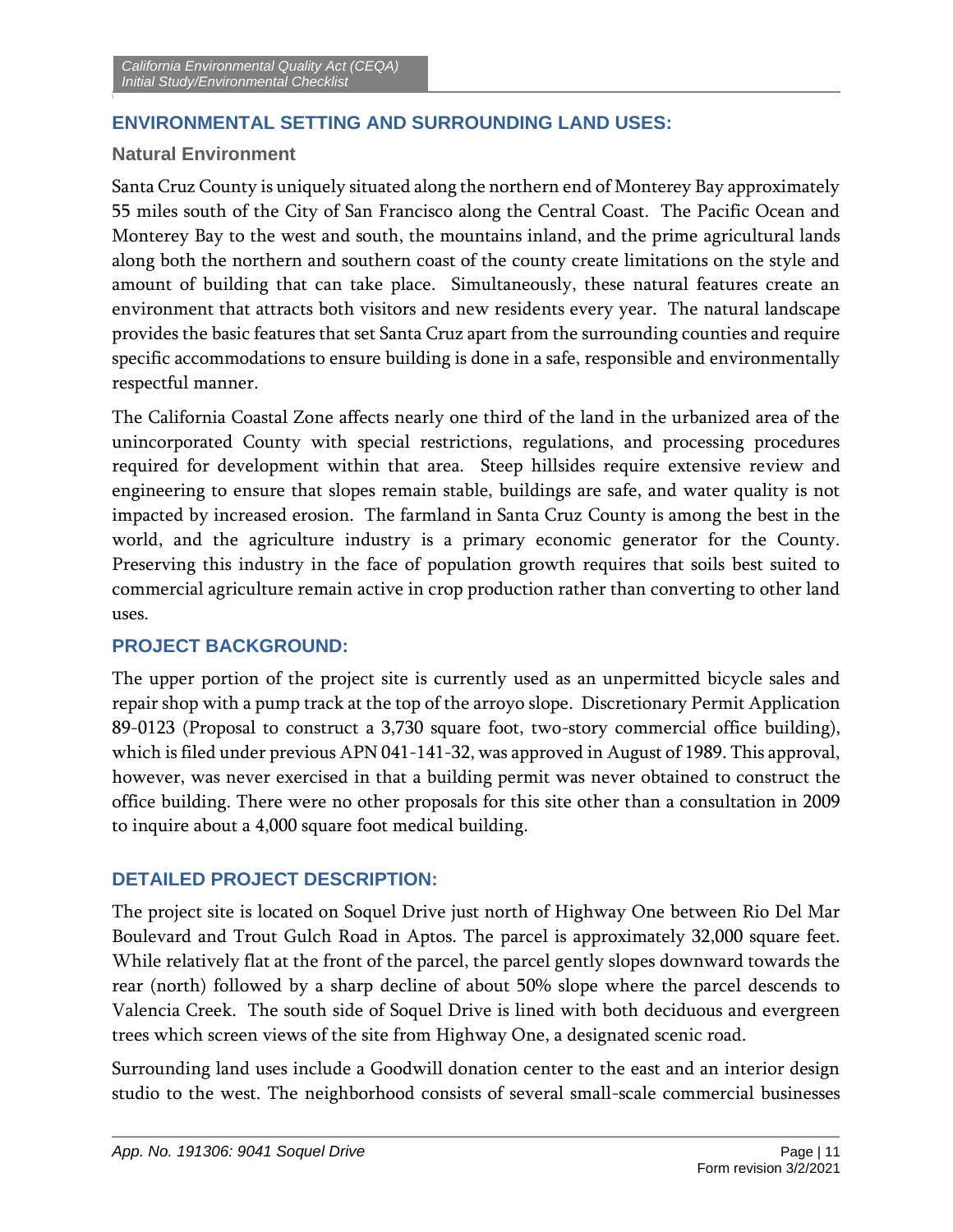including retail stores, restaurants, offices, and personal service establishments. Approximately one-quarter of a mile east of the site is Redwood Village which has an eclectic mix of shops and restaurants. West of the site along Soquel Drive are additional small-scale commercial businesses as well as several nonconforming single-family dwellings and a three-story apartment complex. Not including the apartment complex, these properties are developed with a mix of one - and two-story buildings with varying architectural styles built between the 1960s and 1980s. Aptos Village is located about one-half mile west of the site where Soquel Drive intersects Trout Gulch Road. Aptos Village supports a wide range of retail shops, restaurants, and medical offices.

The applicant is proposing to construct an approximately 10,981 square foot mixed-use building with office space on the first floor, three residential units on the second floor and a basement at the lower level. As shown on the project plans (Exhibit D), the proposed building will be located along the Soquel Drive frontage and includes parking in carports at the main floor, beneath the second floor of the building, as well as uncovered parking located on the eastern side of the parcel. From the street, the proposed building will appear to be two stories in height, with office tenant spaces on the lower floor and residential units above. Two of the three proposed residential units will be directly above the office space, with the third located over the covered parking area. Below the office space at the rear of the building, is a basement that will serve as storage for the tenants of the office space.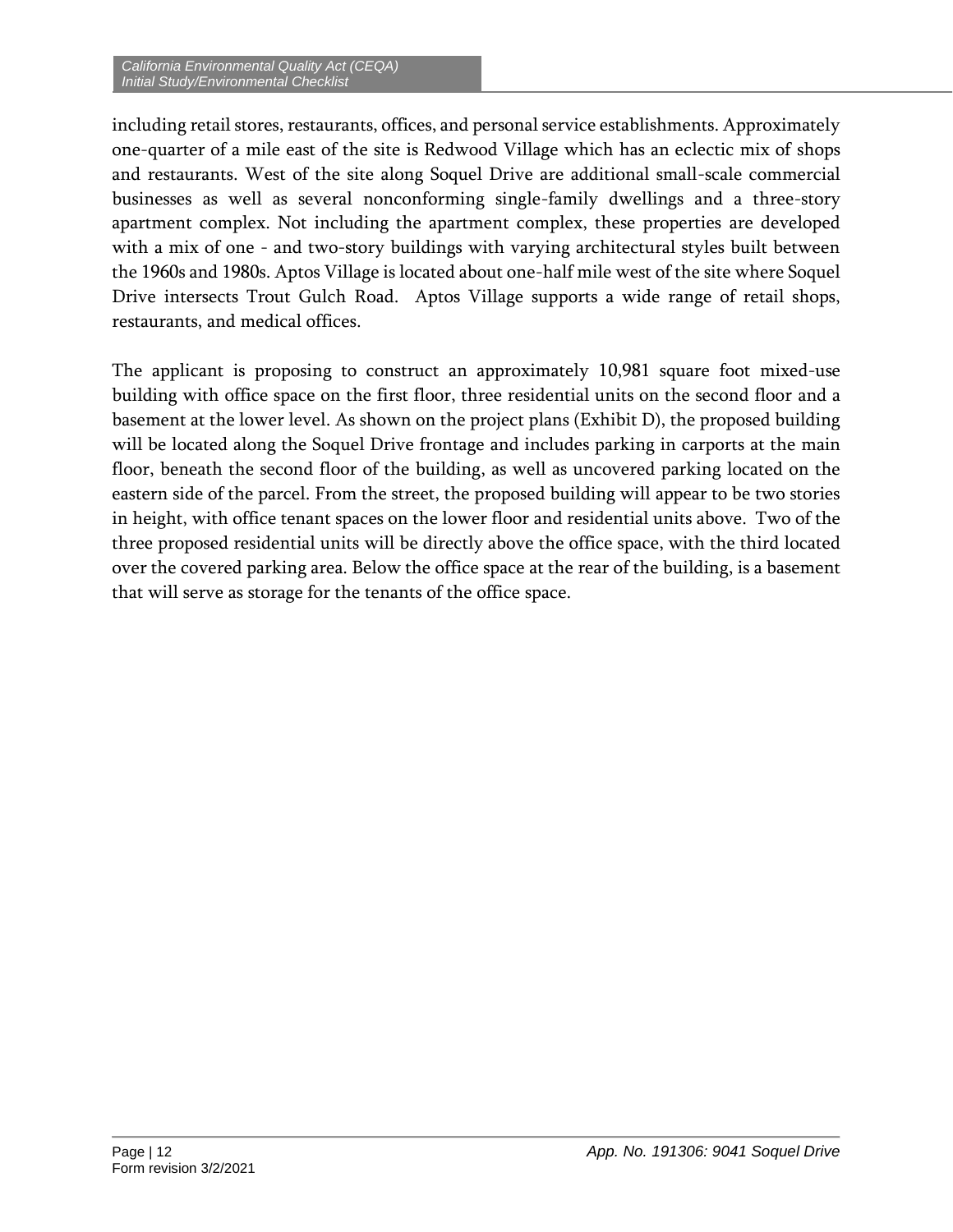<span id="page-12-0"></span>

|                              | Less than<br><b>Significant</b>   |
|------------------------------|-----------------------------------|
| <b>Potentially</b>           | with                              |
| <b>Significant</b><br>Impact | <b>Mitigation</b><br>Incorporated |

**Less than Significant** 

 $\bowtie$ 

**Impact No Impact**

### **III. ENVIRONMENTAL REVIEW CHECKLIST**

### **A. AESTHETICS AND VISUAL RESOURCES**

*Except as provided in Public Resources Code section 21099, would the project:*

1. *Have a substantial adverse effect on a scenic vista?*

*Discussion***:** The parcel is located within a mapped General Plan Scenic area due to its location along Highway One; however, as discussed below, the proposed mixed-use building will not be visible from the scenic road due to existing mature vegetation between the project site and the highway. The project will not directly impact any other public scenic vistas in the area, in that the proposed building is not visible from any other vantage point due to the presence dense woodland to the north, east and west of the project site within the adjacent Valencia Creek arroyo. Therefore, the impact on any scenic vista will be less than significant.

 $\overline{2}$ . *Substantially damage scenic resources, including, but not limited to, trees, rock outcroppings, and historic buildings within a state scenic highway?* 



*Discussion***:** The project site is located on the north side of Soquel Drive in an area where this street runs parallel and immediately adjacent to Highway One, which is a state scenic highway. However, on the south side of Soquel Drive, between the travelled roadway at Highway One and the project site, there is a thick row of trees and shrubs ranging in height between thirty and one hundred feet, that runs for around 680 feet along the southern edge of Soquel Drive, east toward Rio Del Mar Boulevard. The project site, which is located on the northern side of Soquel Drive between lots that are developed with other two-story commercial structures, is almost entirely hidden behind this existing landscaping. Therefore, because of the screening provided by the existing mature trees and shrubs and because the proposed structure will blend with other existing developments along Soquel Drive, the project would not be noticeably visible from public viewpoints within Highway One, and impacts will be less than significant.

З. *Substantially degrade the existing visual character or quality of public views of the site and its surroundings? (Public views are those that are experienced from publicly accessible vantage point). If the project is in an urbanized area, would the project conflict with applicable zoning and other regulations governing scenic quality?*

| and the contract | $\Box$ |  |
|------------------|--------|--|
|                  |        |  |
|                  |        |  |
|                  |        |  |
|                  |        |  |
|                  |        |  |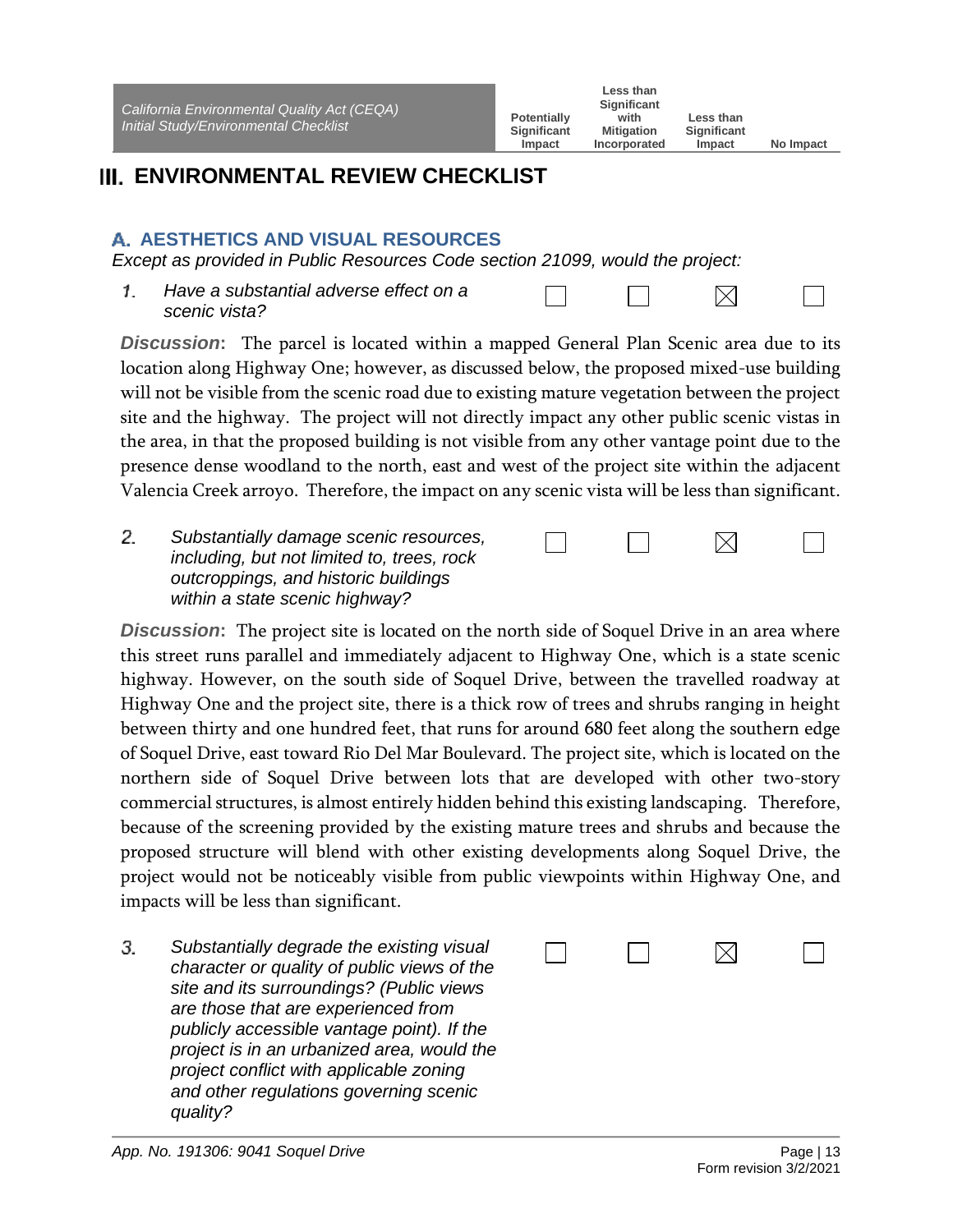*Discussion***:** The existing visual setting is a mix of commercial and residential structures that run east and west of the project site along the north side of Soquel Drive, backed by dense woodland running along Valencia Creek. Opposite the commercial buildings, between Soquel Drive and Highway One, there is a row of dense of trees and shrubs. Adjacent sites are developed with a mix of one- and two-story buildings with varying architectural styles built between the 1960s and 1980s. The project has been designed and landscaped to fit into this existing setting. The landscape plan includes two new Crape Myrtle trees along the front of the building to replace the two small trees being removed on the west side of the project site, and twelve tall shrubs will be planted between the parking strip and the adjacent building along the eastern side to provide a buffer between the parking strip and the existing Good Will store. A new sidewalk will be installed along the front property line that will connect with a concrete walkway that leads to the entrance to the lower (office) floor, stairs and an elevator leading to the apartment units above, and to stairs in the rear that go down to the basement.

The project is designed to be consistent with County Code sections that regulate height, bulk, density, setback, landscaping, and design of new structures in the County, including County Code Chapter 13.11, Site, Architectural and Landscape Design Review, including all applicable design guidelines. Therefore, impacts from the project will be less than significant.

4 *Create a new source of substantial light or glare which would adversely affect day or nighttime views in the area?*

*Discussion***:** The project would create an incremental increase in night lighting. However, this increase would be small, and would be similar in character to the lighting associated with the surrounding existing uses. As required by County Code, and as included as conditions of approval of this project, all site, building, security and landscape lighting shall be directed downwards onto the site and away from adjacent properties and away from the adjacent riparian corridor. Further, light sources shall not be visible from adjacent properties and shall be shielded by landscaping, structure, fixture design or other physical means. Building and security lighting shall be integrated into the building design. Project impacts are therefore expected to be less than significant.

### <span id="page-13-0"></span>**AGRICULTURE AND FORESTRY RESOURCES**

*In determining whether impacts to agricultural resources are significant environmental effects,*  lead agencies may refer to the California Agricultural Land Evaluation and Site Assessment *Model (1997) prepared by the California Department of Conservation as an optional model to use in assessing impacts on agriculture and farmland. In determining whether impacts to forest resources, including timberland, are significant environmental effects, lead agencies* 

 $\boxtimes$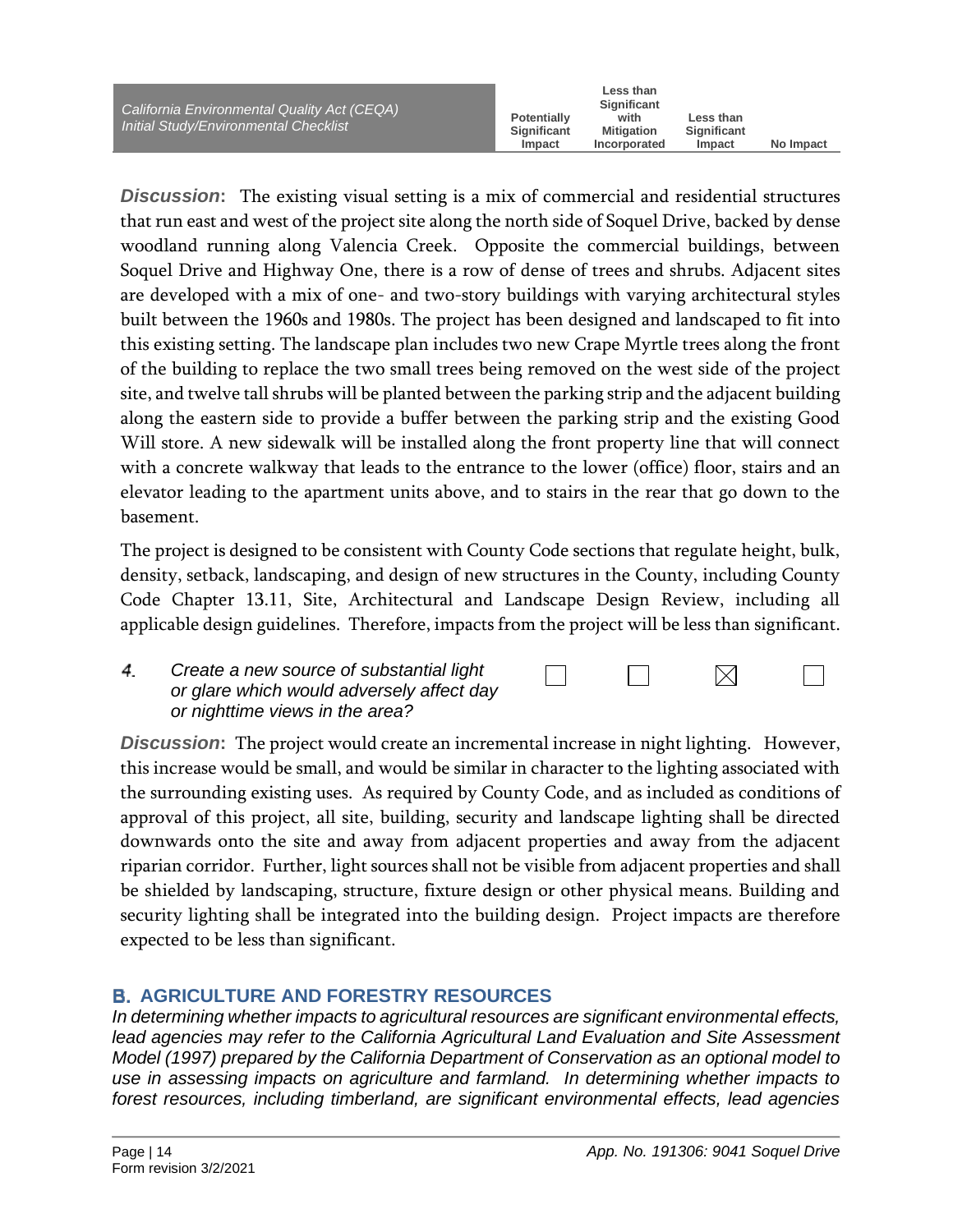**Significant Impact Less than Significant with Mitigation Incorporated Less than Significant** 

**Impact No Impact**

 $\boxtimes$ 

 $\perp$ 

 $\bowtie$ 

*may refer to information compiled by the California Department of Forestry and Fire Protection regarding the state's inventory of forest land, including the Forest and Range Assessment Project and the Forest Legacy Assessment Project; and forest carbon measurement methodology provided in Forest Protocols adopted by the California Air Resources Board. Would the project:*

1. *Convert Prime Farmland, Unique Farmland, or Farmland of Statewide Importance (Farmland), as shown on the maps prepared pursuant to the Farmland Mapping and Monitoring Program of the California Resources Agency, to nonagricultural use?*

*Discussion***:** The project site does not contain any lands designated as Prime Farmland, Unique Farmland, or Farmland of Statewide Importance as shown on the maps prepared pursuant to the Farmland Mapping and Monitoring Program of the California Resources Agency. In addition, the project does not contain Farmland of Local Importance. Therefore, no Prime Farmland, Unique Farmland, Farmland of Statewide or Farmland of Local Importance would be converted to a non-agricultural use. No impact would occur from project implementation.

 $2^{\circ}$ *Conflict with existing zoning for agricultural use, or a Williamson Act contract?*

**Discussion:** The project site is zoned PA (Professional-Administrative Office), which is not considered to be an agricultural zone. Additionally, the project site's land is not under a Williamson Act contract. Therefore, the project does not conflict with existing zoning for agricultural use, or a Williamson Act contract. No impact is anticipated.

П

 $\perp$ 

З. *Conflict with existing zoning for, or cause rezoning of, forest land (as defined in Public Resources Code section 12220(g)), timberland (as defined by Public Resources Code section 4526), or timberland zoned Timberland Production (as defined by Government Code section 51104(g))?*

**Discussion:** The project is not located near land designated as Timber Resource. Therefore, the project would not affect the resource or access to harvest the resource in the future. Timberland as defined by Public Resources Code section 4526, would not support harvesting of redwood trees within the riparian corridor adjacent to Valencia Creek but, if any redwood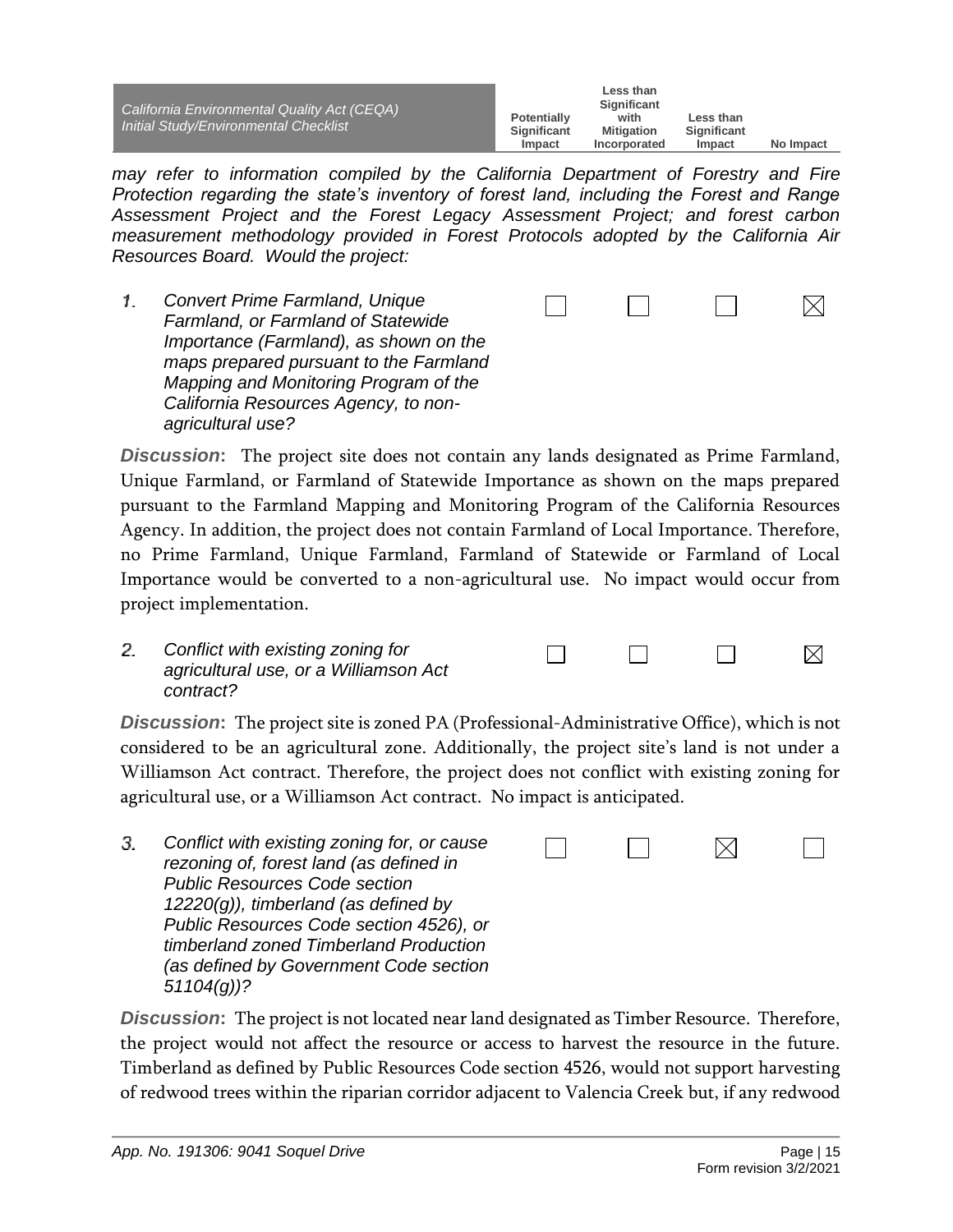**Impact No Impact**

 $\boxtimes$ 

 $\boxtimes$ 

trees were required to be removed in the future for safety reasons, the timber resource may only be removed from the site in accordance with California Department of Forestry timber harvest rules and regulations. No trees are within the proposed development area and no trees will be removed as a result of project implementation. No impact would occur.

4. *Result in the loss of forest land or conversion of forest land to non-forest use?*

*Discussion***:** No forest land will be impacted as a result of this project. See discussion under B-3 above. No impact is anticipated.

5. *Involve other changes in the existing environment which, due to their location or nature, could result in conversion of Farmland, to non-agricultural use or conversion of forest land to non-forest use?* 

**Discussion:** The project site and surrounding area east and west of Soquel drive does not contain any lands designated as Prime Farmland, Unique Farmland, Farmland of Statewide Importance or Farmland of Local Importance as shown on the maps prepared pursuant to the Farmland Mapping and Monitoring Program of the California Resources Agency. The nearest parcel zoned Agriculture is on the other side of Highway One which will not be affected by the project site and proposal. Therefore, no Prime Farmland, Unique Farmland, Farmland of Statewide, or Farmland of Local Importance would be converted to a non-agricultural use. In addition, the project site contains no forest land, and no forest land occurs within one half of a mile of the project site. Therefore, no impacts are anticipated.

### <span id="page-15-0"></span>**AIR QUALITY**

*The significance criteria established by the Monterey Bay Air Resources District (MBARD) 1 has been relied upon to make the following determinations. Would the project:*

1. *Conflict with or obstruct implementation of*  M *the applicable air quality plan?*

**Discussion:** The project would not conflict with or obstruct any long-range air quality plans of the MBARD. Because general construction activity related emissions (i.e., temporary sources) are accounted for in the emission inventories included in the air quality plans, impacts to air quality plan objectives are less than significant.

<sup>1</sup> Formerly known as the Monterey Bay Unified Air Pollution Control District (MBUAPCD).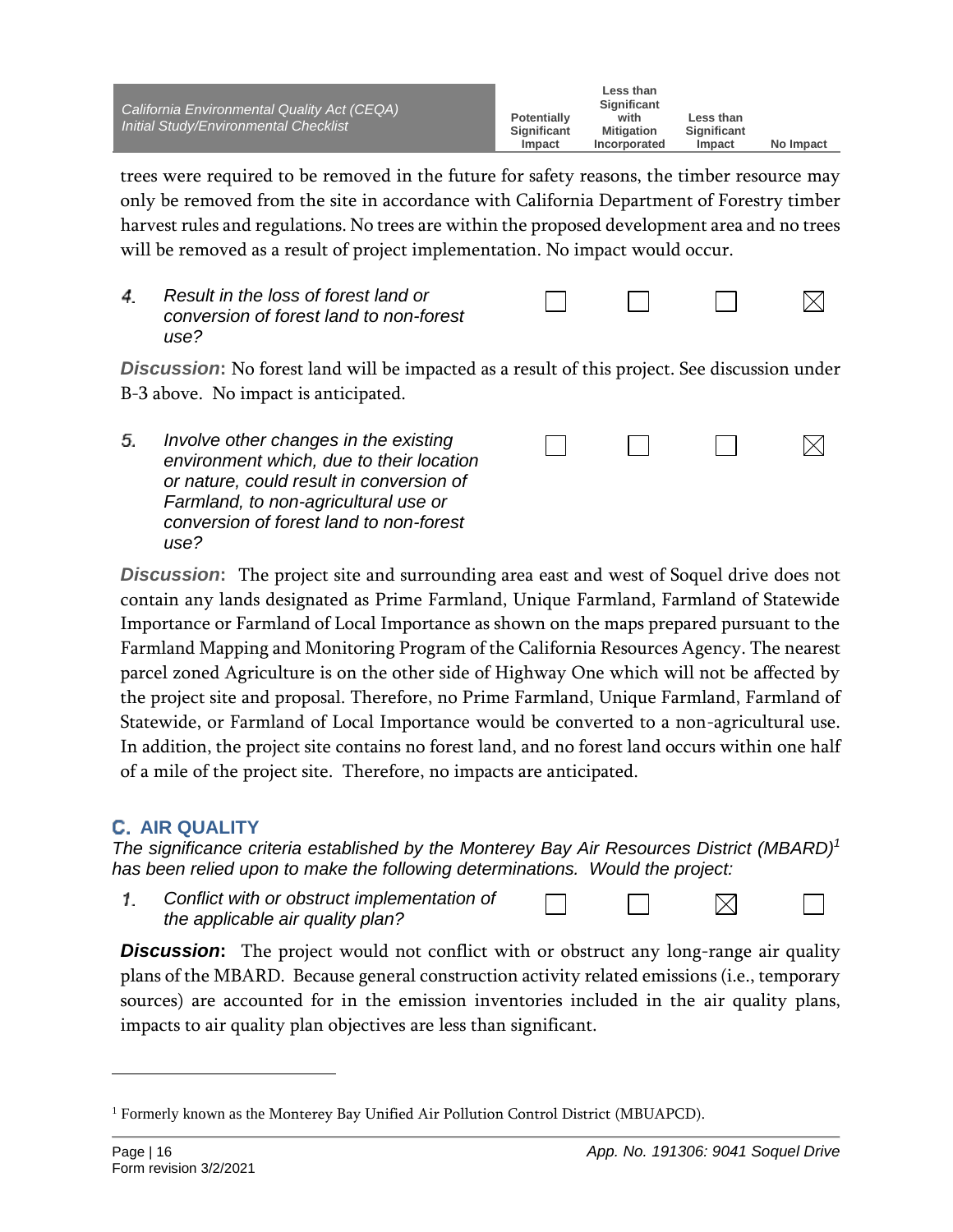**Impact No Impact**

General estimated basin-wide construction-related emissions are included in the MBARD emission inventory (which, in part, form the basis for the air quality plans cited below) and are not expected to prevent long-term attainment or maintenance of the ozone and particulate matter standards within the North Central Coast Air Basin (NCCAB). Therefore, temporary construction impacts related to air quality plans for these pollutants from the project would be less than significant, and no mitigation would be required, since they are presently estimated and accounted for in the District's emission inventory, as described below. No stationary sources would be constructed that would be long-term permanent sources of emissions.

Santa Cruz County is located within the NCCAB. The NCCAB does not meet state standards for ozone (reactive organic gases [ROGs] and nitrogen oxides [NOx]) and fine particulate matter (PM10). Therefore, the regional pollutants of concern that would be emitted by the project are ozone precursors and PM10.

The primary sources of ROG within the air basin are on- and off-road motor vehicles, petroleum production and marketing, solvent evaporation, and prescribed burning. The primary sources of NOx are on- and off-road motor vehicles, stationary source fuel combustion, and industrial processes. In 2010, daily emissions of ROGs were estimated at 63 tons per day. Of this, area-wide sources represented 49%, mobile sources represented 36%, and stationary sources represented 15%. Daily emissions of NOx were estimated at 54 tons per day with 69% from mobile sources, 22% from stationary sources, and 9% from area-wide sources. In addition, the region is "NOx sensitive," meaning that ozone formation due to local emissions is more limited by the availability of NOx as opposed to the availability of ROGs (MBUAPCD, 2013b).

PM<sub>10</sub> is the other major pollutant of concern for the NCCAB. In the NCCAB, highest particulate levels and most frequent violations occur in the coastal corridor. In this area, fugitive dust from various geological and man-made sources combines to exceed the standard. The majority of NCCAB exceedances occur at coastal sites, where sea salt is often the main factor causing exceedance. In 2005 daily emissions of  $PM_{10}$  were estimated at 102 tons per day. Of this, entrained road dust represented 35% of all  $PM_{10}$  emission, windblown dust 20%, agricultural tilling operations 15%, waste burning 17%, construction 4%, and mobile sources, industrial processes, and other sources made up 9% (MBUAPCD, 2008).

Given the modest amount of new traffic that would be generated by the project there is no indication that new emissions of ROGs or NOx would exceed MBARD thresholds for these pollutants; and therefore, there would not be a significant contribution to an existing air quality violation.

Project construction may result in a short term, localized decrease in air quality due to generation of PM10. However, standard dust control best management practices (BMPs), such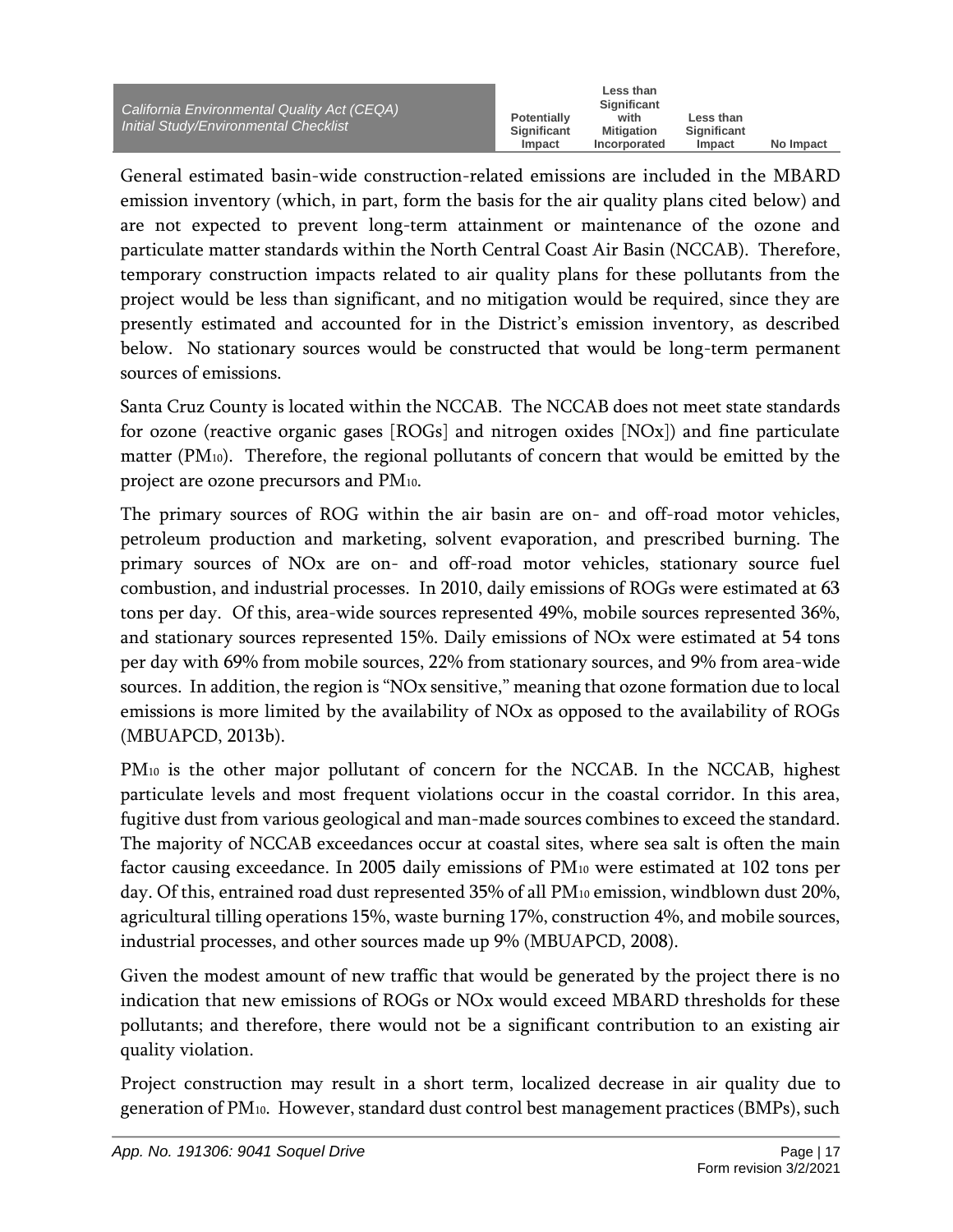|                    | Less than<br><b>Significant</b> |                    |           |
|--------------------|---------------------------------|--------------------|-----------|
| <b>Potentially</b> | with                            | Less than          |           |
| <b>Significant</b> | <b>Mitigation</b>               | <b>Significant</b> |           |
| Impact             | Incorporated                    | Impact             | No Impact |

as periodic watering, would be implemented during construction to avoid significant air quality impacts from the generation of PM10.

 $2.$ *Result in a cumulatively considerable net increase of any criteria pollutant for which the project region is non-attainment under an applicable federal or state ambient air quality standard?*



**Discussion:** The primary pollutants of concern for the NCCAB are ozone and PM10, as those are the pollutants for which the district is in nonattainment. Project construction would have a limited and temporary potential to contribute to existing violations of California air quality standards for ozone and PM10 primarily through diesel engine exhaust and fugitive dust. The criteria for assessing cumulative impacts on localized air quality are the same as those for assessing individual project impacts. Projects that do not exceed MBARD's construction or operational thresholds and are consistent with the AQMP would not have cumulatively considerable impacts on regional air quality (MBARD, 2008). Because the project would not exceed MBARD's thresholds and is consistent with the AQMP, there would not be cumulative impacts on regional air quality.

З. *Expose sensitive receptors to substantial*   $\boxtimes$ *pollutant concentrations?*

#### *Discussion***:**

The proposed mixed-use project would not generate substantial pollutant concentrations. Emissions from construction activities represent temporary impacts that are typically short in duration. Impacts to sensitive receptors would be less than significant.

4. *Result in other emissions (such as those*   $\boxtimes$  $\vert \ \ \vert$ *leading to odors) adversely affecting a substantial number of people?*

**Discussion:** Land uses typically producing objectionable odors include agricultural uses, wastewater treatment plants, food processing plants, chemical plants, composting, refineries, landfills, dairies, and fiberglass molding. The proposed project does not include any uses that would be associated with objectionable odors. Odor emissions from the proposed project would be limited to odors associated with vehicle and engine exhaust and idling from cars entering, parking, and exiting the facility. The project does not include any known sources of objectionable odors associated with the long-term operations phase.

During construction activities, only short-term, temporary odors from vehicle exhaust and construction equipment engines would occur. California ultralow sulfur diesel fuel with a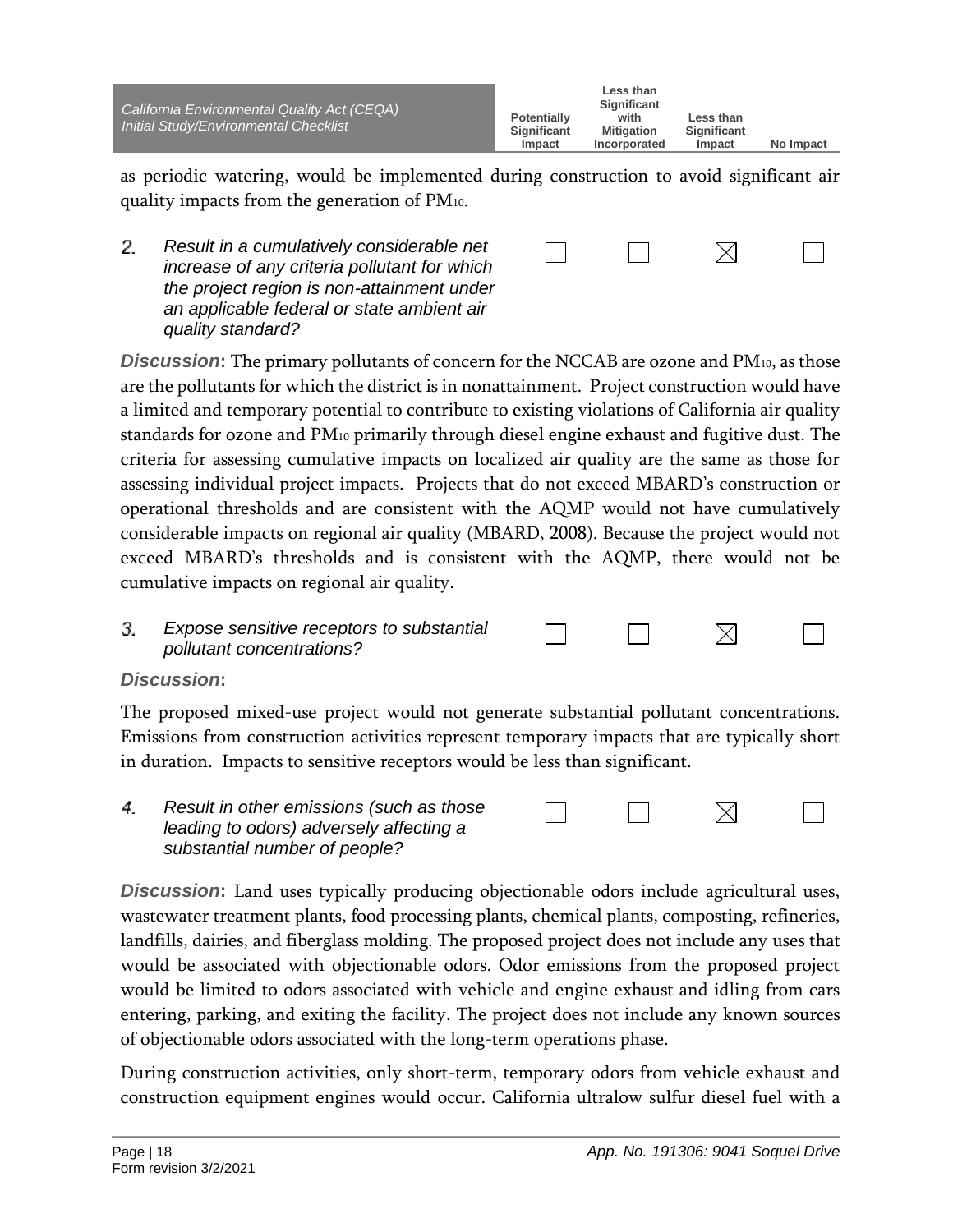|                    | Less than          |                    |           |
|--------------------|--------------------|--------------------|-----------|
|                    | <b>Significant</b> |                    |           |
| <b>Potentially</b> | with               | Less than          |           |
| <b>Significant</b> | <b>Mitigation</b>  | <b>Significant</b> |           |
| Impact             | Incorporated       | Impact             | No Impact |

maximum sulfur content of 15 ppm by weight would be used in all diesel-powered equipment, which minimizes emissions of sulfurous gases (sulfur dioxide, hydrogen sulfide, carbon disulfide, and carbonyl sulfide). As the project site is in a coastal area that contains coastal breezes off of the Monterey Bay, construction-related odors would disperse and dissipate and would not cause substantial odors at the closest sensitive receptors. Construction-related odors would be short-term and would cease upon completion. Therefore, no objectionable odors are anticipated from construction activities associated with the project.

The project would not create objectionable odors affecting a substantial number of people; therefore, the project is not expected to result in significant impacts related to objectionable odors during construction or operation.

### <span id="page-18-0"></span>**BIOLOGICAL RESOURCES**

*Would the project:*

1. *Have a substantial adverse effect,*   $\boxtimes$ *either directly or through habitat modifications, on any species identified as a candidate, sensitive, or special status species in local or regional plans, policies, or regulations, or by the California Department of Fish and Wildlife, or U.S. Fish and Wildlife Service?* 

**Discussion:** The project site is located in an area identified as a potential area of biotic concern based on preliminary analysis. The site is mapped for the following biotic resources on the California Natural Diversity Database (CNDDB): Dudley's Lousewort (Pedicularis dudleyi), Western Bumble Bee (Bombus occidentalis) and Central California Coast Steelhead (Oncorhynchus mykiss irideus)

County environmental staff performed several site visits to the property over the course of several months in 2020 and 2021to determine the extent to which any of these sensitive species may be present. With regard to Dudley's lousewort, no plants were identified during the site visits and the last collection of this species occurred in 1884 in the vicinity of Aptos. Since those site visits, the entire development area has been converted to a bicycle shop with storage containers converted to shop space and a bicycle pump track that has been installed in the northern portion of the proposed development area. Within the future building site area all native vegetation has been removed.

No plants that produce suitable nectar for bumble bees currently exist within the development area. However, due to the potential that bumble bees may be present in the wider area, the project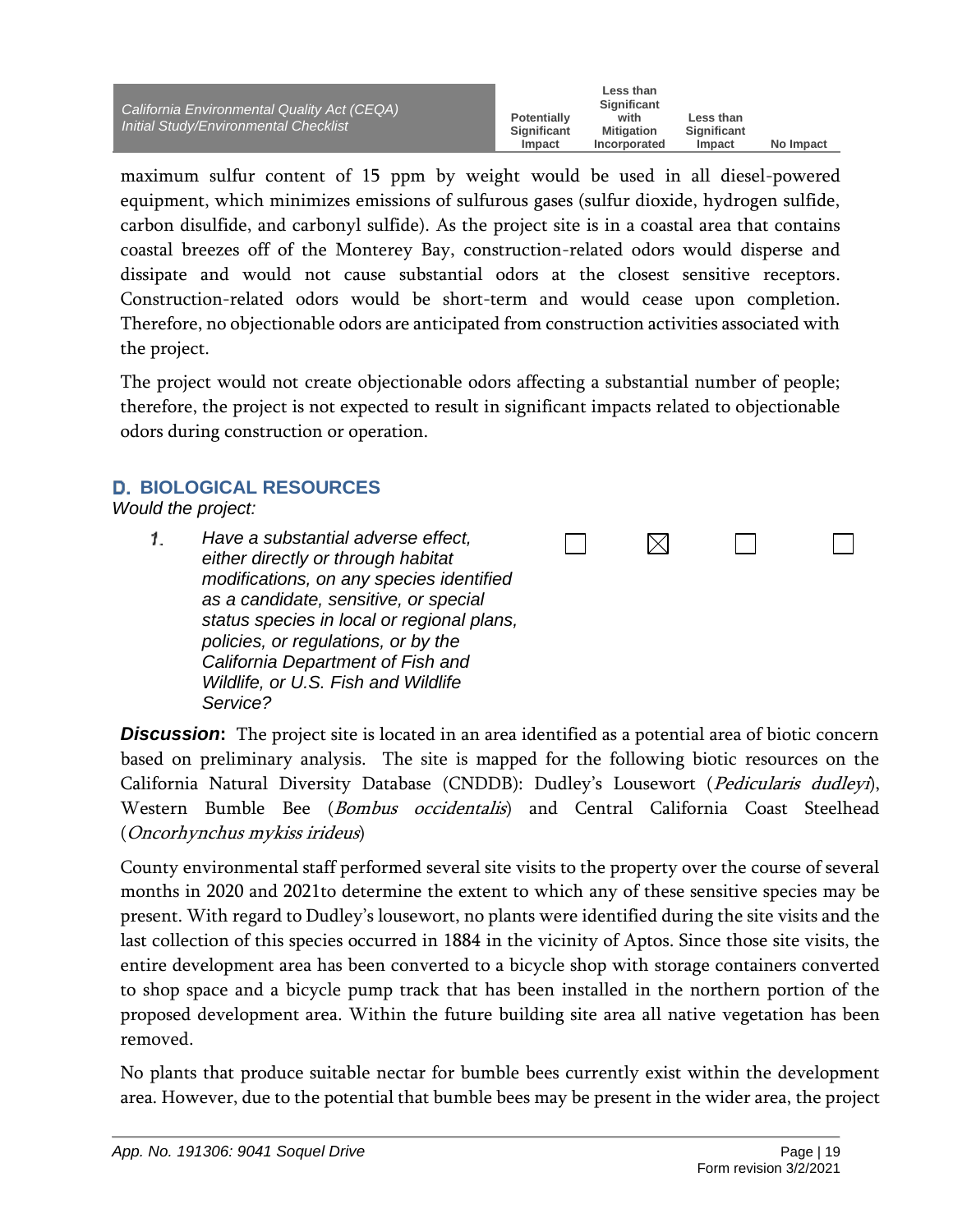will be conditioned to require planting of a variety of flowering plant species that support these bees should they travel through the area.

Valencia Creek is a tributary to Aptos Creek in the Aptos Creek watershed. Valencia Creek is known to support steelhead (*Oncorhynchus mykiss irideus*), which are part of the Central California Coast Distinct Population Segment, listed as threatened under the federal Endangered Species Act. The project site sits above lower Valencia Creek, which serves as a migration corridor for adults to reach spawning habitat further upstream and also supports low densities of juvenile steelhead throughout the year.

The proposed project limits disturbance to the southern, mostly flat, portion of the property, which is approximately 100 feet away laterally and 60 feet above the stream channel. The proposed development envelope would not extend any further towards the stream than existing buildings on the adjacent lots located immediately to the east and west of the project site. The only exception to this is the stormwater discharge. Immediately north of the development area the topography is at or above a 50% slope for a lateral distance of approximately 45 feet. The geotechnical report for the project (Attachment 2), identifies release of stormwaters above this slope as a significant hazard and recommends piping stormwater runoff to the toe of the steep slope. This will require installation of two stormwater pipes that will be be anchored to the slope, and a perforated dispersal pipe set upon rock energy dissipators that will be installed at the toe of the slope. A site visit with County staff, project civil engineer and the project geotechnical engineer on 2/17/2021 identified the two locations for these outlets, one just above a redwood grove/ring approximately 25 feet across and the other west of that location in an area with a slope less than 5%. The area between the two outlets is densely vegetated with a mix of native redwood, willow, native blackberry and dense English and cape ivy. Plans showing the approved location of the drainage outlets is included at Attachment 4. The two discharge locations are approximately 25 feet above and 55 feet away from the stream channel. The project also includes a pervious paver driveway as well as three rain gardens to aide in filtering stormwater. With the relatively gentle slope below the outlets and the dense vegetation, and the dissipation from the spreaders and the RSP, as well as the treatment of stormwater and controlled release from the rain gardens, there should be no significant impact on steelhead water quality.

Furthermore, the proposed development will not require the removal of any trees or removal of riparian vegetation that would provide shade or organic material supporting the aquatic food web, and habitat for both terrestrial and aquatic insects, which are important food sources for steelhead.

An increase in lighting at the project site has the potential to impact riparian habitat and the common species that utilize it. To reduce those impacts to less than significant, only essential artificial lighting will be permitted. In addition, as a condition of project approval, a final detailed lighting plan shall be required, showing that all light sources will be cast downward, shielded and directed away from Valencia Creek, so that light does not spill over into the riparian habitat to the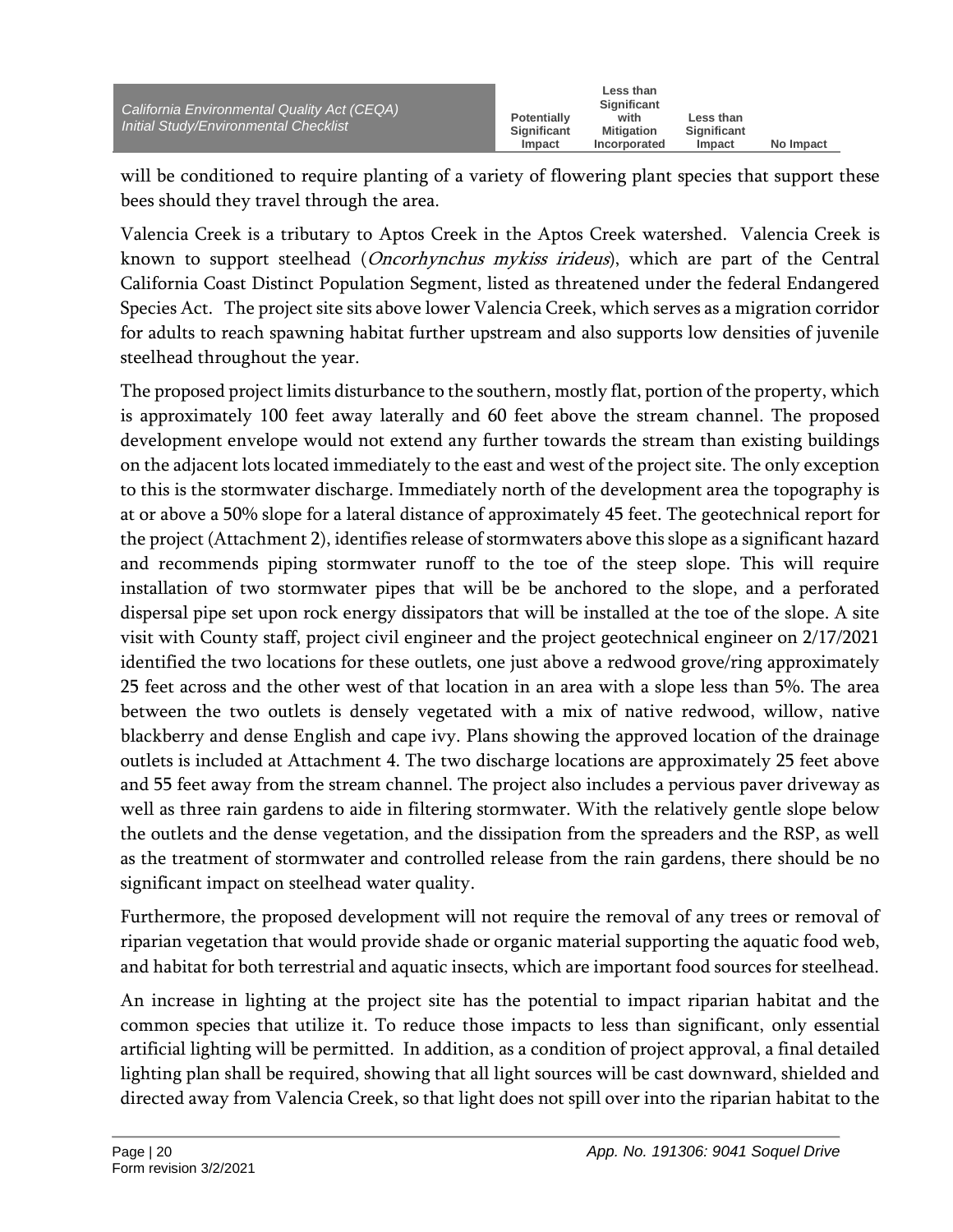north, onto adjacent properties or upwards into the night sky. Lighting shall further be limited to limited to warm light colors with an output temperature of 2,700 kelvin or less

There is the potential to cause some impact associated with construction to water quality. In order to ensure that steelhead habitat is protected, the following mitigation measures will reduce potential impacts to a less than significant level.

#### Mitigation Measures

- BIO-1: Prior to any site disturbance, a pre-construction meeting shall be conducted. The purpose of the meeting will be to ensure that the conditions set forth in the proposed project description and Conditions of Approval of the Riparian Exception are communicated to the various parties responsible for constructing the project. The meeting shall involve all relevant parties including the project proponent, construction supervisor and Environmental Planning Staff.
- BIO-2: Prior to construction, high visibility construction fencing shall be installed, to indicate the limits of work and prevent inadvertent grading or other disturbance within the adjacent riparian corridor. No work-related activity including equipment staging, vehicular access, and grading shall be allowed outside the limits of work.
- BIO-3: A revegetation plan using appropriate California native riparian species plants (shrubs and low growing groundcover) with at least three species known as nectar plants for the obscure bumblebee shall be submitted and approved at the building permit review stage and implemented at the rear of the constructed project (five feet from the back of the building and retaining wall to the existing riparian vegetation) in order to restore of the margins of the riparian area, enhance the riparian corridor and for erosion control.
- BIO-4: A permanent three-foot fence shall be erected approximately 5 feet behind the proposed building to demarcate and prevent disturbance to the riparian restoration area. The location of this fence shall be shown on plans submitted in support of the building permit for the project and shall be approved by Environmental Planning staff.
- BIO-5: Prior to issuance of a building permit, a final detailed lighting plan shall be submitted for review and approval by Environmental Planning staff, showing that all light sources will be cast downward, shielded and directed away from Valencia Creek, so that light does not spill over into the riparian habitat to the north, onto adjacent properties or upwards into the night sky. Lighting shall further be limited to limited to warm light colors with an output temperature of 2,700 kelvin or less

With the implementation of these mitigation measures, the project is not expected to result in significant impacts and will result in beneficial impacts for the obscure bumblebee.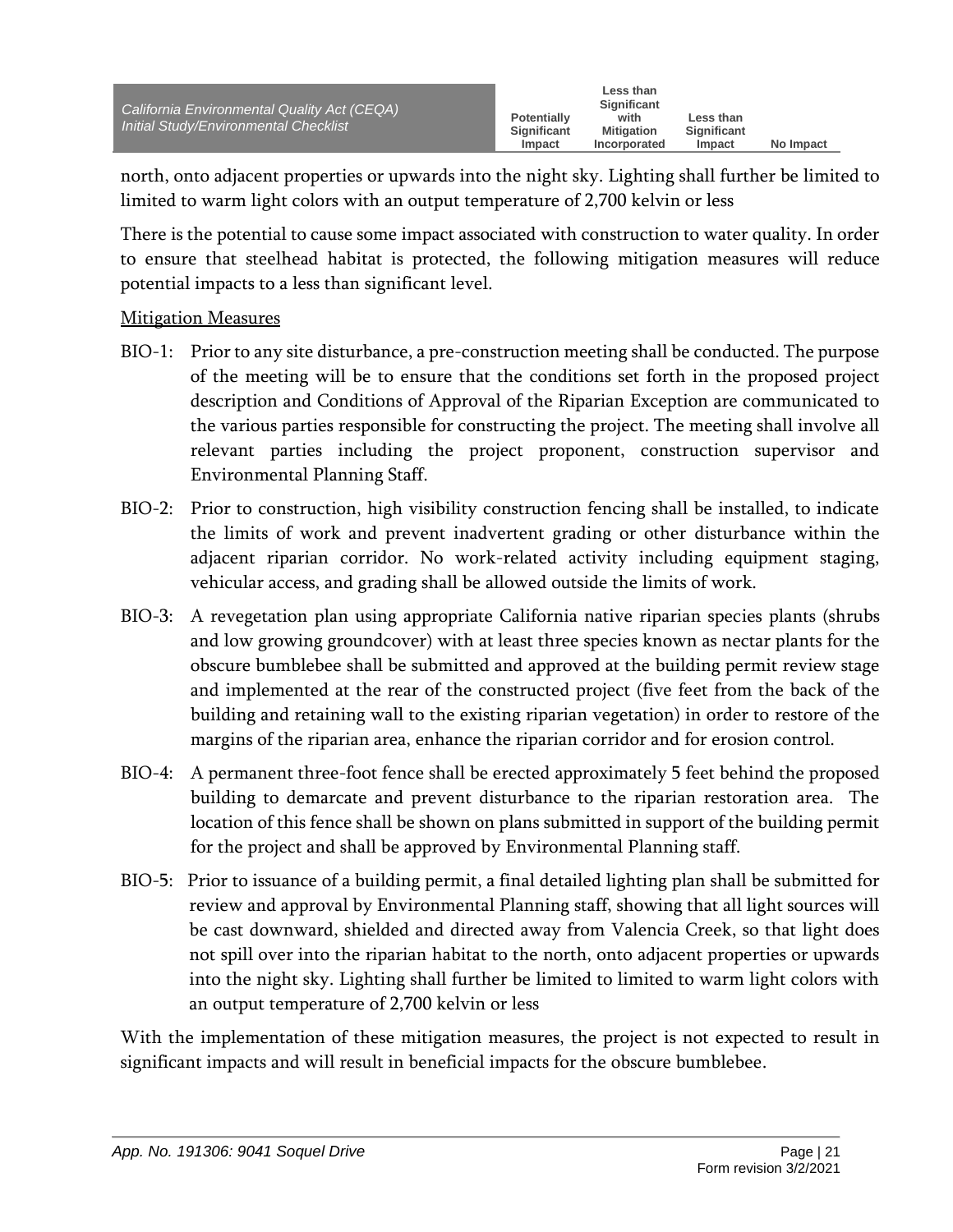$\boxtimes$ 

**Less than Significant Impact No Impact**

2. *Have a substantial adverse effect on any riparian habitat or sensitive natural community identified in local or regional plans, policies, regulations (e.g., wetland, native grassland, special forests, intertidal zone, etc.) or by the California Department of Fish and Wildlife or U.S. Fish and Wildlife Service?*

*Discussion***:** The site of the proposed mixed-use building and associated parking area is located to the south of Valencia Creek, which runs through the northern half of the parcel within a deeply incised arroyo. In accordance with County Code, "Arroyo" means a gully, ravine or canyon created by a perennial, intermittent or ephemeral stream, with characteristic steep slopes frequently covered with vegetation. An arroyo includes the area between the top of the arroyo banks defined by a discernible break in the slope rising from the arroyo bottom. All areas lying within an arroyo constitute the riparian corridor. The riparian corridor along Valencia Creek is therefore defined by the break of slope which runs across the parcel just north of the proposed building site. Because of the potential impacts on the riparian corridor a resource planner was consulted who indicated the following:

#### Riparian Woodland

Riparian woodland occurs along the banks of the Valencia Creek in the project area. The woodland is dominated by coast live oaks and redwoods along the higher edge of the banks with redwoods on the steeper slopes beyond. Riparian woodland is considered a sensitive natural community by the California Department of Fish and Wildlife (CDFW) and is regulated under the California Fish and Game Code section 1600 regarding lake and streambed alteration agreements. The riparian woodland in the project area falls within the CDFW stream zone, which extends laterally to the outer edge of riparian vegetation. In addition, riparian habitat is granted further protections under the County's Sensitive Habitat Protection and Riparian Corridor and Wetlands Protection ordinances (SCCC 16.30 and 16.32).

### Impacts

Development will not require the removal of any trees or removal of riparian vegetation; however, a portion of the proposed parking area and an associated retaining wall be located within the delineated riparian corridor where the land starts to drop off toward Valencia Creek. In addition, a portion of the proposed mixed-use building, the retaining wall and parking area will be located within the required 10-foot construction buffer along the edge of the riparian corridor. In order to conduct work within a County-defined riparian corridor,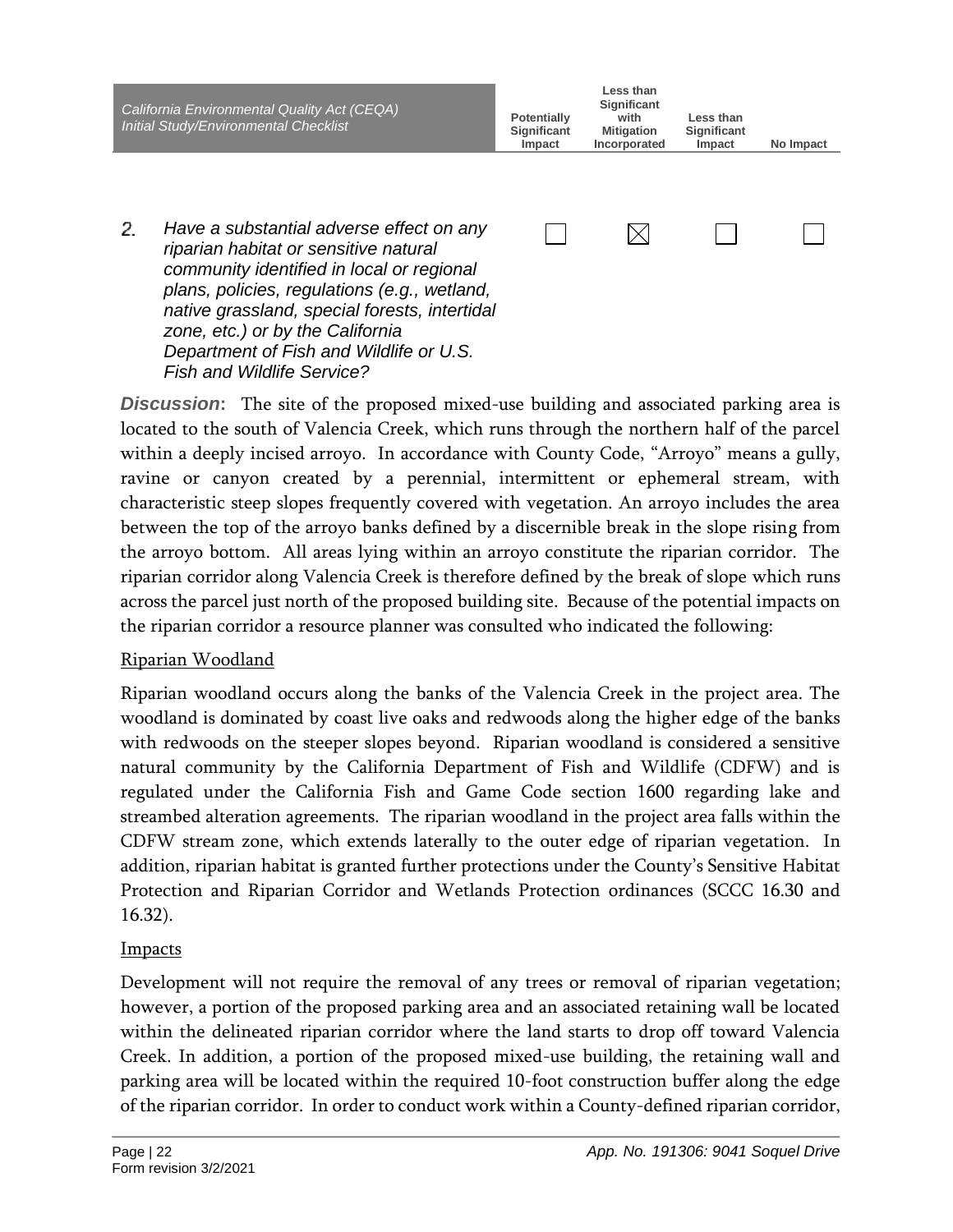$\boxtimes$ 

or for any construction within the designated construction buffer, the project requires the approval of a Riparian Exception by the County. Therefore, together with the Commercial Development Permit for the proposed mixed-use building, the applicant is required to obtain approval of a Riparian Exception. Prior to the approval of any Riparian Exception, a specific set of findings must be met (SCCC Section 16.30.060). Preliminary analysis has determined that the project complies with these findings and all conditions of approval for the Riparian Exception shall be adhered to.

See additional discussions and all proposed mitigation measures specified under D-1 above, that will reduce potential impacts on the riparian corridor a less than significant level.

*Have a substantial adverse effect on state*  З.  $\boxtimes$ *or federally protected wetlands (including, but not limited to marsh, vernal pool, coastal, etc.) through direct removal, filling, hydrological interruption, or other means?*

*Discussion***:** There are no mapped or designated federally protected wetlands on or adjacent to the project site. Therefore, no impacts would occur from project implementation.

4. *Interfere substantially with the movement of any native resident or migratory fish or wildlife species or migratory wildlife corridors, or impede the use of native wildlife nursery sites?*

*Discussion***:** The project has some potential to interfere with the movement of steelhead or other migratory species; See discussions and mitigation measures specified under D-1 and D-2 above. With the implementation of these mitigation measures, the project would not interfere with the movement of steelhead trout of any other migratory fish or wildlife species or migratory wildlife corridors or impede the use of native wildlife nursery sites. Impacts would be less than significant.

5. *Conflict with any local policies or*   $\boxtimes$ *ordinances protecting biological resources (such as the Sensitive Habitat Ordinance, Riparian and Wetland Protection Ordinance, and the Significant Tree Protection Ordinance)?*

*Discussion***:** The project is located within a County-defined riparian corridor. See discussions and mitigation measures specified under D-1 and D-2 above. The project must be granted a Riparian Exception in order to be consistent with the County of Santa Cruz Riparian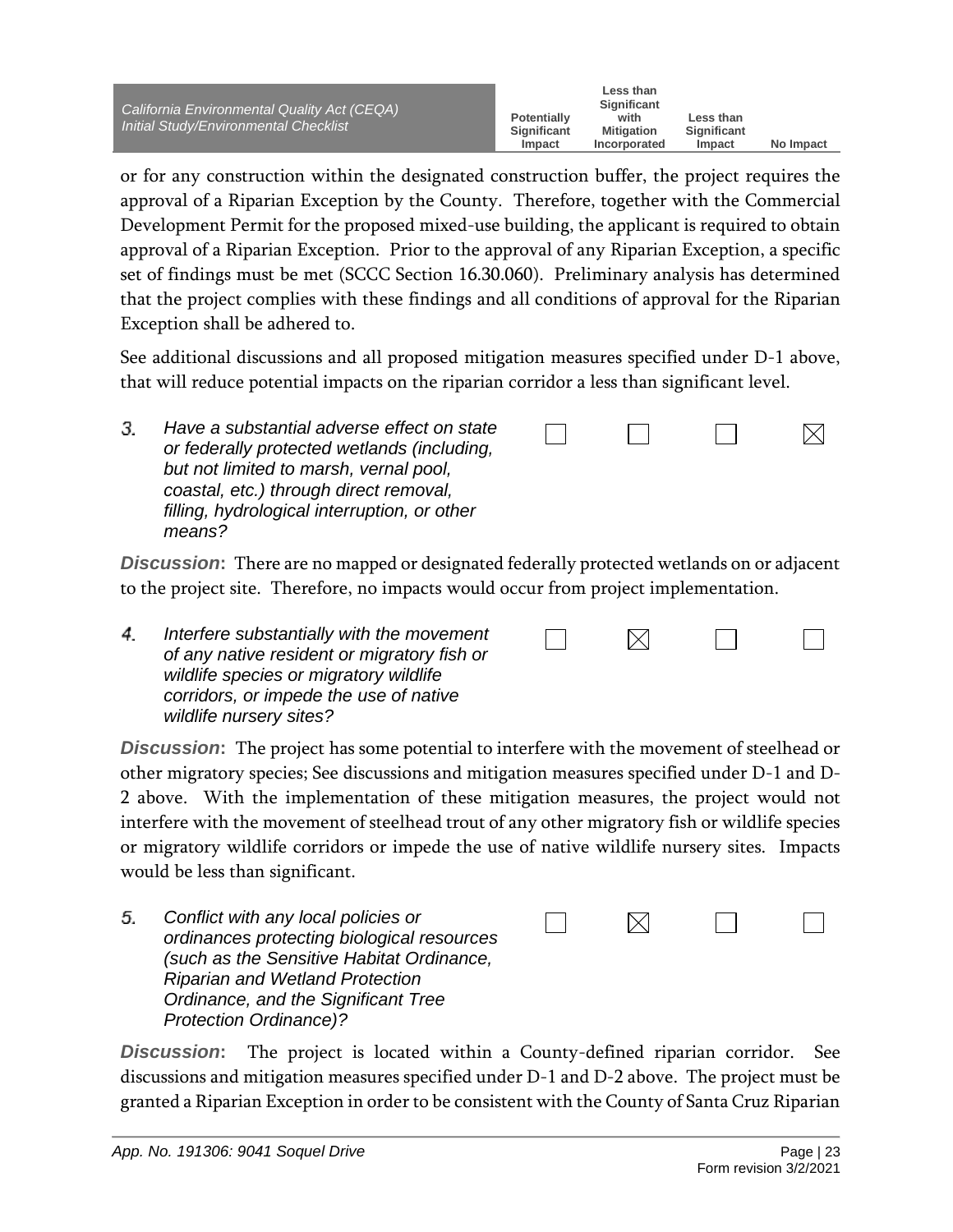$\boxtimes$ 

 $\boxtimes$ 

Corridor and Wetlands Protection Ordinance. In order for a project to qualify for a Riparian Exception (SCCC Section 16.30.060), a specific set of findings must be made. Preliminary analysis has determined that the project complies with these findings.

The project is therefore consistent with the County of Santa Cruz Riparian Corridor and Wetlands Protection Ordinance and impacts from project implementation would be less than significant with mitigation incorporated.

6. *Conflict with the provisions of an adopted Habitat Conservation Plan, Natural Community Conservation Plan, or other approved local, regional, or state habitat conservation plan?*

**Discussion:** The project would not conflict with the provisions of any adopted Habitat Conservation Plan, Natural Community Conservation Plan, or other approved local, regional, or state habitat conservation plan. Therefore, no impact would occur.

### <span id="page-23-0"></span>**CULTURAL RESOURCES**

*Would the project:*

1. *Cause a substantial adverse change in the significance of a historical resource pursuant to CEQA Guidelines Section 15064.5?*

**Discussion:** There are no existing permanent structure(s) on the property. As a result, no impacts to historical resources would occur from project implementation.

2 *Cause a substantial adverse change in the significance of an archaeological resource pursuant to CEQA Guidelines Section 15064.5?*



 $\mathcal{L}$ 

 $\mathbb{R}$ 

**Discussion:** The Archaeological Survey Report prepared by Patricia Paramoure Archaeological Consulting, dated November 1, 2021, did not indicate the presence of an archaeological site in the vicinity of the proposed project. However, pursuant to section 16.40.040 of the SCCC, if archeological resources are uncovered during construction, the responsible persons shall immediately cease and desist from all further site excavation and comply with the notification procedures given in SCCC Chapter 16.40.040.

Pursuant to section 16.40.040 of the SCCC, if archaeological resources are uncovered during construction, the responsible persons shall immediately cease and desist from all further site excavation and comply with the notification procedures given in SCCC Chapter 16.40.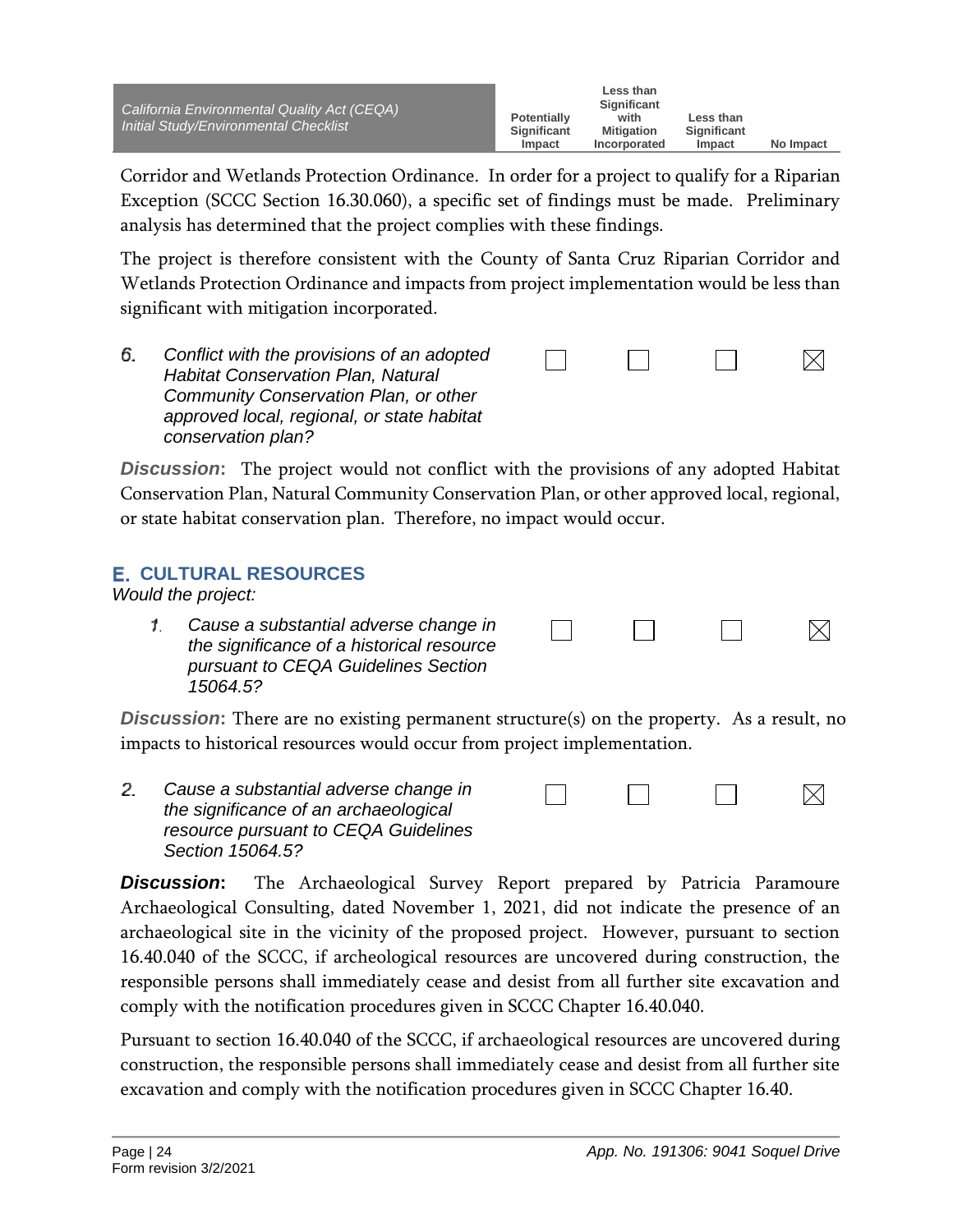**Less than Significant**  *California Environmental Quality Act (CEQA) Initial Study/Environmental Checklist* **Potentially with Less than Significant Mitigation Significant Impact Incorporated Impact No Impact** 3. *Disturb any human remains, including*   $\boxtimes$ *those interred outside of dedicated* 

*Discussion*: Impacts are expected to be less than significant. However, pursuant to section 16.40.040 of the SCCC, and California Health and Safety Code sections 7050.5-7054, if at any time during site preparation, excavation, or other ground disturbance associated with this project, human remains are discovered, the responsible persons shall immediately cease and desist from all further site excavation and notify the Sheriff-Coroner and the Planning Director. If the coroner determines that the remains are not of recent origin, a full archaeological report shall be prepared, and representatives of local Native American Indian groups shall be contacted. If it is determined that the remains are Native American, the Native American Heritage Commission will be notified as required by law. The Commission will designate a Most Likely Descendant who will be authorized to provide recommendations for management of the Native American human remains. Pursuant to Public Resources Code section 5097, the descendants shall complete their inspection and make recommendations or preferences for treatment within 48 hours of being granted access to the site. Disturbance shall not resume until the significance of the resource is determined and appropriate mitigations to preserve the resource on the site are established.

#### <span id="page-24-0"></span>**F. ENERGY**

*Would the project:*

*cemeteries?*

1. *Result in potentially significant*   $\boxtimes$ *environmental impact due to wasteful, inefficient, or unnecessary consumption of energy resources, during project construction or operation?*

**Discussion:** The project, like all development, would be responsible for an incremental increase in the consumption of energy resources during site grading and construction due to onsite construction equipment and potential traffic delays. All project construction equipment would be required to comply with the California Air Resources Board (CARB) emissions requirements for construction equipment, which includes measures to reduce fuelconsumption, such as imposing limits on idling and requiring older engines and equipment to be retired, replaced, or repowered. In addition, the project would comply with General Plan policy 8.2.2, which requires all new development to be sited and designed to minimize site disturbance and grading. As a result, impacts associated with the small temporary increase in consumption of fuel during construction are expected to be less than significant.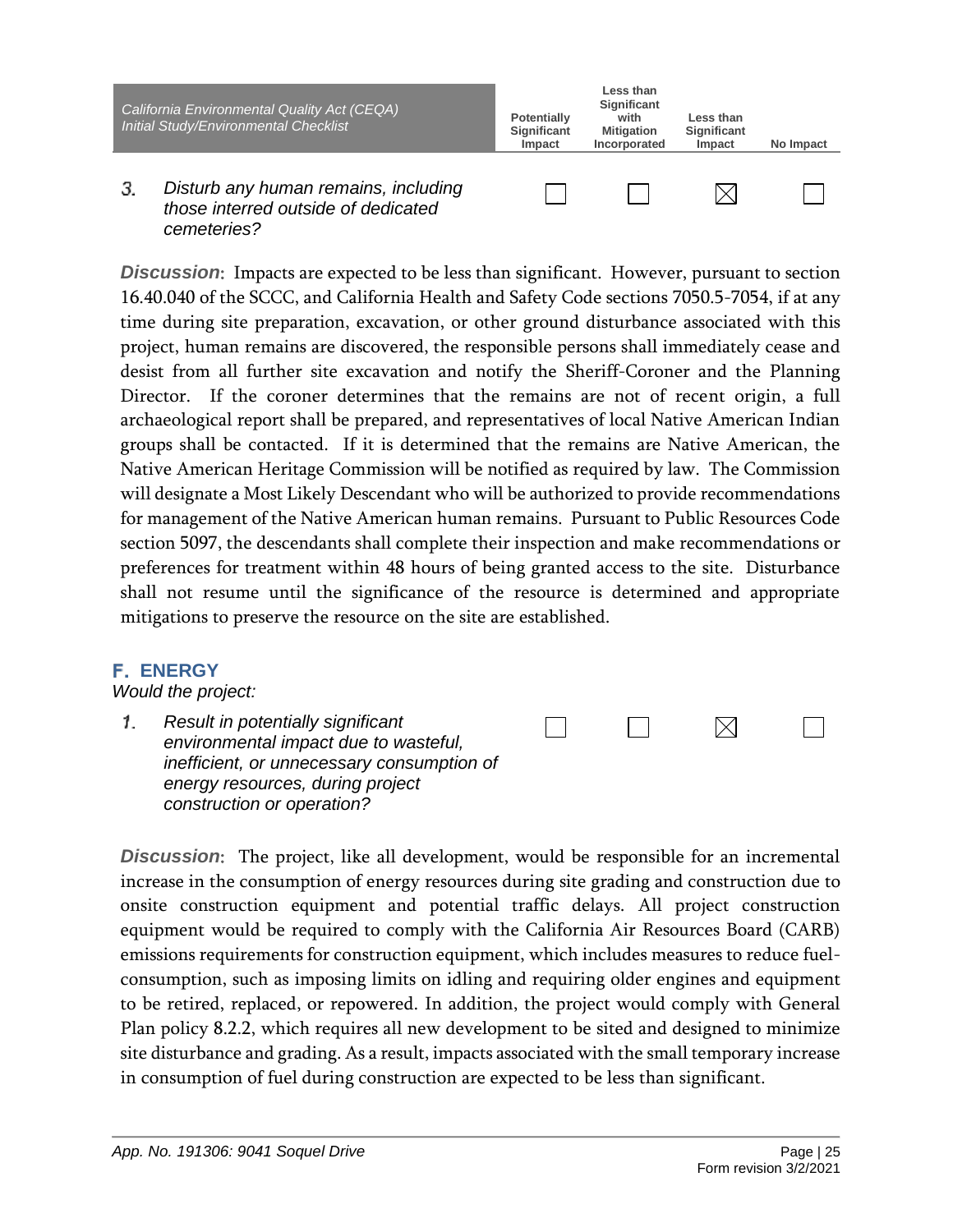The project involves the construction of an approximately 11,000 square foot mixed-use building with a 1,900 square foot basement, 3,000 square feet of office space on the first floor with a covered carport for 5 vehicles, and three residential apartment units on the second floor. No impacts are expected from project implementation. Therefore, the project will not result in wasteful, inefficient, or unnecessary consumption of energy resources.

In addition, the County has strategies to help reduce energy consumption and greenhouse gas (GHG) emissions. These strategies included in the County of Santa Cruz Climate Action Strategy (County of Santa Cruz, 2013) are outlined below.

Strategies for the Reduction of Energy Use and GHG Emissions

- Develop a Community Choice Aggregation (CCA) Program, if feasible.<sup>2</sup>
- Increase energy efficiency in new and existing buildings and facilities.
- Enhance and expand the Green Business Program.
- Increase local renewable energy generation.
- Public education about climate change and impacts of individual actions.
- Continue to improve the Green Building Program by exceeding the minimum standards of the state green building code (Cal Green).
- Form partnerships and cooperative agreements among local governments, educational institutions, nongovernmental organizations, and private businesses as a cost-effective way to facilitate mitigation and adaptation.
- Reduce energy use for water supply through water conservation strategies.

Strategies for the Reduction of Energy Consumption and GHG Emissions from Transportation

- Reduce vehicle miles traveled (VMT) through County and regional long-range planning efforts.
- Increase bicycle ridership and walking through incentive programs and investment in bicycle and pedestrian infrastructure and safety programs.
- Provide infrastructure to support zero and low emissions vehicles (plug in, hybrid plug-in vehicles).
- Increase employee use of alternative commute modes: bus transit, walking, bicycling, carpooling, etc.
- Increase the number of electric and alternative fuels vehicles in the County fleet.

<sup>2</sup> Monterey Bay Community Power (MBCP) was formed in 2017 to provide carbon-free electricity. All Pacific Gas & Electric Company (PG&E) customers in unincorporated Santa Cruz County were automatically enrolled in the MBCP in 2018.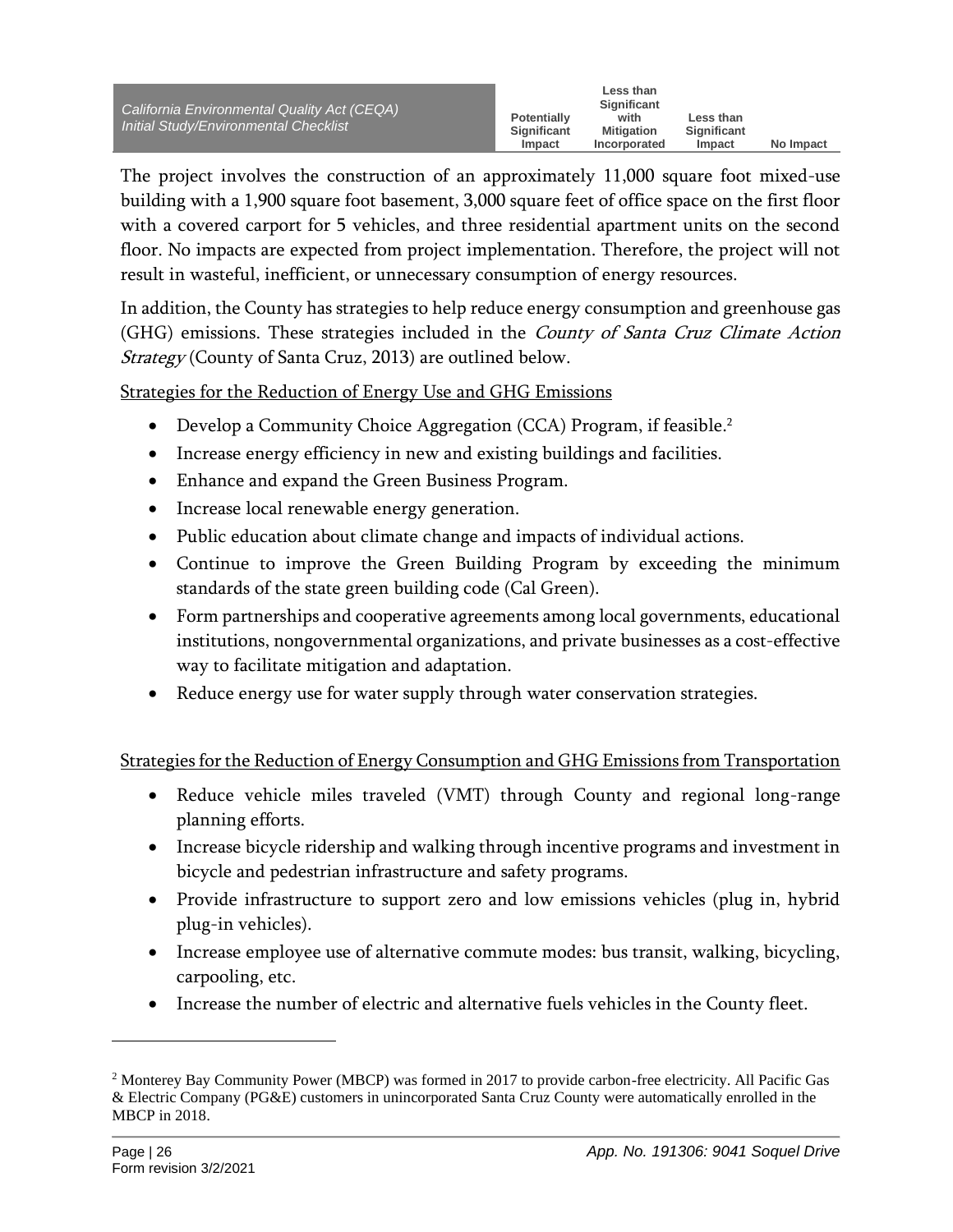|                    | Less than<br><b>Significant</b> |                    |           |
|--------------------|---------------------------------|--------------------|-----------|
| <b>Potentially</b> | with                            | Less than          |           |
| <b>Significant</b> | <b>Mitigation</b>               | <b>Significant</b> |           |
| Impact             | Incorporated                    | Impact             | No Impact |

 $\boxtimes$ 

Therefore, the project will not result in wasteful, inefficient, or unnecessary consumption of energy resources. Impacts are expected to be less than significant.

*2. Conflict with or obstruct a state or local plan for renewable energy or energy efficiency?*

*Discussion*: AMBAG's 2040 Metropolitan Transportation Plan/Sustainable Communities Strategy (MTP/SCS) recommends policies that achieve statewide goals established by CARB, the California Transportation Plan 2040, and other transportation-related policies and state senate bills. The SCS element of the MTP targets transportation-related greenhouse gas (GHG) emissions in particular, which can also serve to address energy use by coordinating land use and transportation planning decisions to create a more energy efficient transportation system.

The Santa Cruz County Regional Transportation Commission (SCCRTC) prepares a Countyspecific regional transportation plan (RTP) in conformance with the latest AMBAG MTP/SCS. The 2040 RTP establishes targets to implement statewide policies at the local level, such as reducing vehicle miles traveled and improving speed consistency to reduce fuel consumption.

In 2013, Santa Cruz County adopted a Climate Action Strategy (CAS) focused on reducing the emission of greenhouse gases, which is dependent on increasing energy efficiency and the use of renewable energy. The strategy intends to reduce energy consumption and greenhouse gas emissions by implementing a number of measures such as reducing vehicle miles traveled through County and regional long-range planning efforts, increasing energy efficiency in new and existing buildings and facilities, increasing local renewable energy generation, improving the Green Building Program by exceeding minimum state standards, reducing energy use for water supply through water conservation strategies, and providing infrastructure to support zero and low emission vehicles that reduce gasoline and diesel consumption, such as plug in electric and hybrid plug in vehicles.

In addition, the Santa Cruz County General Plan has historically placed a priority on "smart growth" by focusing growth in the urban areas through the creation and maintenance of an urban services line. Objective 2.1 (Urban/Rural Distinction) directs most residential development to the urban areas, limits growth, supports compact development, and helps reduce sprawl. The Circulation Element of the General Plan further establishes a more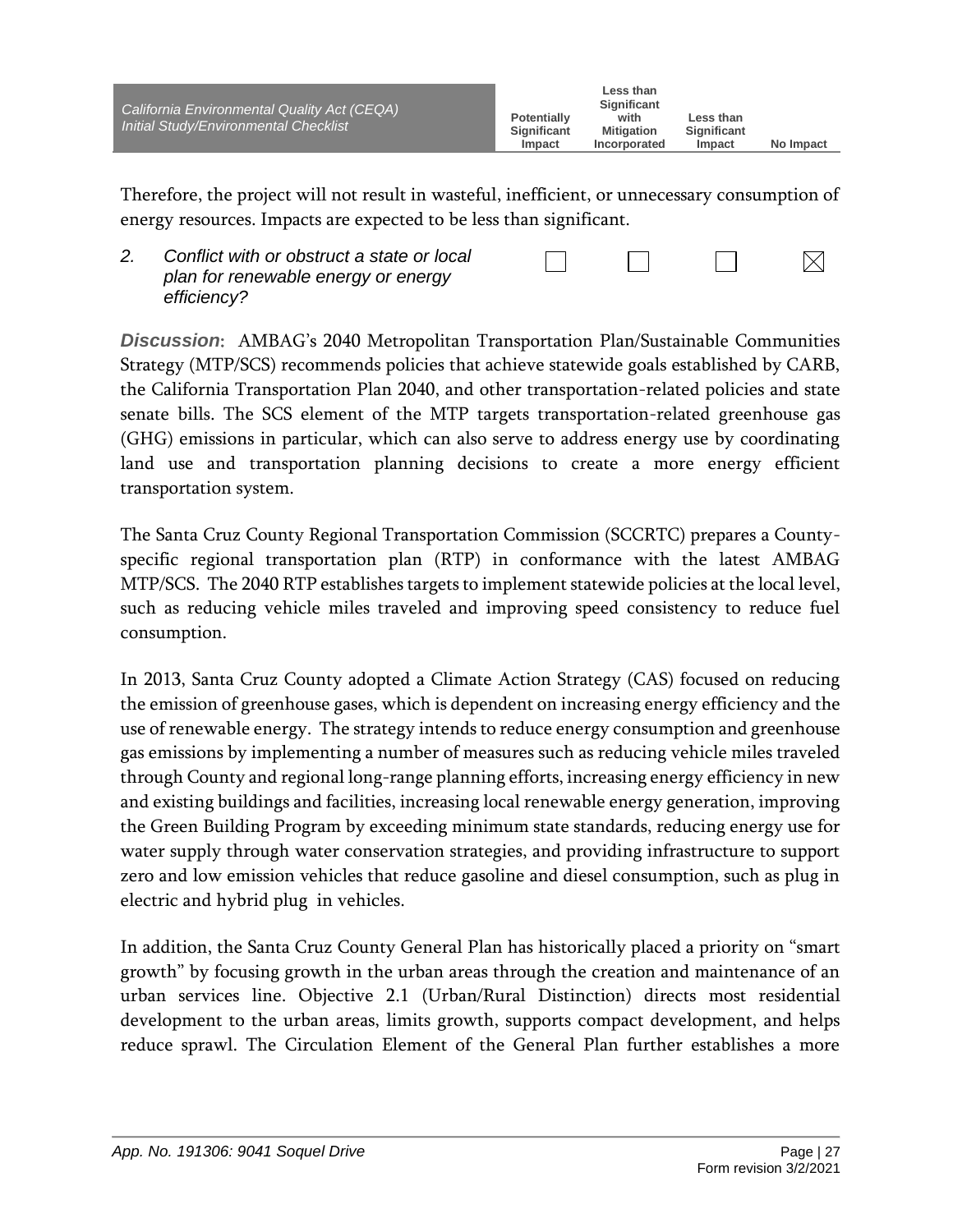efficient transportation system through goals that promote the wise use of energy resources, reducing vehicle miles traveled, and transit and active transportation options.

Energy efficiency is a major priority throughout the County's General Plan. Measure C was adopted by the voters of Santa Cruz County in 1990 and explicitly established energy conservation as one of the County's objectives. The initiative was implemented by Objective 5.17 (Energy Conservation) and includes policies that support energy efficiency, conservation, and encourage the development of renewable energy resources. Goal 6 of the Housing Element also promotes energy efficient building code standards for residential structures constructed in the County.

The project will be consistent with the AMBAG 2040 MTP/SCS and the SCCRTC 2040 RTP. The project would also be required to comply with the Santa Cruz County General Plan and any implemented policies and programs established through the CAS. In addition, the project design would be required to comply with CALGreen, the state of California's green building code, to meet all mandatory energy efficiency standards. Therefore, the project would not conflict with or obstruct any state or local plan for renewable energy or energy efficiency.

#### <span id="page-27-0"></span>**G. GEOLOGY AND SOILS**

*Would the project:*

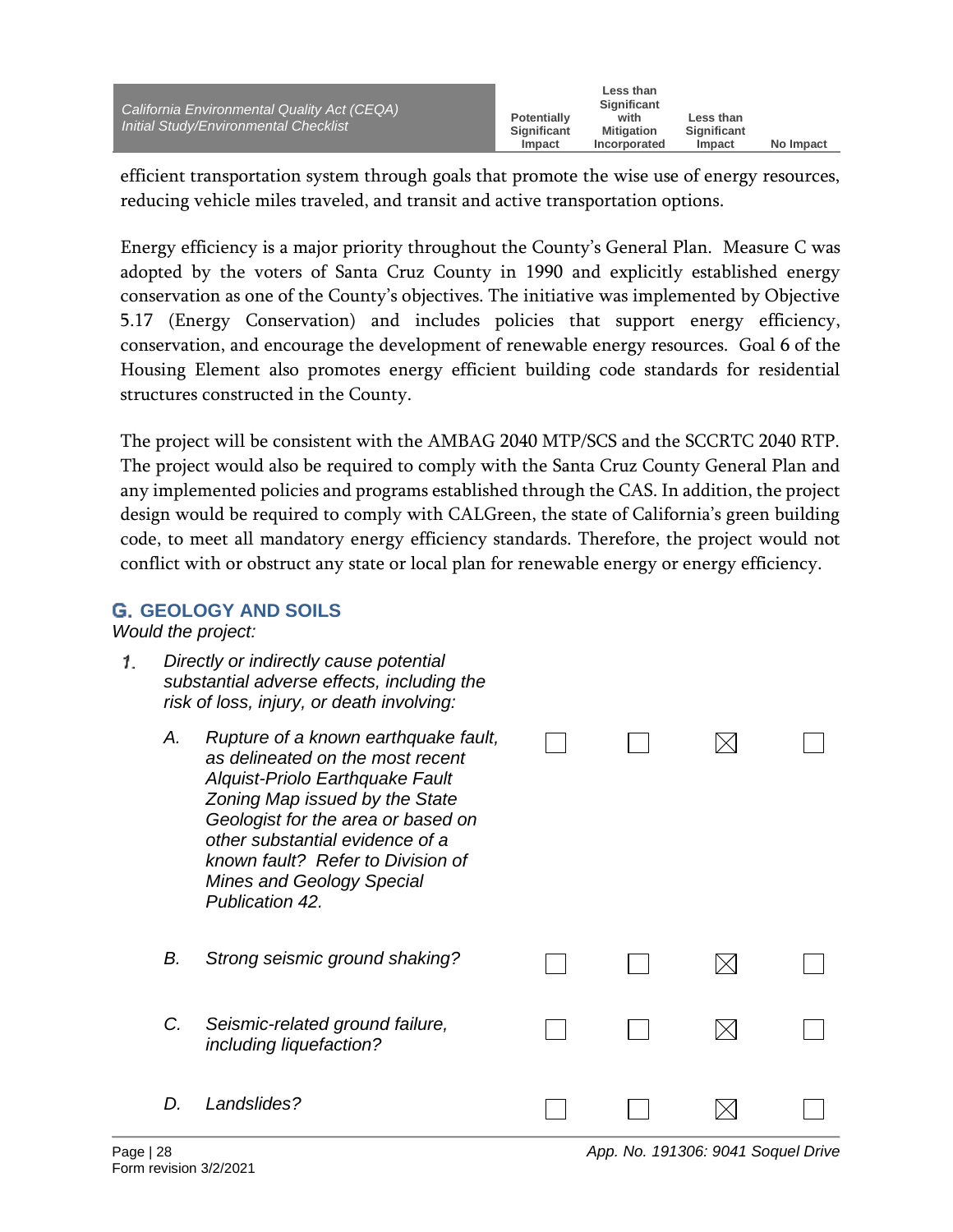**Discussion (A through D):** All of Santa Cruz County is subject to some hazard from earthquakes, and there are several faults within the County. While the San Andreas fault is larger and considered more active, each fault is capable of generating moderate to severe ground shaking from a major earthquake. Consequently, large earthquakes can be expected in the future. The October 17, 1989 Loma Prieta earthquake (magnitude 7.1) was the second largest earthquake in central California history.

The project site is located outside of the limits of the State Alquist-Priolo Special Studies Zone or any County-mapped fault zone (County of Santa Cruz GIS Mapping, California Division of Mines and Geology, 2001). The project site is located approximately 8.5 miles southwest of the San Andreas fault zone, as the crow flies over mountain ranges so actual distance is much greater than this, and 4.5 miles of the Zayante fault zone, as the crow flies over mountain ranges and is considered much farther than this number. A geotechnical investigation for the project was performed by CMAG Engineering, Inc., dated December 30, 2018 (Attachment 2). This report has been reviewed and has been accepted by the County Civil Engineer as indicated in the letter dated January 9, 2020 (Attachment 3). The report concluded that based on the results of their slope stability analysis, there is a low probability for overall slope instability to occur under static and seismic conditions on the steep slope that descends to the north from the proposed improvements. However, under saturated conditions with slope parallel seepage, the factor of safety of shallow seated erosional failures, on the steep slope adjacent to the proposed improvements, does not meet industry standard factors of safety. To conclude, based on the results of the field investigations, laboratory testing, and engineering analysis, the subject site will be suitable for the proposed development provided the recommendations presented are implemented during grading and construction:

- The proposed north side of the building is to be located approximately 10 to 20 feet from the top of the slope.
- The building is to incorporate a basement, approximately 8 to 10 feet below grade for the portion of the building adjacent to the steep slope.
- The proposed north side of the parking area is to be located approximately 10 to 20 feet from the top of the slope.
- The grade for the parking area adjacent to the steep slope is to be raised by approximately 6 to 8 feet.
- Foundation, retaining wall, and grading recommendations in the subject report shall be adhered to.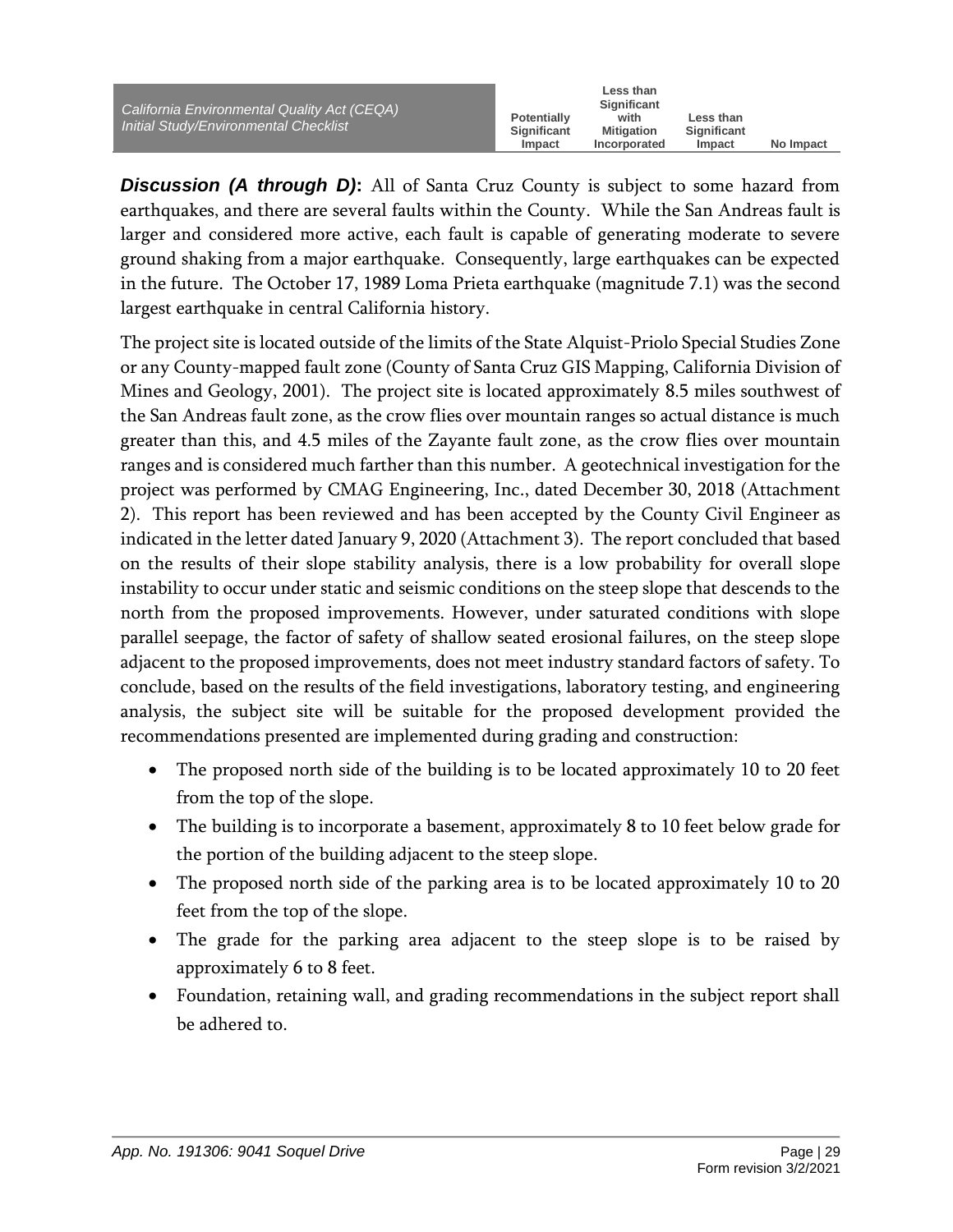• Stormwater shall be piped to the toe of the toe of the extreme slope immediately north of the development area and dissipated in a suitable location within the more gently sloped area above the stream channel.

Therefore, impacts associated with geologic hazards will be less than significant.

Implementation of the additional requirements included in the Geotechnical Report Review letter prepared by Environmental Planning staff, dated January 9, 2020, (Attachment 3) will serve to further reduce the potential risk of seismic shaking. Therefore, impacts will be less than significant.

2. *Result in substantial soil erosion or the*   $\boxtimes$ *loss of topsoil?*

*Discussion***:** Some potential for erosion exists during the construction phase of the project, however, this potential is minimal because areas where there will be grading will be replaced with the proposed structure and groundcover will be planted on the slope in the rear to protect Valencia Creek below and prevent erosion on the sloped areas, and standard erosion controls are a required condition of the project. Prior to approval of a grading or building permit, the project must have an approved stormwater pollution control plan (SCCC Section 7.79.100), which would specify detailed erosion and sedimentation control measures. The plan would include provisions for disturbed areas to be planted with ground cover and to be maintained to minimize surface erosion. The locations of the outlets of stormwater on the slope north of the proposed development have been located in the field by the county environmental coordinator and the project geotechnical engineer to ensure discharge does not result in potential erosion. Impacts from soil erosion or loss of topsoil would be considered less than significant.

З. *Be located on a geologic unit or soil that is unstable, or that would become unstable as a result of the project, and potentially result in on- or off-site landslide, lateral spreading, subsidence, liquefaction, or collapse?*

*Discussion***:** The geotechnical report cited above (see discussion under G-1) did not identify a significant potential for damage caused by any of these hazards.

| Be located on expansive soil, as defined<br>in section 1803.5.3 of the California |  |  |
|-----------------------------------------------------------------------------------|--|--|
| Building Code (2016), creating substantial                                        |  |  |
| direct or indirect risks to life or property?                                     |  |  |

 $\boxtimes$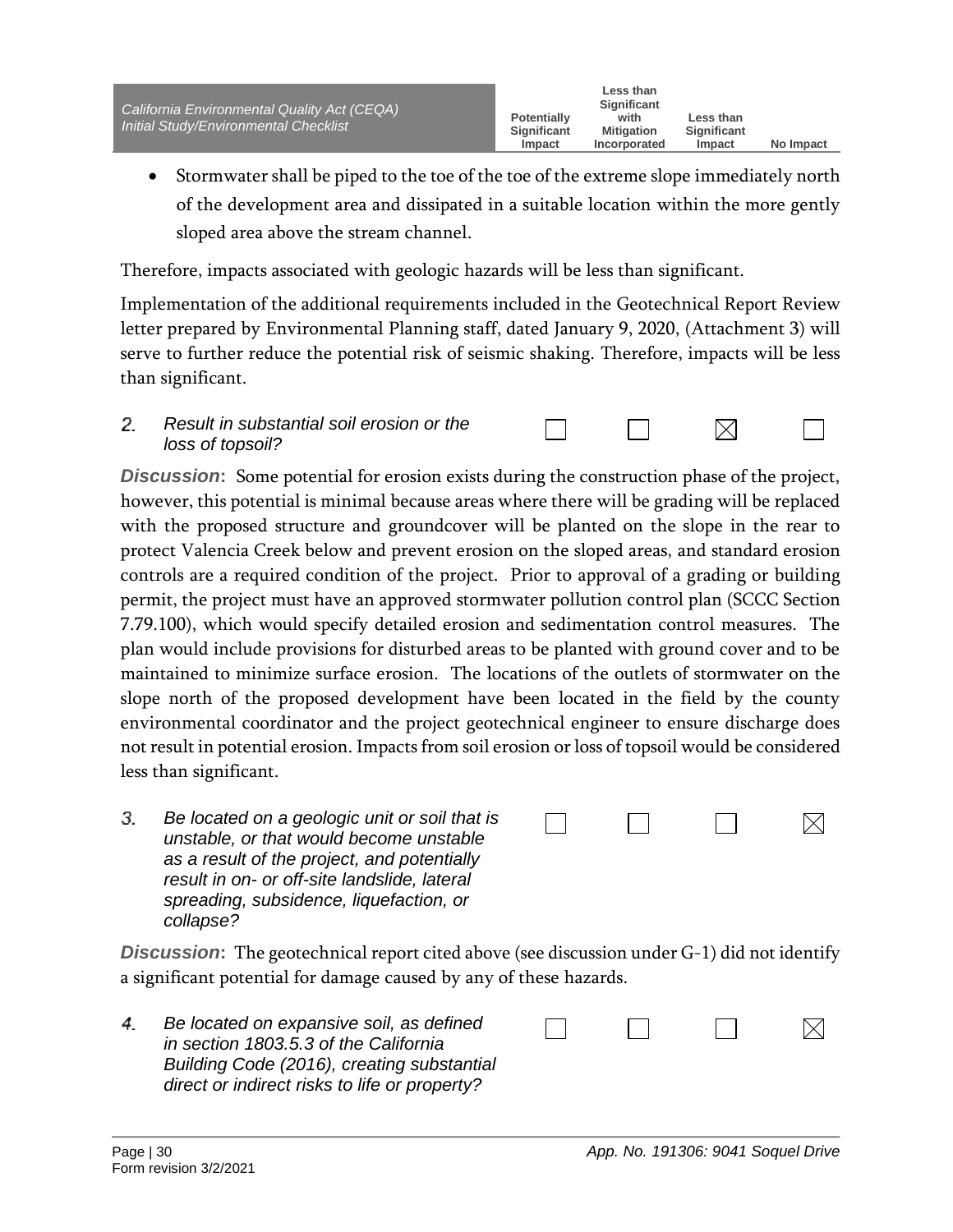|                    | Less than<br><b>Significant</b> |                    |           |
|--------------------|---------------------------------|--------------------|-----------|
| <b>Potentially</b> | with                            | Less than          |           |
| <b>Significant</b> | <b>Mitigation</b>               | <b>Significant</b> |           |
| Impact             | Incorporated                    | Impact             | No Impact |

*Discussion***:** The geotechnical report for the project did not identify any elevated direct or indirect risks associated with expansive soils. Therefore, no impact is anticipated.

5. *Have soils incapable of adequately supporting the use of septic tanks, leach fields, or alternative wastewater disposal systems where sewers are not available for the disposal of waste water?*



 $\boxtimes$ 

**Discussion:** No septic systems are proposed. The project would connect to the Santa Cruz County Sanitation District, and the applicant would be required to pay standard sewer connection and service fees that fund sanitation improvements within the district as a Condition of Approval for the project.

6. *Directly or indirectly destroy a unique paleontological resource or site of unique geologic feature?*

**Discussion:** No unique paleontological resources or sites or unique geologic features are known to occur in the vicinity of the project. A query was conducted of the mapping of identified geologic/paleontological resources maintained by the County of Santa Cruz Planning Department, and there are no records of paleontological or geological resources in the vicinity of the project parcel. No direct or indirect impacts are anticipated.

or unique geologic features do not occur on the project site. No direct or indirect impacts are anticipated.

#### <span id="page-30-0"></span>**GREENHOUSE GAS EMISSIONS**

#### *Would the project:*

*Generate greenhouse gas emissions,*  1. *either directly or indirectly, that may have a significant impact on the environment?* 



**Discussion:** The project, like all development, would be responsible for an incremental increase in greenhouse gas (GHG) emissions by usage of fossil fuels during the site grading and construction. In 2013, Santa Cruz County adopted a Climate Action Strategy (CAS) intended to establish specific emission reduction goals and necessary actions to reduce greenhouse gas levels to pre-1990 levels as required under Assembly Bill (AB) 32 legislation. The strategy intends to reduce GHG emissions and energy consumption by implementing measures such as reducing vehicle miles traveled through the County and regional long-range planning efforts and increasing energy efficiency in new and existing buildings and facilities. Implementing the CAS, the MBCP was formed in 2017 to provide carbon-free electricity. All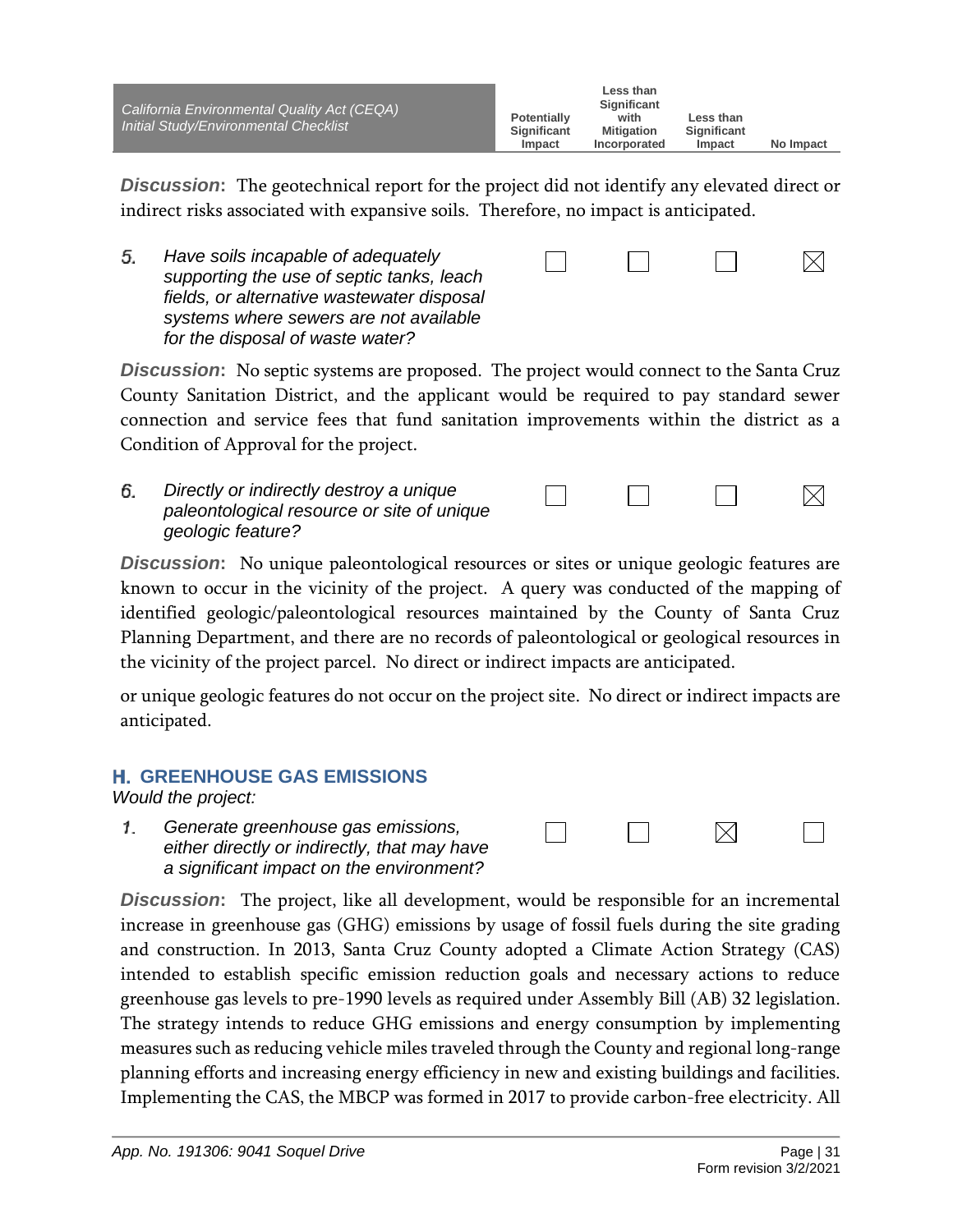**Impact No Impact**

 $\boxtimes$ 

 $\boxtimes$ 

PG&E customers in unincorporated Santa Cruz County were automatically enrolled in the MBCP in 2018. All project construction equipment would be required to comply with the CARB emissions requirements for construction equipment. Further, all new buildings are required to meet the State's CalGreen building code. As a result, impacts associated with the temporary increase in GHG emissions are expected to be less than significant.

 $\overline{2}$ . *Conflict with an applicable plan, policy or regulation adopted for the purpose of reducing the emissions of greenhouse gases?* 

**Discussion:** See the discussion under H-1 above. No significant impacts are anticipated.

#### <span id="page-31-0"></span>**HAZARDS AND HAZARDOUS MATERIALS**

Would the project:

*Create a significant hazard to the public or*  1. ┓  $\Box$ *the environment through the routine transport, use, or disposal of hazardous materials?*

*Discussion***:** The project would not create a significant hazard to the public or the environment. No routine transport or disposal of hazardous materials is proposed. However, during construction, fuel would be used at the project site. In addition, fueling may occur within the limits of the staging area proposed to be located at the project site (9041 Soquel Drive). Best management practices would be used to ensure that no impacts would occur. Impacts are expected to be less than significant.

2 *Create a significant hazard to the public or*   $\bowtie$ *the environment through reasonably foreseeable upset and accident conditions involving the release of hazardous materials into the environment?*

*Discussion*: See discussion under I-1 above. Project impacts would be considered less than significant.

3. *Emit hazardous emissions or handle hazardous or acutely hazardous materials, substances, or waste within one-quarter mile of an existing or proposed school?*

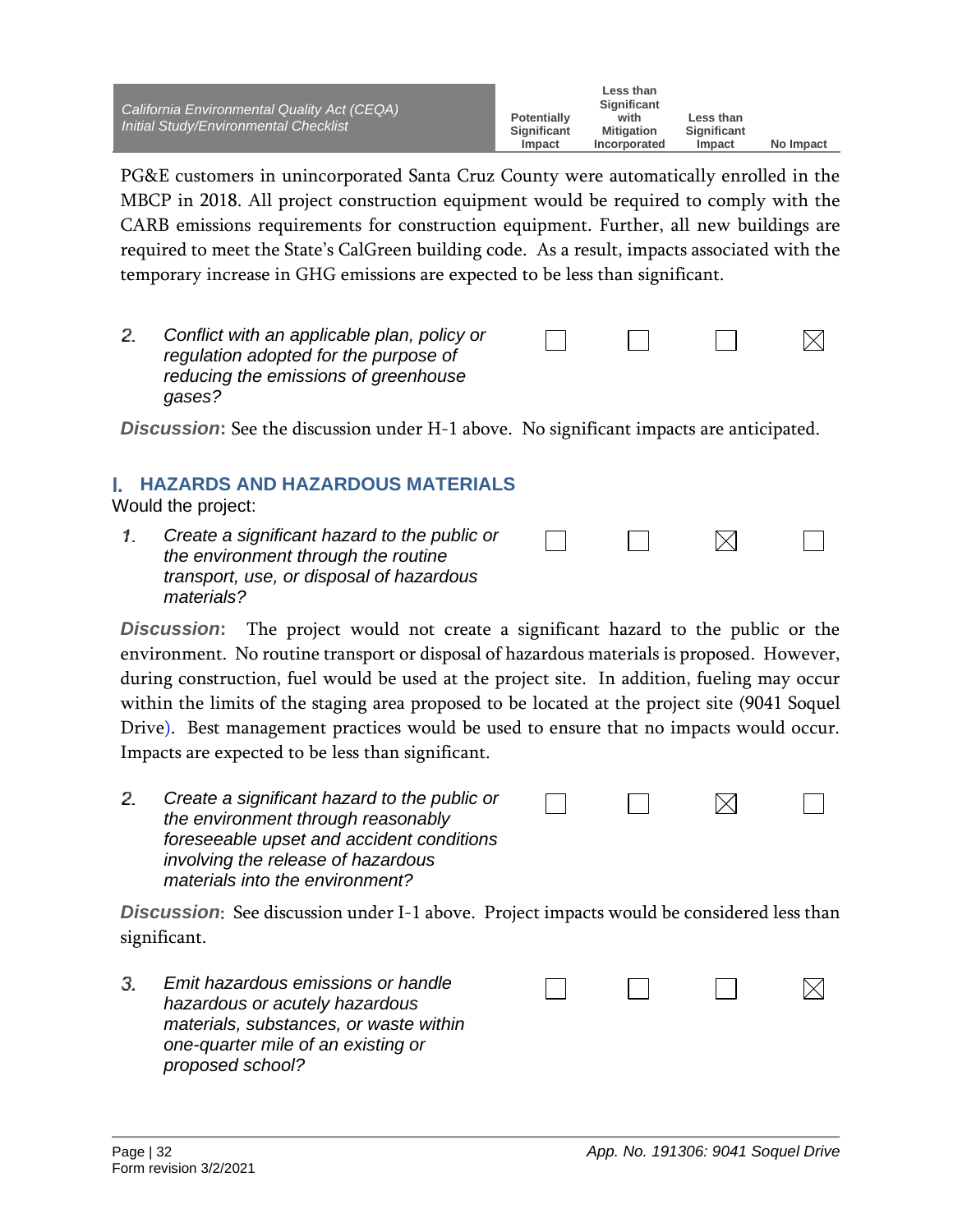**Less than Significant Impact No Impact**

 $\boxtimes$ 

*Discussion***:** Aptos Junior High School located at 1001 Huntington Drive in Aptos, is approximately .75 miles to the edge of the project site. Although fueling of equipment is likely to occur within the staging area, BMPs to contain spills would be implemented. No impacts are anticipated.

4. *Be located on a site which is included on a list of hazardous materials sites compiled pursuant to Government Code section 65962.5 and, as a result, would it create a significant hazard to the public or the environment?*

*Discussion***:** The project site is not included on the Cortese list of hazardous sites in Santa Cruz County compiled pursuant to Government Code section 65962.5. No impacts are anticipated from project implementation.

5. *For a project located within an airport land*  ┓  $\boxtimes$ *use plan or, where such a plan has not been adopted, within two miles of a public airport or public use airport, would the project result in a safety hazard or excessive noise for people residing or working in the project area?*

**Discussion:** The project is not located within two miles of a public airport or public use airport. No impact is anticipated.

6. *Impair implementation of or physically*   $\boxtimes$  $\Box$ *interfere with an adopted emergency response plan or emergency evacuation plan?*

**Discussion:** The project would not conflict with implementation of the County of Santa Cruz Local Hazard Mitigation Plan 2015-2020 (County of Santa Cruz, 2020). Therefore, no impacts to an adopted emergency response plan or evacuation plan would occur from project implementation.

<span id="page-32-0"></span>Ζ. *Expose people or structures, either directly or indirectly, to a significant risk of loss, injury or death involving wildland fires?*

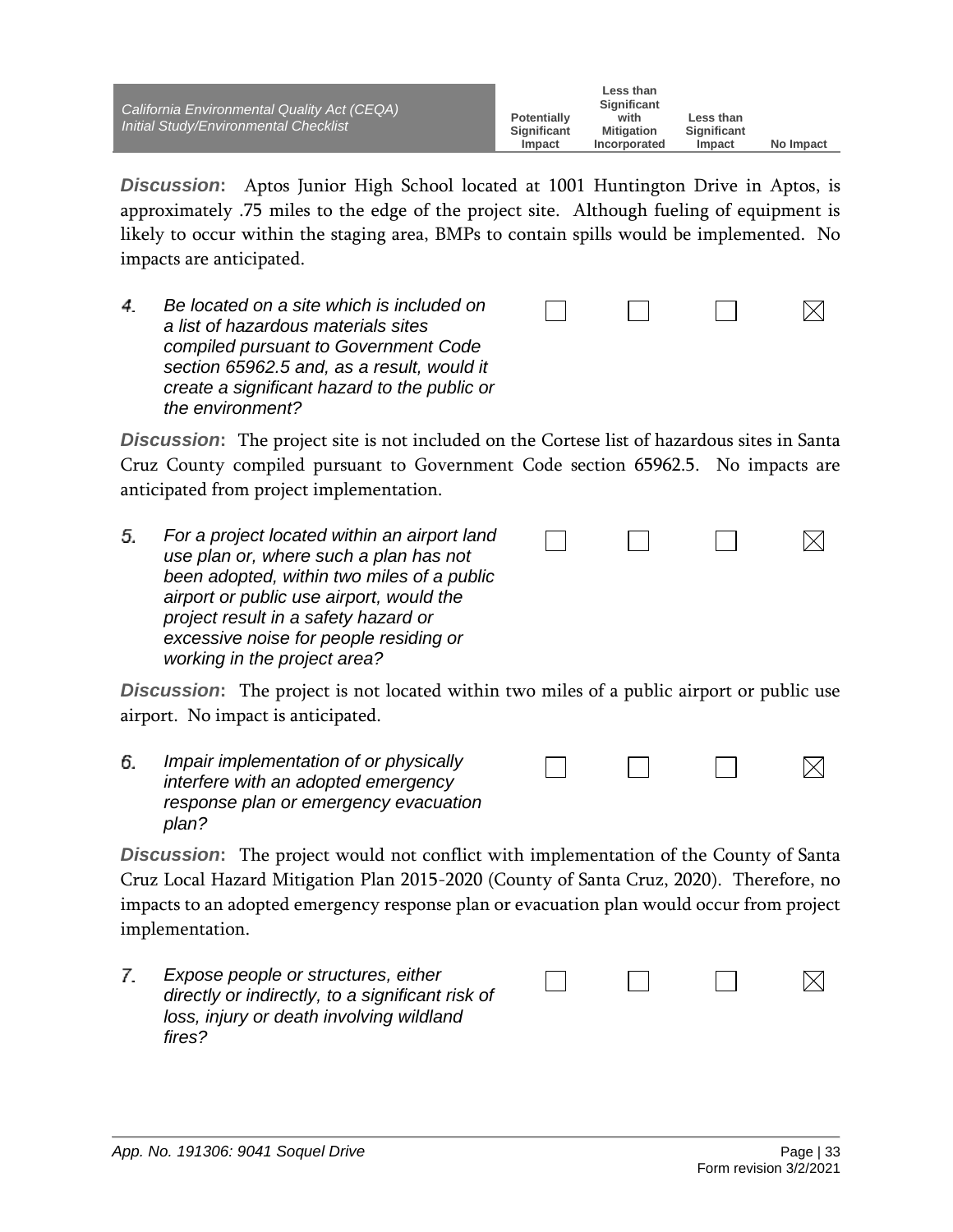|                    | Less than          |                    |           |
|--------------------|--------------------|--------------------|-----------|
|                    | <b>Significant</b> |                    |           |
| <b>Potentially</b> | with               | Less than          |           |
| <b>Significant</b> | <b>Mitigation</b>  | <b>Significant</b> |           |
| Impact             | Incorporated       | Impact             | No Impact |

 $\boxtimes$ 

*Discussion***:** See discussion under Wildfire Question T-2. The project would not expose people or structures, either directly or indirectly, to a significant risk of loss, injury or death involving wildland fires. No impact would occur.

# **HYDROLOGY, WATER SUPPLY, AND WATER QUALITY**

*Would the project:*

*Violate any water quality standards or*  1. *waste discharge requirements or otherwise substantially degrade surface or ground water quality?*

#### *Discussion***:**

The project is located adjacent to Valencia Creek; however, as conditioned, the project will have no significant impact on water quality and the project would not discharge runoff either directly or indirectly into a public or private water supply. No heavy commercial or industrial activities are proposed that would generate a substantial level of contaminants. However, runoff from this project may contain small amounts of chemicals and other household contaminants, such as pathogens, pesticides, trash, and nutrients. The parking and driveway associated with the project would incrementally contribute urban pollutants to the environment; however, the contribution would be small, given the size of the driveway and parking area. The project incorporates pervious pavers and rain garden catchments to treat stormwater and control release to pre-development levels. The discharge locations direct the pre-treated waters through dense vegetation along a gentle slope over 50-feet from the active channel, further reducing potential impacts. Potential siltation from the project during construction would be addressed through implementation of erosion control BMPs. No water quality standards or waste discharge requirements would be violated, and surface or ground water quality would not otherwise be substantially degraded. Impacts would be less than significant.

2 *Substantially decrease groundwater supplies or interfere substantially with groundwater recharge such that the project may impede sustainable groundwater management of the basin?*



*Discussion:* The project would obtain water from Soquel Creek Water District and would not rely on private well water. Although the project would incrementally increase water demand, Soquel Creek Water District has previously provided information indicating that adequate supplies are available to serve the project and prior to the issuance of a building permit, a valid will-serve letter will be required to be submitted. The project is not located in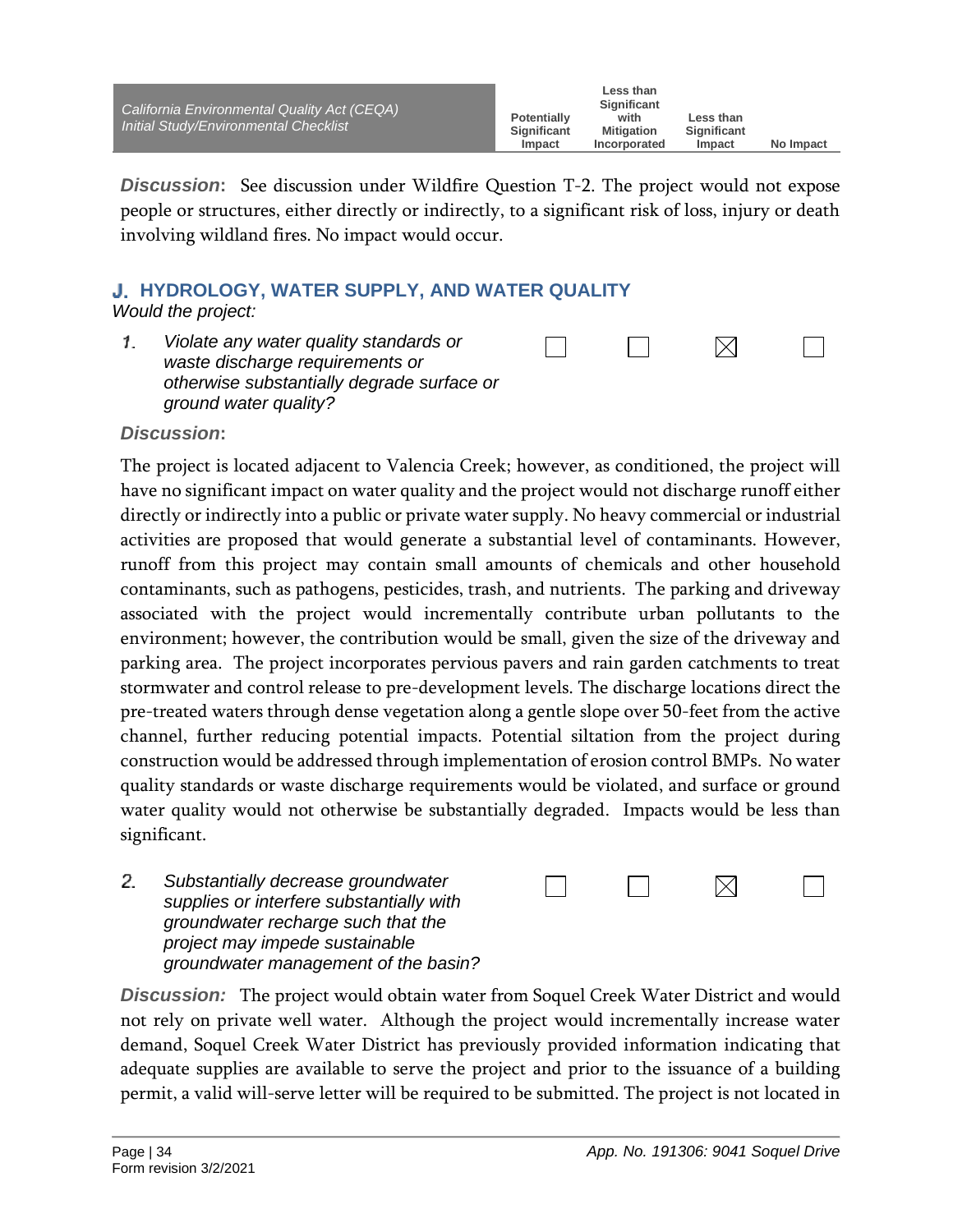**Less than Significant Impact No Impact**

a mapped groundwater recharge area or water supply watershed and will not substantially decrease groundwater supplies or interfere substantially with groundwater recharge such that the project may impede sustainable groundwater management of the basin. Impacts would be less than significant.

| 3. | Substantially alter the existing drainage<br>pattern of the site or area, including<br>through the alteration of the course of a<br>stream or river or through the addition of<br>impervious surfaces, in a manner which<br>would: |  |  |
|----|------------------------------------------------------------------------------------------------------------------------------------------------------------------------------------------------------------------------------------|--|--|
|    | A. result in substantial erosion or siltation<br>on- or off-site;                                                                                                                                                                  |  |  |
|    | B. substantially increase the rate or<br>amount of surface runoff in a manner<br>which would result in flooding on- or<br>offsite;                                                                                                 |  |  |
|    | C. create or contribute runoff water which<br>would exceed the capacity of existing<br>or planned stormwater drainage<br>systems or provide substantial<br>additional sources of polluted runoff;<br>or;                           |  |  |
|    | D. impede or redirect flood flows?                                                                                                                                                                                                 |  |  |

*Discussion***:** The project will not alter the course of any stream or river. A drainage plan was prepared for the proposed Project. The County Department of Public Works Stormwater Management Section staff has reviewed and approved the proposed drainage plan. The Project will not substantially alter the existing drainage pattern of the site in a manner that would result in erosion or siltation, or an increase in runoff from the site.

The subject site slopes from the south (Soquel Drive) towards the north (riparian area) and drains to Valencia Creek. The first 35 feet adjacent to Soquel Drive is relatively flat and is steeply sloped beyond that. There are no onsite or near-site drainage facilities. Soquel Drive is crowned and approximately half of the paved road drains toward the subject parcel. The project will result in the construction of approximately 5,000 square feet of impervious area and approximately 3,000 square feet of semi-impervious pavers.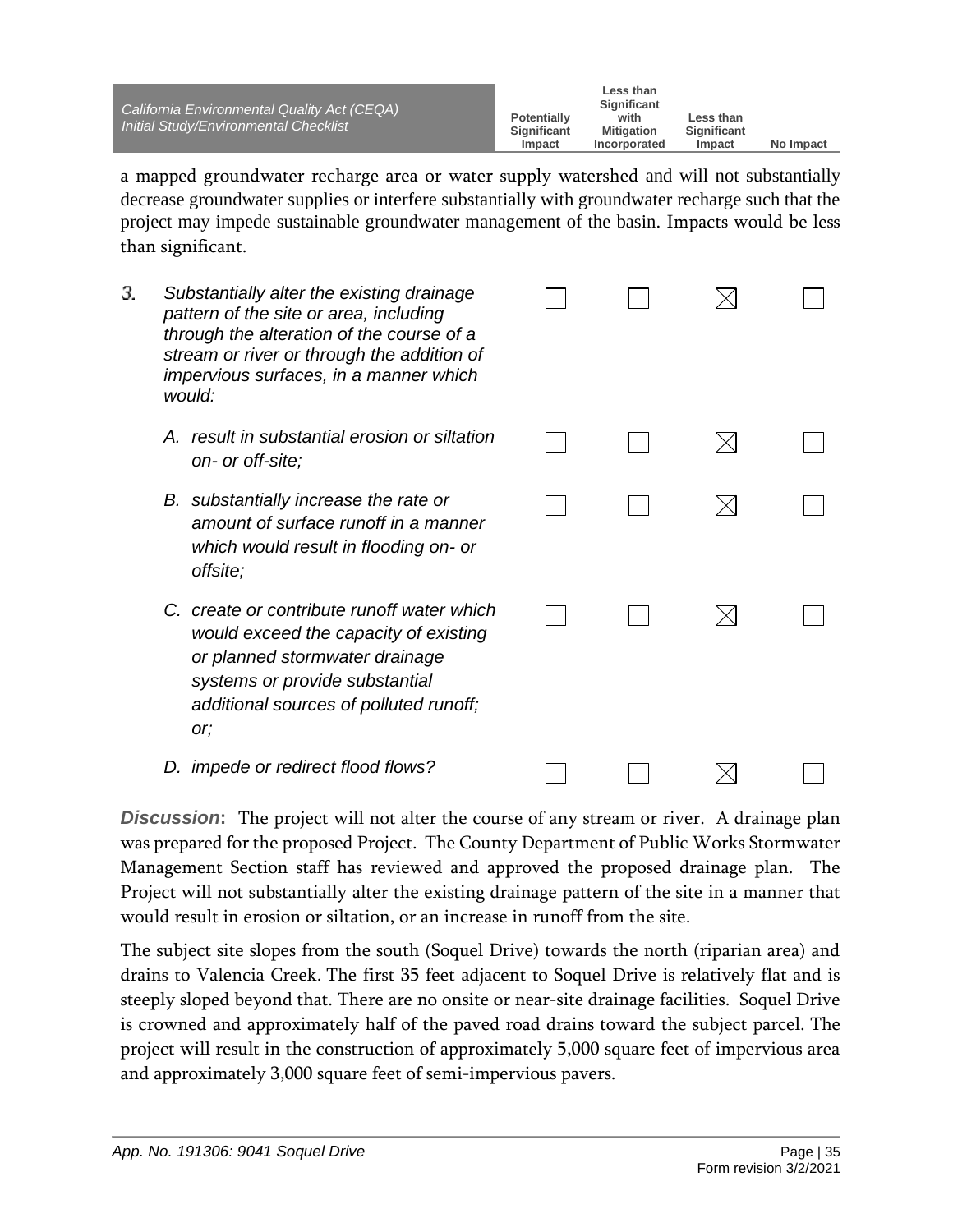The project's civil engineer has prepared Preliminary Civil Improvement Plans and drainage calculations that have been reviewed and approved by the Department of Public Works (DPW) Stormwater Management for feasibility to comply with the County Design Criteria. The plans and report detail how the project has been designed to mitigate for the proposed increase in impervious area coverage. The proposal includes routing impervious area runoff to biofiltration areas and through permeable paver and underground rock sections that will provide both filtering for water quality treatment as well as flood control storage. The flood control storage is sized to detain the post development runoff from the 25 year storm while controlling the release so that predevelopment 5-year runoff rates are maintained. The controlled release will be routed to the north in two 8-inch storm drains that discharge on separate rip rap outfalls. The project has been conditioned to provide detailed grading information to ensure that existing runoff from Soquel Drive will continue with existing drainage patterns and routed so as not to impact adjacent private properties. The project is also conditioned to ensure that the civil engineer's final design and siting of the outfall structures are acceptable to the project geotechnical engineer. A recorded maintenance agreement regarding the ongoing maintenance of all proposed stormwater mitigations is also required prior to final acceptance of the project. Impacts would therefore be considered less than significant.

4. *In flood hazard, tsunami, or seiche zones, risk release of pollutants due to project inundation?*

*Discussion***:** According to the Federal Emergency Management Agency (FEMA) National Flood Insurance Rate Map, dated September 29, 2017, no portion of the project site lies within a flood hazard zone, and there would be no impact.

5. *Conflict with or obstruct implementation of a water quality control plan or sustainable groundwater management plan?*

 $\boxtimes$  $\mathbf{L}$ 

 $\boxtimes$ 

**Discussion:** All County water agencies are experiencing a lack of sustainable water supply due to groundwater overdraft and diminished availability of streamflow. Because of this, coordinated water resource management has been of primary concern to the County and to the various water agencies. Projects seeking approval must be consistent with numerous water management plans as described below.

As required by state law, each of the County's water agencies serving more than 3,000 connections must update their Urban Water Management Plans (UWMPs) every five years, with the most recent updates completed in 2021. This project falls within the City of Santa Cruz Water Department service area. The City of Santa Cruz Water Department is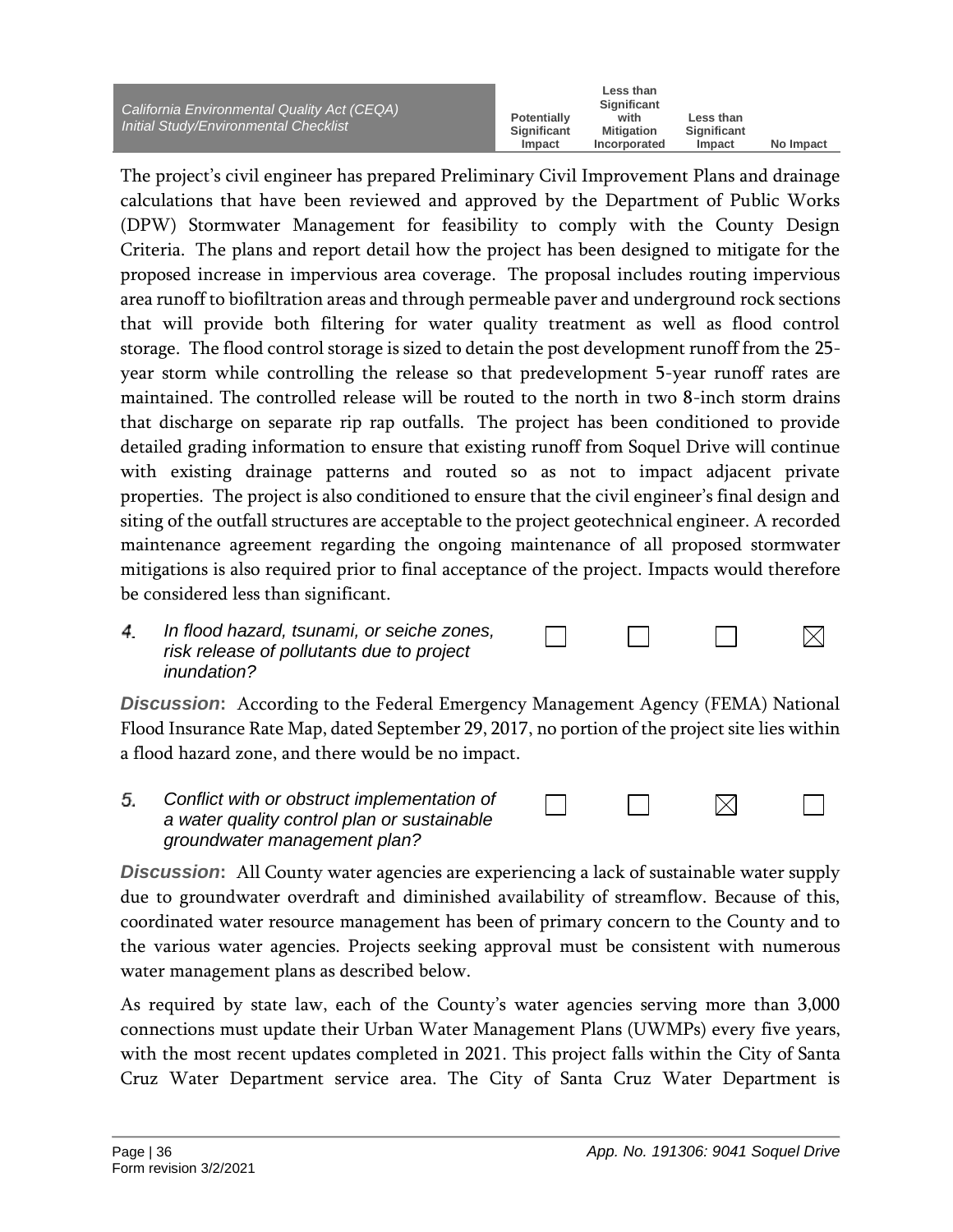anticipating that water use through 2040 will slightly increase, and they are planning accordingly through the development of several diverse water supply projects.

County staff are working with the water agencies on various integrated regional water management programs to provide for sustainable water supply and protection of the environment. Effective water conservation programs have reduced overall water demand in the past 20 years, despite continuing growth. In August 2014, the Board of Supervisors and other agencies adopted the Santa Cruz Integrated Regional Water Management (IRWM) Plan Update 2014, which identifies various strategies and projects to address the current water resource challenges of the region. In 2020, an updated climate change chapter was added to the IRWMP. A Countywide Storm Water Resources Plan was created through a related effort in 2016 to ensure the coordinated use of storm water as a resource.

The County is working closely with water agencies to implement the Sustainable Groundwater Management Act (SGMA) of 2014. There are three groundwater basins in the County that are subject to SGMA, the Santa Margarita Basin, the Santa Cruz Mid-County Basin, and the Pajaro Valley Basin. The project is located in the Santa Cruz Mid-County Groundwater Basin.

In 2016, Soquel Creek Water District (SqCWD), Central Water District (CWD), County, and City of Santa Cruz adopted a Joint Powers Agreement to form the Santa Cruz Mid-County Groundwater Agency for management of the Mid-County Basin under SGMA. The Groundwater Sustainability Plan (GSP) written by the Groundwater Agency was approved by the Department of Water Resources in June 2021. The GSP outlines an approach to reach sustainability by 2040 which relies on projects including a purified recycled water and an aquifer storage and recovery project to provide additional supply to the Basin. Projects and Management Actions included in the Plan originated through the SqCWD Community Water Plan and the City of Santa Cruz Water Supply Augmentation Strategy.

In addition to the Groundwater Sustainability Plan, Urban Water Management Plans, and the Integrated Regional Water Management Plan, the project will comply with SCCC Chapters 13.13 (Water Conservation – Water Efficient Landscaping), 7.69 (Water Conservation) and 7.70 (Water Wells), as well as Chapter 7.71 (Water Systems) section 7.71.130 (Water use measurement and reporting). The proposed project is consistent with the community Water Plan and so no significant impacts are anticipated.

### <span id="page-36-0"></span>**LAND USE AND PLANNING**

*Would the project:*

*Physically divide an established*  1. *community?*

 $\boxtimes$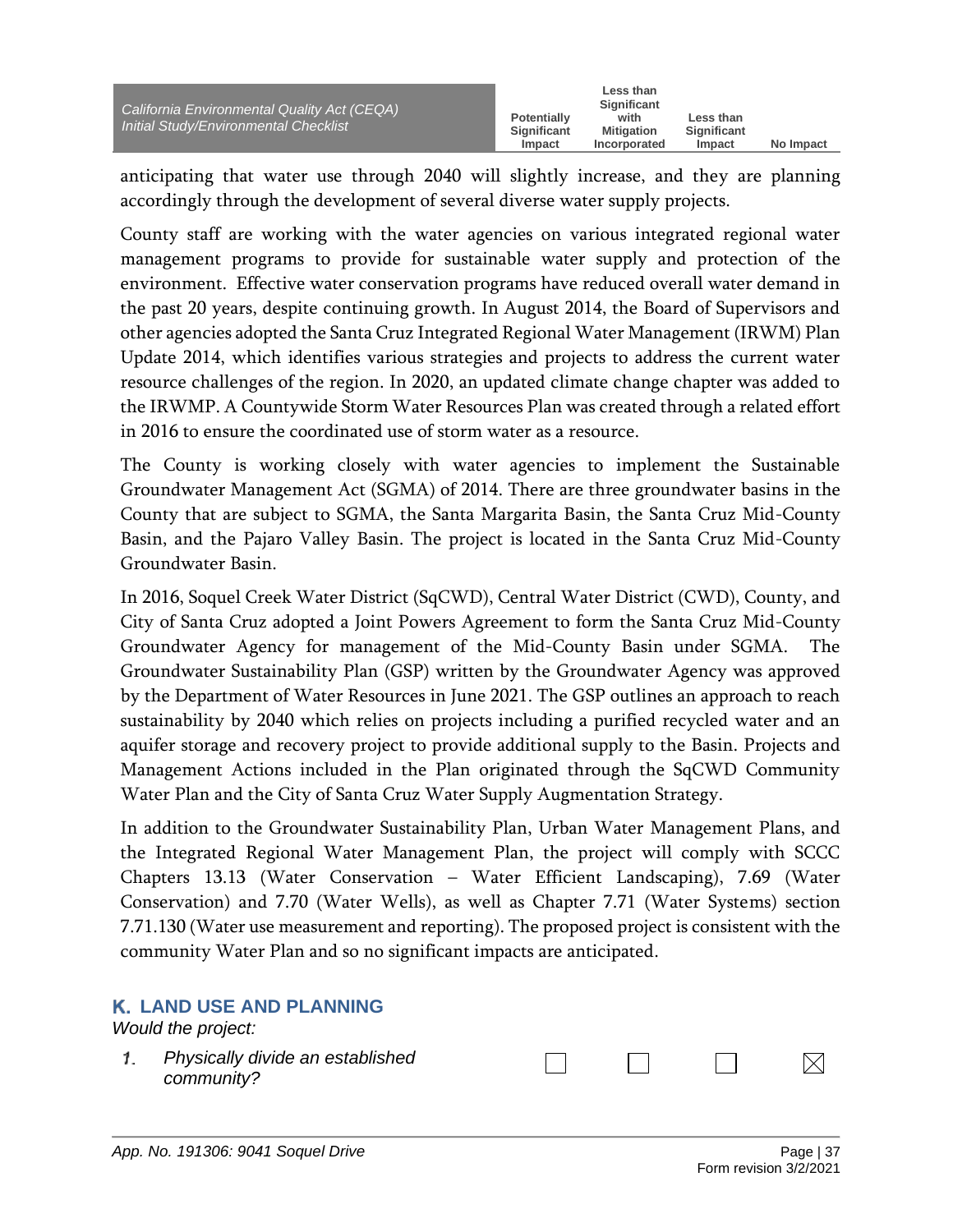|                    | Less than          |                    |           |
|--------------------|--------------------|--------------------|-----------|
|                    | <b>Significant</b> |                    |           |
| <b>Potentially</b> | with               | Less than          |           |
| <b>Significant</b> | <b>Mitigation</b>  | <b>Significant</b> |           |
| Impact             | Incorporated       | Impact             | No Impact |

 $\boxtimes$ 

 $\boxtimes$ 

 $\bowtie$ 

**Discussion:** The project does not include any element that would physically divide an established community. No impact would occur.

2. *Cause a significant environmental impact due to a conflict with any land use plan, policy, or regulation adopted for the purpose of avoiding or mitigating an environmental effect?*

*Discussion***:** The project would not cause a significant environmental impact due to a conflict with any land use plan, policies, or regulations adopted for the purpose of avoiding or mitigating an environmental effect. General Plan policy 5.2.3 (Activities Within Riparian Corridors and Wetlands) states: "Development activities, land alterations and vegetation disturbance within riparian corridors and wetlands and required buffers shall be prohibited unless an exception is granted per the Riparian Corridor and Wetlands Protection ordinance". Please see complete discussion under Question D-5. Impacts would be considered less than significant.

#### <span id="page-37-0"></span>**MINERAL RESOURCES**

*Would the project:*

*Result in the loss of availability of a known*  1. *mineral resource that would be of value to the region and the residents of the state?*

*Discussion***:** The site does not contain any known mineral resources that would be of value to the region and the residents of the state. Therefore, no impact is anticipated from project implementation.

2 *Result in the loss of availability of a*   $\mathcal{L}$ *locally-important mineral resource recovery site delineated on a local general plan, specific plan or other land use plan?*

<span id="page-37-1"></span>*Discussion***:** The project site is zoned PA, which is not considered to be an Extractive Use Zone (M-3) nor does it have a land use designation with a Quarry Designation Overlay (Q) (County of Santa Cruz 1994). Therefore, no potentially significant loss of availability of a known mineral resource of locally important mineral resource recovery (extraction) site delineated on a local general plan, specific plan or other land use plan would occur as a result of this project.

 $\sim$ 

 $\sim$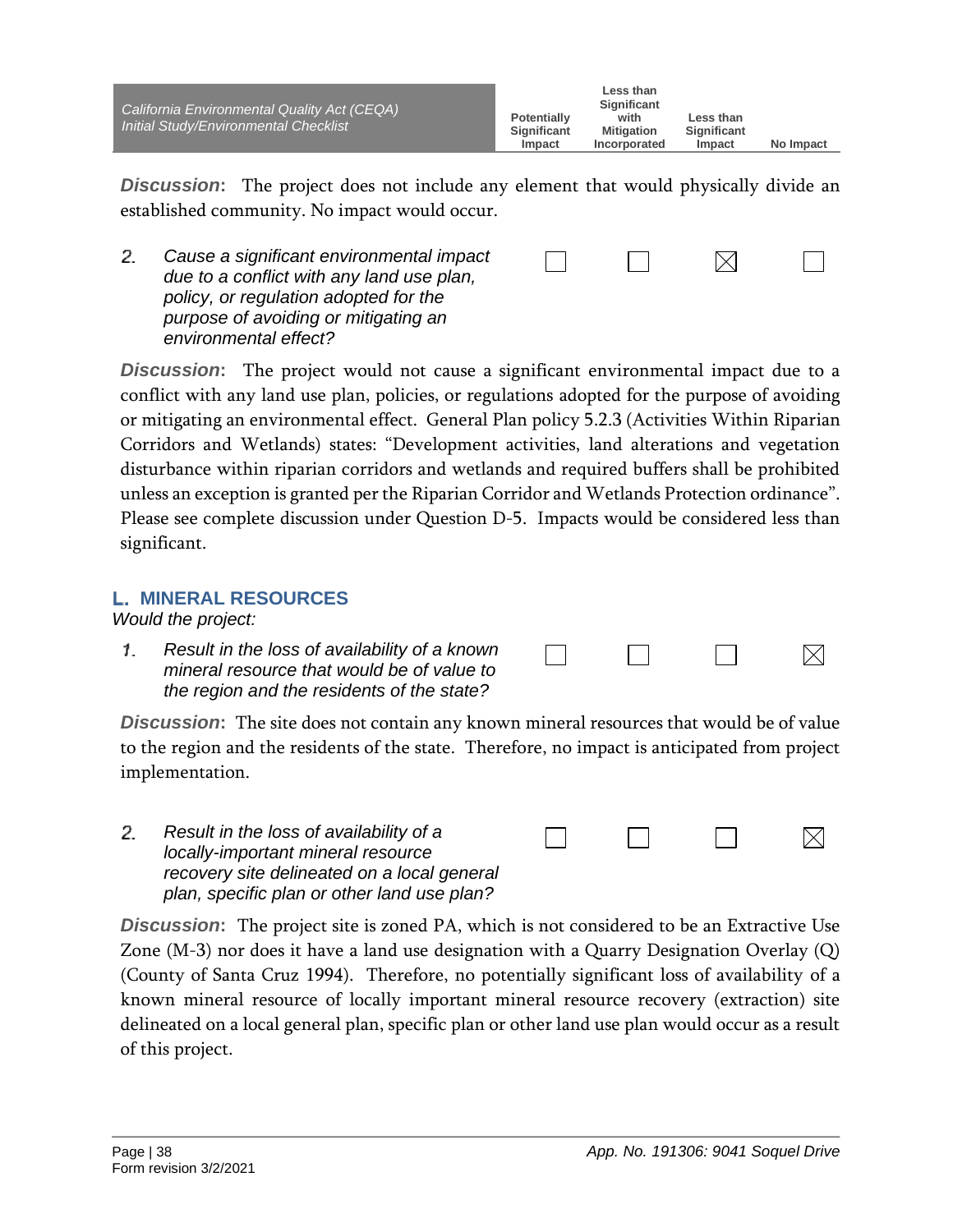|                    | <b>Significant</b> |
|--------------------|--------------------|
| <b>Potentially</b> | with               |
| <b>Significant</b> | <b>Mitigation</b>  |
| Impact             | Incorporated       |

**Less than Significant Impact No Impact**

#### **M. NOISE**

Would the project result in:

1. *Generation of a substantial temporary or permanent increase in ambient noise levels in the vicinity of the project in excess of standards established in the local general plan or noise ordinance, or applicable standards of other agencies?*

 $\boxtimes$ 

**Less than** 

*Discussion***:**

#### County of Santa Cruz General Plan

The County of Santa Cruz has not adopted noise thresholds for construction noise. The following applicable noise related policy is found in the Public Safety and Noise Element of the Santa Cruz County General Plan (Santa Cruz County 1994).

• Policy 6.9.7 Construction Noise. Require mitigation of construction noise as a condition of future project approvals.

The General Plan also contains the following table, which specifies the maximum allowable noise exposure for stationary noise sources (operational or permanent noise sources) (Table 2).

| Table 2: Maximum Allowable Noise Exposure for Stationary Noise Sources <sup>1</sup>                                                                                                                                                                                                                                                                                                                                                                                                                                                                                                                                                                                                                                                                                   |                                                   |                                                    |  |  |  |
|-----------------------------------------------------------------------------------------------------------------------------------------------------------------------------------------------------------------------------------------------------------------------------------------------------------------------------------------------------------------------------------------------------------------------------------------------------------------------------------------------------------------------------------------------------------------------------------------------------------------------------------------------------------------------------------------------------------------------------------------------------------------------|---------------------------------------------------|----------------------------------------------------|--|--|--|
|                                                                                                                                                                                                                                                                                                                                                                                                                                                                                                                                                                                                                                                                                                                                                                       | Daytime <sup>5</sup><br>$(7:00$ am to $10:00$ pm) | Nighttime <sup>2, 5</sup><br>(10:00 pm to 7:00 am) |  |  |  |
| 45<br>Hourly Leq average hourly noise level, $dB^3$<br>50                                                                                                                                                                                                                                                                                                                                                                                                                                                                                                                                                                                                                                                                                                             |                                                   |                                                    |  |  |  |
| Maximum Level, dB <sup>3</sup>                                                                                                                                                                                                                                                                                                                                                                                                                                                                                                                                                                                                                                                                                                                                        | 70                                                | 65                                                 |  |  |  |
| Maximum Level, $dB$ – Impulsive Noise <sup>4</sup><br>65<br>60                                                                                                                                                                                                                                                                                                                                                                                                                                                                                                                                                                                                                                                                                                        |                                                   |                                                    |  |  |  |
| Notes:<br>As determined at the property line of the receiving land use. When determining the effectiveness of noise mitigation measures, the<br>standards may be applied to the receptor side of noise barriers or other property line noise mitigation measures.<br>Applies only where the receiving land use operates or is occupied during nighttime hours<br>Sound level measurements shall be made with "slow" meter response.<br>3<br>Sound level measurements shall be made with "fast" meter response<br>4<br>Allowable levels shall be raised to the ambient noise levels where the ambient levels exceed the allowable levels. Allowable levels shall be<br>5<br>reduced to 5 dB if the ambient bourly Lea is at least 10 dB lower than the allowable level |                                                   |                                                    |  |  |  |

reduced to 5 dB if the ambient hourly Leq is at least 10 dB lower than the allowable level. Source: County of Santa Cruz 1994

#### County of Santa Cruz Code

There are no County of Santa Cruz ordinances that specifically regulate construction or operational noise levels. However, Section 8.30.010 (Curfew—Offensive noise) of the SCCC contains the following language regarding noise impacts:

(A) No person shall make, cause, suffer, or permit to be made any offensive noise.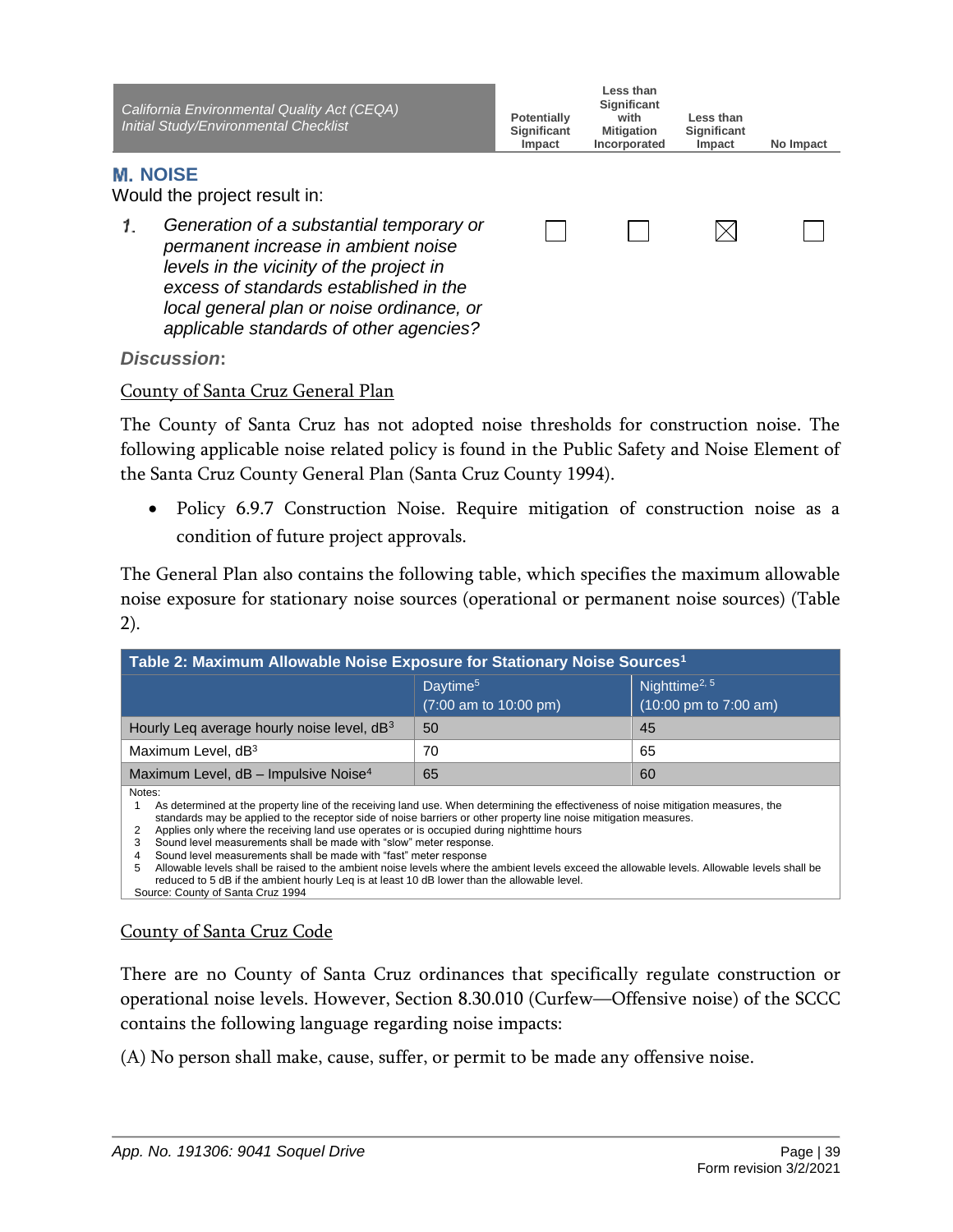(B) "Offensive noise" means any noise which is loud, boisterous, irritating, penetrating, or unusual, or that is unreasonably distracting in any other manner such that it is likely to disturb people of ordinary sensitivities in the vicinity of such noise, and includes, but is not limited to, noise made by an individual alone or by a group of people engaged in any business, activity, meeting, gathering, game, dance, or amusement, or by any appliance, contrivance, device, tool, structure, construction, vehicle, ride, machine, implement, or instrument.

I The following factors shall be considered when determining whether a violation of the provisions of this section exists:

(1) Loudness (Intensity) of the Sound.

(a) Day and Evening Hours. For purposes of this factor, a noise shall be automatically considered offensive if it occurs between the hours of 8:00 a.m. and 10:00 p.m. and it is:

(i) Clearly discernible at a distance of 150 feet from the property line of the property from which it is broadcast; or

(ii) In excess of 75 decibels at the edge of the property line of the property from which the sound is broadcast, as registered on a sound measuring instrument meeting the American National Standard Institute's Standard S1.4- 1971 (or more recent revision thereof) for Type 1 or Type 2 sound level meters, or an instrument which provides equivalent data.

A noise not reaching this intensity of volume may still be found to be offensive depending on consideration of the other factors outlined below.

(b) Night Hours. For purposes of this factor, a noise shall be automatically considered offensive if it occurs between the hours of 10:00 p.m. and 8:00 a.m. and it is:

(i) Clearly discernible at a distance of 100 feet from the property line of the property from which it is broadcast; or

(ii) In excess of 60 decibels at the edge of the property line of the property from which the sound is broadcast, as registered on a sound measuring instrument meeting the American National Standard Institute's Standard S1.4- 1971 (or more recent revision thereof) for Type 1 or Type 2 sound level meters, or an instrument which provides equivalent data.

A noise not reaching this intensity of volume may still be found to be offensive depending on consideration of the other factors outlined below.

(2) Pitch (frequency) of the sound, e.g., very low bass or high screech;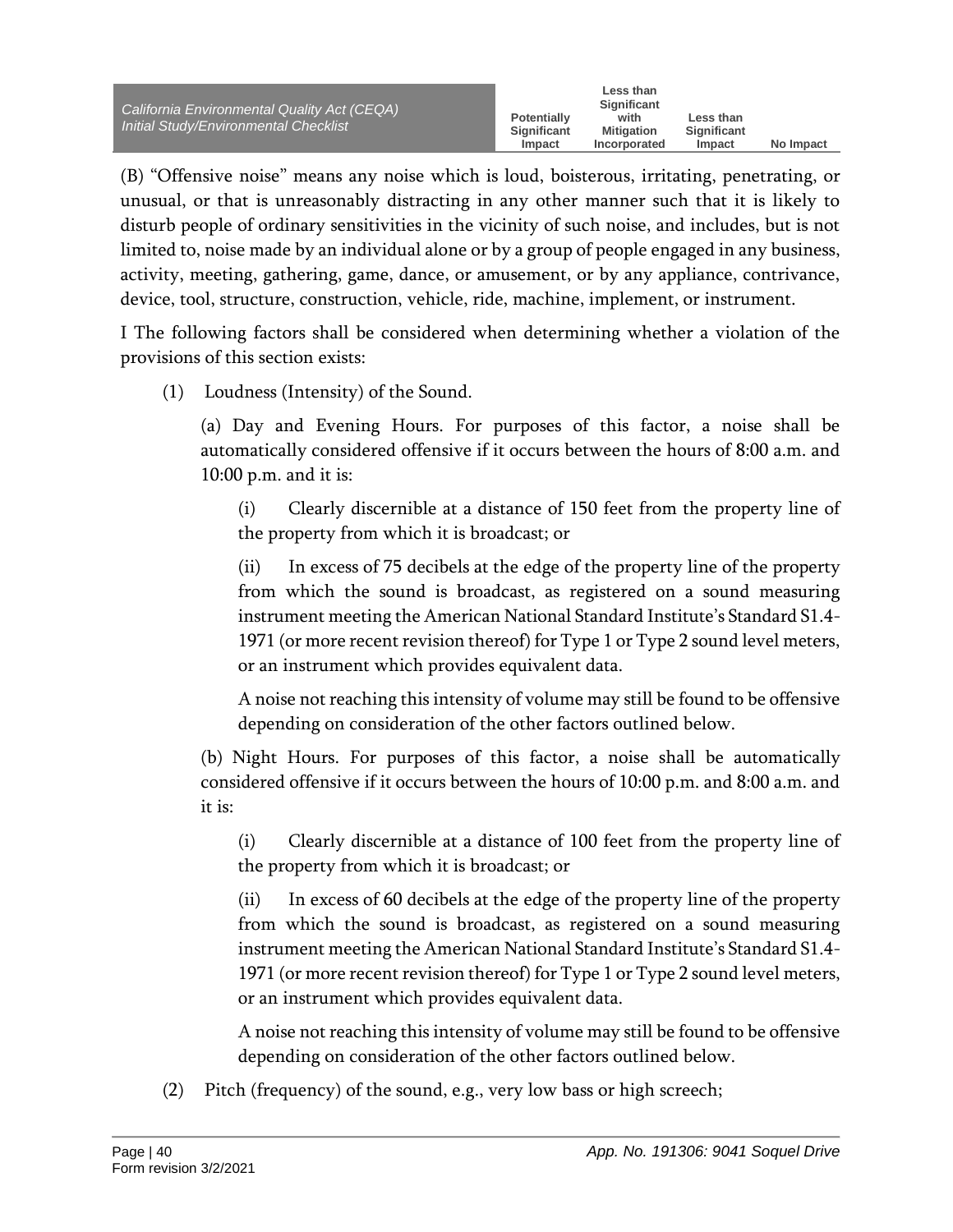|                    | Less than<br><b>Significant</b> |                    |           |
|--------------------|---------------------------------|--------------------|-----------|
| Potentially        | with                            | Less than          |           |
| <b>Significant</b> | <b>Mitigation</b>               | <b>Significant</b> |           |
| Impact             | Incorporated                    | Impact             | No Impact |

- (3) Duration of the sound;
- (4) Time of day or night;
- (5) Necessity of the noise, e.g., garbage collecting, street repair, permitted construction activities;
- (6) The level of customary background noise, e.g., residential neighborhood, commercial zoning district, etc.; and
- (7) The proximity to any building regularly used for sleeping purposes. [Ord. 5205 § 1, 2015; Ord. 4001 § 1, 1989]

#### **Sensitive Receptors**

Some land uses are generally regarded as being more sensitive to noise than others due to the type of population groups or activities involved. Sensitive population groups generally include children and the elderly. Noise sensitive land uses typically include all residential uses (single- and

| Table 3: Typical Noise Levels for Common<br><b>Construction Equipment (at 50 feet)</b> |                 |  |  |  |
|----------------------------------------------------------------------------------------|-----------------|--|--|--|
| Equipment                                                                              | $L_{max}$ (dBA) |  |  |  |
| Air Compressor                                                                         | 80              |  |  |  |
| Backhoe                                                                                | 80              |  |  |  |
| Chain Saw                                                                              | 85              |  |  |  |
| Compactor                                                                              | 82              |  |  |  |
| Concrete Mixer                                                                         | 85              |  |  |  |
| Concrete Pump                                                                          | 82              |  |  |  |
| Concrete Saw                                                                           | 90              |  |  |  |
| Crane                                                                                  | 83              |  |  |  |
| Dozer                                                                                  | 85              |  |  |  |
| Dump Truck                                                                             | 84              |  |  |  |
| Excavator                                                                              | 85              |  |  |  |
| Flat Bed Truck                                                                         | 84              |  |  |  |
| Fork Lift                                                                              | 75              |  |  |  |
| Generator                                                                              | 82              |  |  |  |
| Grader                                                                                 | 85              |  |  |  |
| Hoe-ram                                                                                | 90              |  |  |  |
| Jack Hammer                                                                            | 88              |  |  |  |
| Loader                                                                                 | 80              |  |  |  |
| Paver                                                                                  | 85              |  |  |  |
| Pick-up Truck                                                                          | 55              |  |  |  |
| Pneumatic Tool                                                                         | 85              |  |  |  |
| Roller                                                                                 | 85              |  |  |  |
| Tree Chipper                                                                           | 87              |  |  |  |
| Truck                                                                                  | 84              |  |  |  |
| Source: Federal Transit Authority, 2006, 2018.                                         |                 |  |  |  |

multi-family, mobile homes, dormitories, and similar uses), hospitals, nursing homes, schools, and parks.

The nearest sensitive receptors are residential units across the creek and riparian area that goes down and up to a residential neighborhood, located approximately 500 feet to the north of the project area.

#### **Impacts**

#### Potential Temporary Construction Noise Impacts

Noise generated during project construction would increase the ambient noise levels in adjacent areas. Construction would be temporary, and construction hours would be limited as a condition of approval. Given the limited duration of construction and the limited hours of construction activity, this impact is considered to be less than significant.

#### Potential Permanent Impacts

The project would not result in a permanent increase in the ambient noise level. The main source of ambient noise in the project area is traffic noise along Soquel Drive. However, no substantial increase in traffic trips is anticipated as a result of the project. Impacts are expected to be less than significant.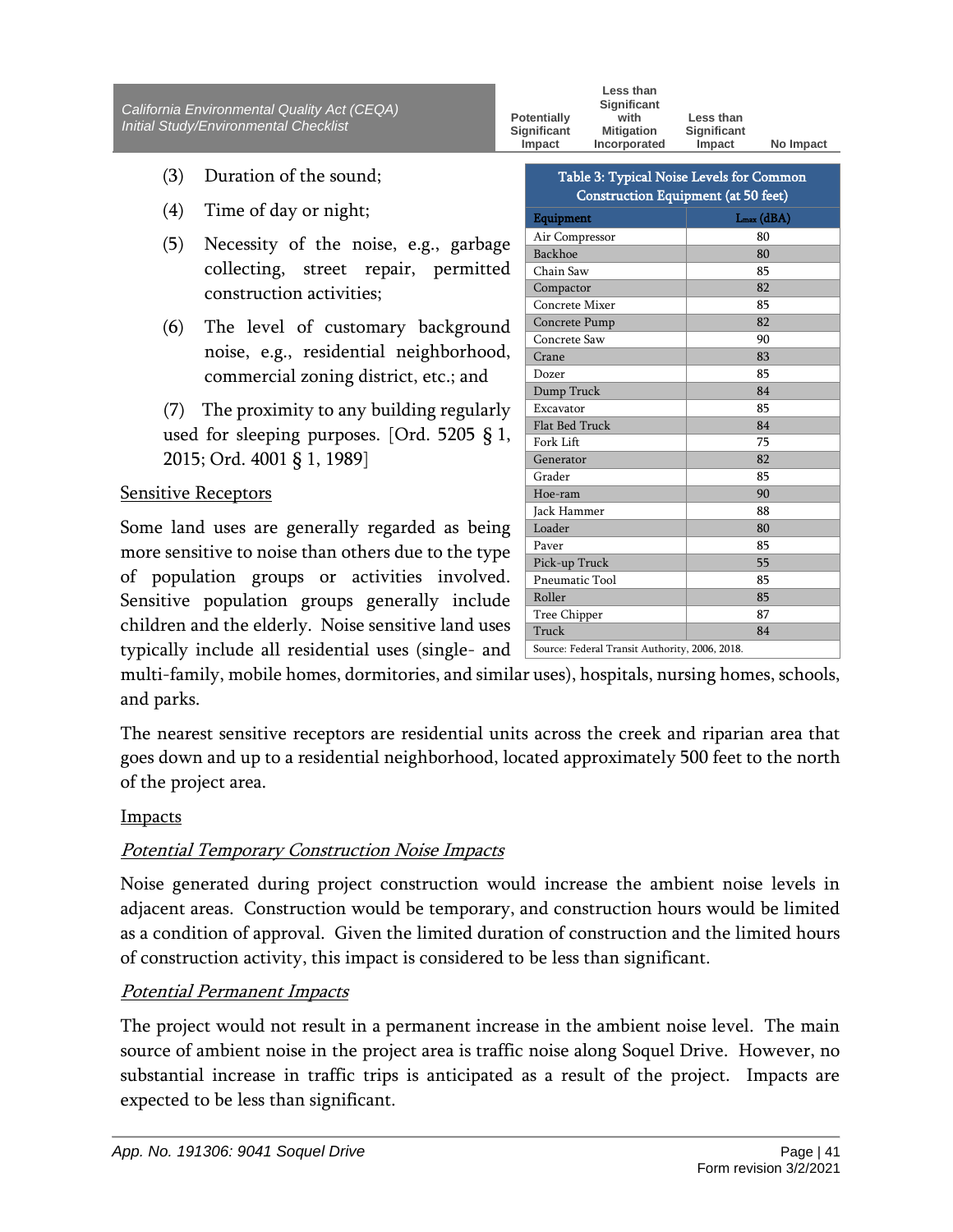| Less than<br><b>Significant</b><br>with<br><b>Mitigation</b> |
|--------------------------------------------------------------|
| Incorporated                                                 |
|                                                              |

**Less than Significant Impact No Impact**

 $\boxtimes$ 

 $\boxtimes$ 

#### $2.$ *Generation of excessive groundborne vibration or groundborne noise levels?*

**Discussion:** The use of construction and grading equipment would potentially generate periodic vibration in the project area. This impact would be temporary and periodic and is not expected to cause damage; therefore, impacts are not expected to be significant.

З. *For a project located within the vicinity of a private airstrip or an airport land use plan or, where such a plan has not been adopted, within two miles of a public airport or public use airport, would the project expose people residing or working in the project area to excessive noise levels?*



*Discussion***:** The project is not in the vicinity of a private airstrip or within two miles of a public airport. Therefore, the project would not expose people residing or working in the project area. No impact is anticipated.

#### <span id="page-41-0"></span>**POPULATION AND HOUSING**

*Would the project:*

1. *Induce substantial unplanned population growth in an area, either directly (for example, by proposing new homes and businesses) or indirectly (for example, through extension of roads or other infrastructure)?*

**Discussion:** The project would not induce substantial population growth in an area because the project does not propose any physical or regulatory change that would remove a restriction to or encourage population growth in an area. The project proposes only to construct an approximately 11,000 square foot mixed-use building with a 1,900 square foot basement, 3,000 square feet of commercial space and 3 apartment units and would not induce population growth. No impact would occur.

2. *Displace substantial numbers of existing*   $\boxtimes$ *people or housing, necessitating the construction of replacement housing elsewhere?*

**Discussion:** The project would not displace any existing housing since the project site is currently considered vacant. No impact would occur.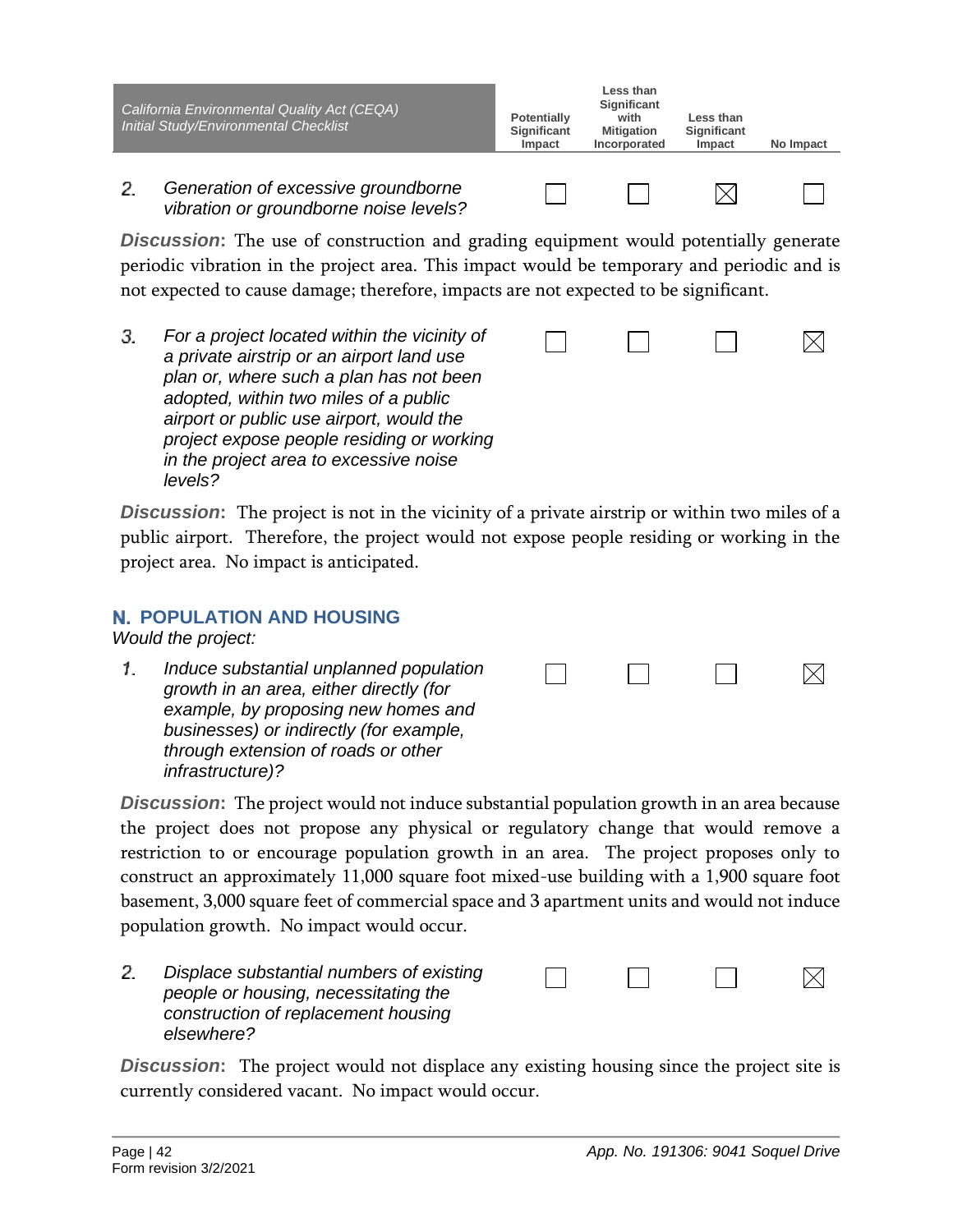#### <span id="page-42-0"></span>**PUBLIC SERVICES**

*Would the project:*

*Would the project result in substantial adverse physical impacts associated with*  1. *the provision of new or physically altered governmental facilities, need for new or physically altered governmental facilities, the construction of which could cause significant environmental impacts, in order to maintain acceptable service ratios, response times, or other performance objectives for any of the public services:*

| а.          | Fire protection?                                                |  |  |
|-------------|-----------------------------------------------------------------|--|--|
| b.          | Police protection?                                              |  |  |
| $C_{\cdot}$ | Schools?                                                        |  |  |
| d.          | Parks?                                                          |  |  |
| е.          | Other public facilities; including the<br>maintenance of roads? |  |  |

*Discussion (a through e)***:** The project site is served by the Aptos/La Selva Fire Protection District and County Sheriff. The site is located within the Pajaro Valley Unified School District which has available space for new children should any be added as a result of this project. Nearby schools include Rio Del Mar and Valencia Elementary Schools (which serve students from kindergarten through  $6<sup>th</sup>$  grade), Aptos Junior High School (which serves students for  $7<sup>th</sup>$  and  $8<sup>th</sup>$  grade) and Aptos High School (serving students from  $9<sup>th</sup>$  grade to graduation). The nearest parks to serve this parcel are the Aptos Village County Park which is located approximately .75 miles to the west of the project site and the Polo Grounds County Park which is located approximately .75 miles to the east of the project site. While the project represents an incremental contribution to the need for services, the increase would be minimal. Moreover, the project meets all of the standards and requirements identified by the local fire agency or California Department of Forestry, as applicable, and school, park, and transportation fees to be paid by the applicant would be used to offset the incremental increase in demand for school and recreational facilities and public roads. Impacts would be considered less than significant.

#### <span id="page-42-1"></span>**P. RECREATION**

#### *Would the project:*

1. *Would the project increase the use of existing neighborhood and regional parks or other recreational facilities such that substantial physical deterioration of the facility would occur or be accelerated?*

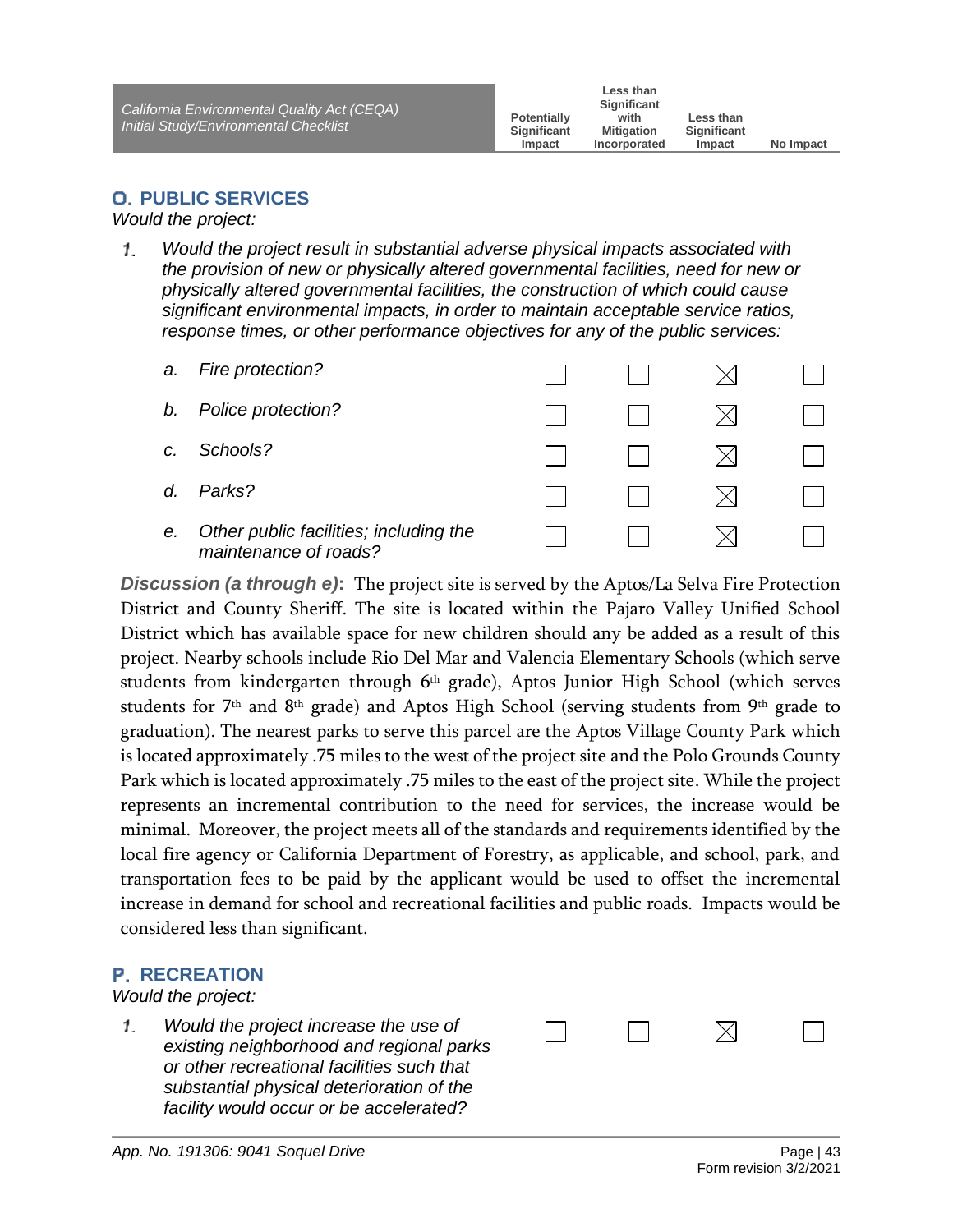**Impact No Impact**

**Discussion:** The project would not substantially increase the use of existing neighborhood and regional parks or other recreational facilities. Impacts would be considered less than significant.

2. *Does the project include recreational facilities or require the construction or expansion of recreational facilities which might have an adverse physical effect on the environment?*



 $\boxtimes$ 

**Discussion:** The project does not propose the expansion or require the construction of additional recreational facilities. No impact would occur.

#### <span id="page-43-0"></span>**Q. TRANSPORTATION**

*Would the project:*

1. *Conflict with a program, plan, ordinance or policy addressing the circulation system, including transit, roadway, bicycle and pedestrian facilities?*

#### *Discussion***:**

Senate Bill (SB) 743, signed by Governor Jerry Brown in 2013, changed the way transportation impacts are identified under CEQA. Specifically, the legislation directed the State of California's Office of Planning and Research (OPR) to look at different metrics for identifying transportation impacts. OPR issued its "Technical Advisory on Evaluating Transportation Impacts in CEQA" (December 2018) to assist practitioners in implementing the CEQA Guidelines revisions to use vehicle miles traveled (VMT) as the preferred metric for assessing passenger vehicle related impacts. The CEQA Guidelines were also updated in December 2018, such that vehicle level of service (LOS) will no longer be used as a determinant of significant environmental impacts, and an analysis of Vehicle Miles Traveled (VMT) will be required as of July 2020. A discussion of consistency with the Santa Cruz County General Plan LOS policy is provide below for informational purposes only.

The project would create a small incremental increase in traffic on nearby roads and intersections. The proposed project would generate an estimated 69 daily trips with 7 trips during the AM peak hour and 10 trips during the PM peak hour. The increase would not cause the LOS at any nearby intersection to drop below LOS D, consistent with General Plan Policy 3.12.1.

The project design would comply with current road requirements, including the regulations under section 13.11.074 of the County Code, "Access, circulation and parking" to prevent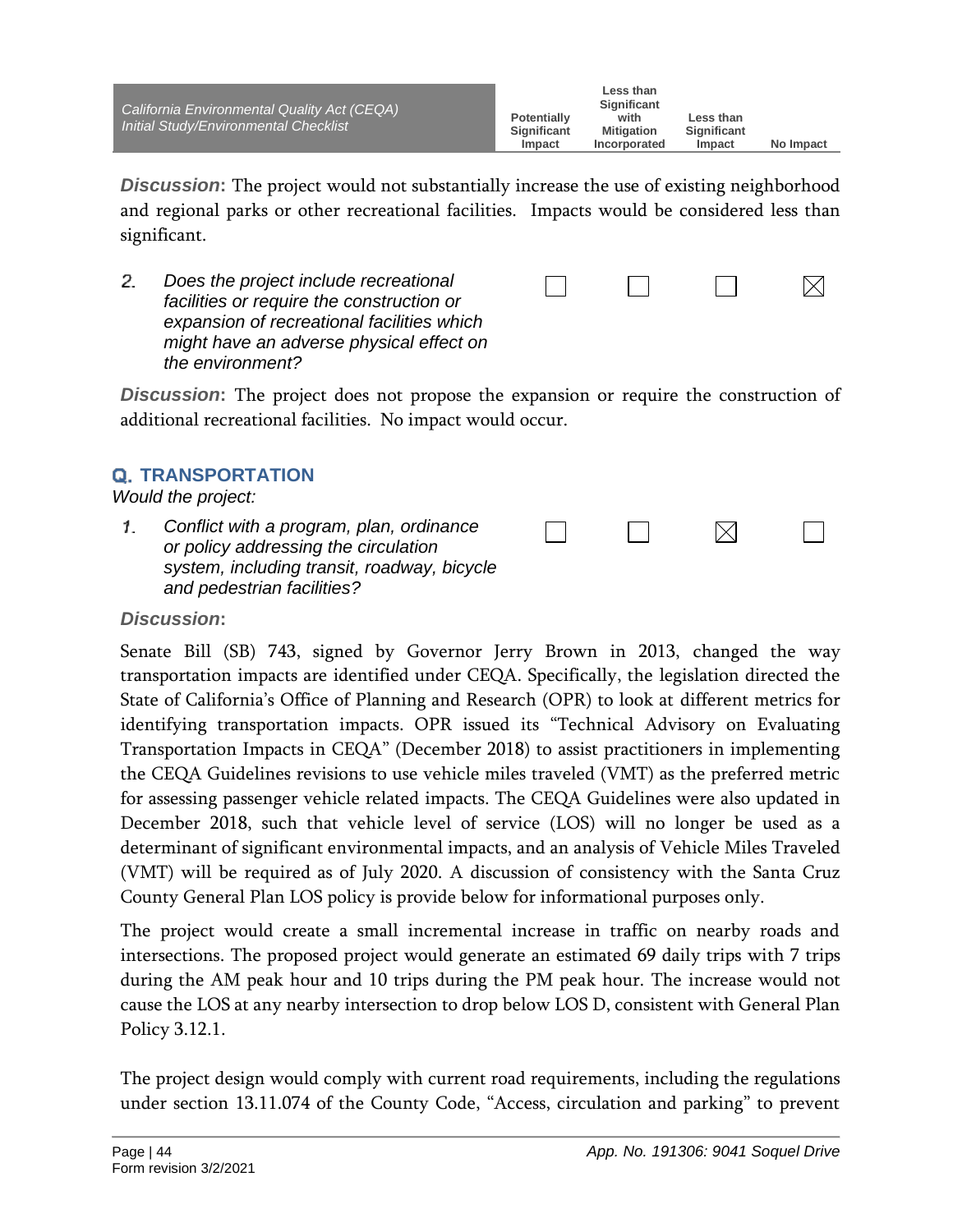|                    | Less than          |                    |           |
|--------------------|--------------------|--------------------|-----------|
|                    | <b>Significant</b> |                    |           |
| <b>Potentially</b> | with               | Less than          |           |
| <b>Significant</b> | <b>Mitigation</b>  | <b>Significant</b> |           |
| Impact             | Incorporated       | Impact             | No Impact |

potential hazards to motorists, bicyclists, and/or pedestrians, as well as the County of Santa Cruz Department of Public Works design criteria. Impacts would be considered less than significant.

2 *Would the project conflict or be inconsistent with CEQA Guidelines section 15064.3, subdivision (b)(1) (Vehicle Miles Traveled)?*



*Discussion:* In response to the passage of Senate Bill 743 in 2013 and other climate change strategies, OPR amended the CEQA Guidelines to replace LOS with VMT as the measurement for transportation impacts. The "Technical Advisory on Evaluating Transportation Impacts in CEQA," prepared by OPR (2018) provides recommended thresholds and methodologies for assessing impacts of new developments on VMT. There are also a number of screening criteria recommended by OPR that can be used to determine whether a project will have a less-than-significant impact. The screening criteria include projects that generate less than 110 net new trips, map-based screening, projects within a  $\frac{1}{2}$ mile of high-quality transit, affordable housing projects, and local serving retail. Since Santa Cruz County has a Regional Transportation Planning Authority and generally conducts transportation planning activities countywide, the county inclusive of the cities is considered a region.

In June of 2020, the County of Santa Cruz adopted a threshold of 15% below the existing countywide average per capita VMT levels for residential projects, 15% below the existing countywide average per employee VMT for office and other employee-based projects, no net increase in the countywide average VMT for retail projects, and no net increase in VMT for other projects. Based on the countywide travel demand model the current countywide average per capita VMT for residential uses is 10.2 miles. The current countywide per employee average VMT for the service sector (including office land uses) is 8.9 miles, for the agricultural sector is 15.4, for the industrial sector is 13.9, and for the public sector is 8.2. Therefore, the current VMT thresholds for land use projects are 8.7 miles per capita for residential projects. For employee-based land uses the current thresholds are: 7.6 miles per employee for office and services projects, 13.1 miles per employee for agricultural projects, 11.8 miles per employee for industrial projects, and 7 miles per employee for public sector land use projects. The threshold for retail projects and all other land uses is no net increase in VMT. For mixed-use projects, each land use is evaluated separately unless they are determined to be insignificant to the total VMT.

A traffic impact analysis for the proposed mixed-use development was submitted by traffic engineer Keith Higgins (dated February 6, 2020) which summarizes traffic impacts in two ways. One method was to summarize the project trip generation. County Code states if a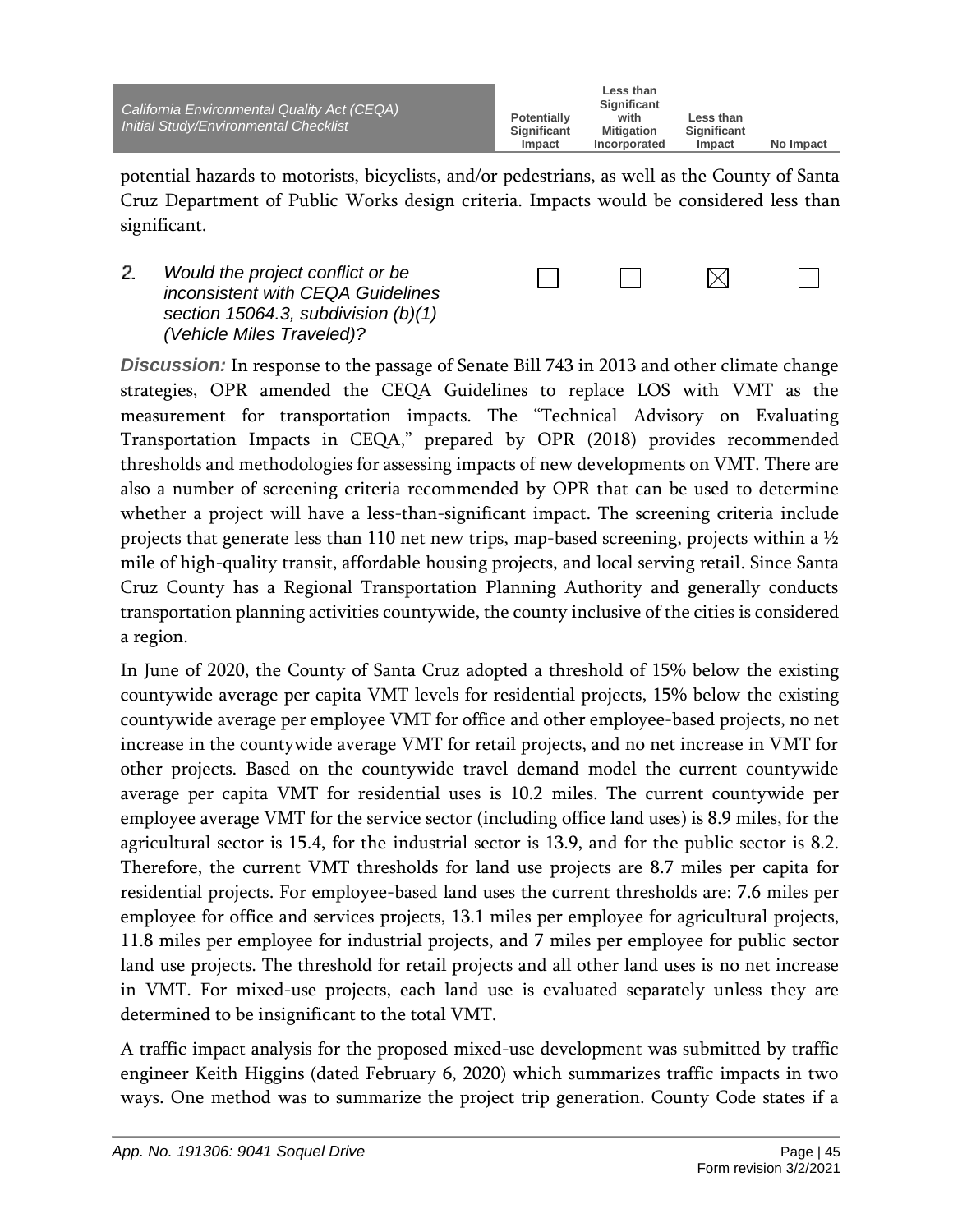proposed project generates 20 or more AM or PM peak hour vehicle trips, a formal traffic impact analysis is required. Exhibit 7 of the he submitted traffic study summarizes the project trip generation, which was estimated using trip rates from Trip Generation Manual,  $10<sup>th</sup>$ Edition, published by the Institute of Transportation Engineers in 2017. The proposed project would generate an estimated 69 daily trips with 7 trips during the AM peak hour and 10 trips during the PM peak hour. A formal traffic impact analysis, therefore, is not required since this is below the threshold number of 20 additional trips. Furthermore, the small number of added trips generated by the project would be distributed throughout the surrounding street network, including Soquel Drive and Highway One, which will minimize the number of trips added to any one of these roadways. Therefore, the project as proposed would not adversely impact existing roads or intersections in the surrounding area.

Vehicle Miles Traveled (VMT) is defined as the total miles traveled by all vehicles traveling to and from a specific area over an average day. Santa Cruz County standards state that projects that generate less than 110 net new daily vehicle trips are considered to have a less than significant impact on VMT. Exhibit 7 of the Traffic Report indicates that the project would only generate 69 daily trips, therefore, the proposed project would have a less than significant impact on VMT.

З. *Substantially increase hazards due to a geometric design feature (e.g., sharp curves or dangerous intersections) or incompatible uses (e.g., farm equipment)?*



*Discussion*: The project consists of a proposal to construct a 10,981 square foot mixed-use building that includes an approximately 1,900 square foot basement storage area, approximately 3,000 square feet of office space on the first floor with a covered carport for 5 vehicles, and three residential apartment units at the second floor, located in the PA (Professional-Administrative Office) district. No increase in hazards would occur from project design or from incompatible uses. No impact would occur from project implementation.

4. *Result in inadequate emergency access?*  $\boxtimes$ 

**Discussion:** The project's road access meets County standards and has been approved by the local fire agency or California Department of Forestry, as appropriate.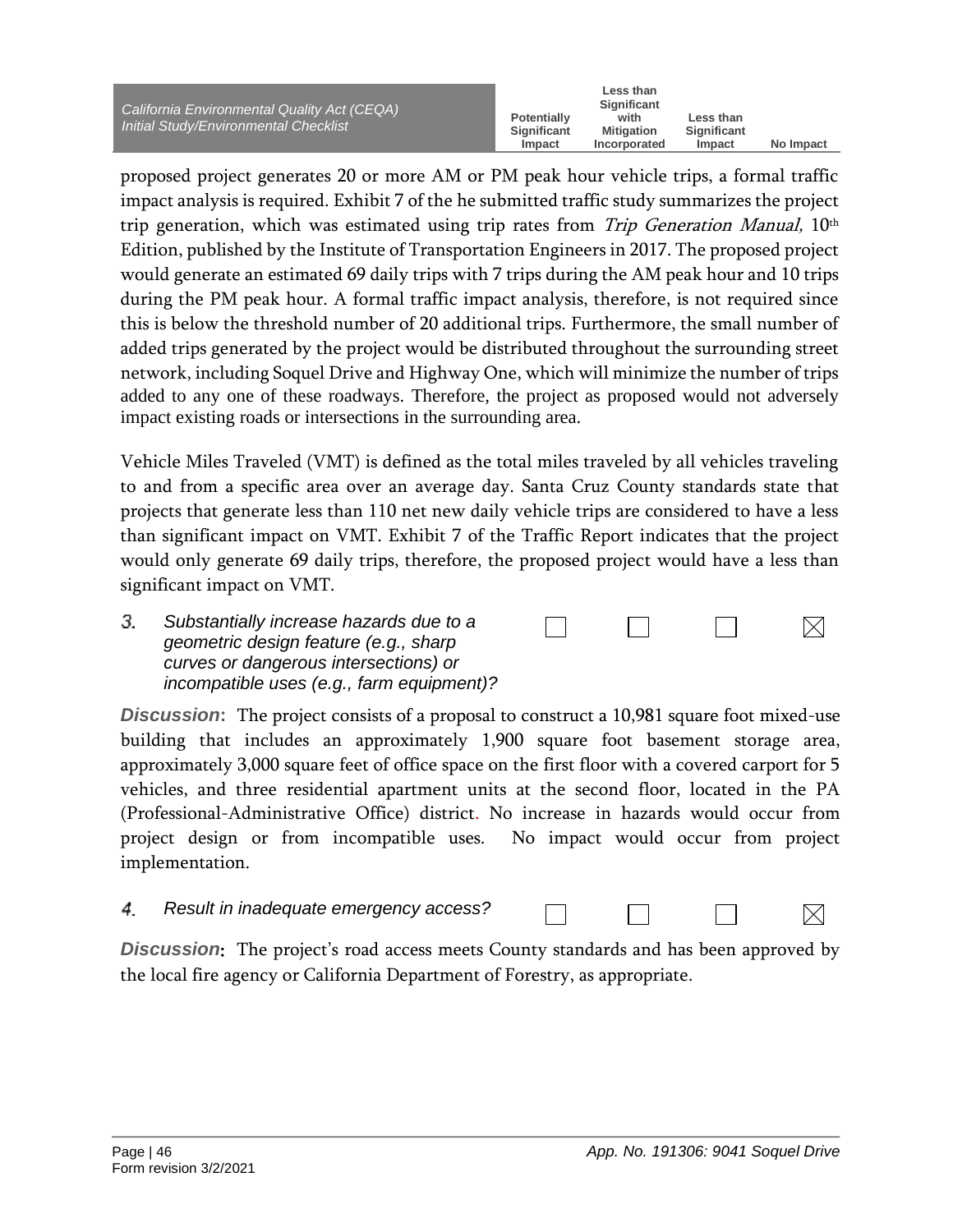| California Environmental Quality Act (CEQA)  | LGSS UIGH<br><b>Significant</b>                    |                                           |                                           |           |
|----------------------------------------------|----------------------------------------------------|-------------------------------------------|-------------------------------------------|-----------|
| <b>Initial Study/Environmental Checklist</b> | <b>Potentially</b><br><b>Significant</b><br>Impact | with<br><b>Mitigation</b><br>Incorporated | Less than<br><b>Significant</b><br>Impact | No Impact |

#### **TRIBAL CULTURAL RESOURCES**

- *1. Would the project cause a substantial adverse change in the significance of a tribal cultural resource, defined in Public Resources Code section 21074 as either a site, feature, place, cultural landscape that is geographically defined in terms of the size and scope of the landscape, sacred place, or object with cultural value to a California Native American tribe, and that is:*
	- *A. Listed or eligible for listing in the California Register of Historical Resources, or in a local register of historical resources Code section 5020.1(k), or*
	- *B. A resource determined by the lead agency, in its discretion and supported by substantial evidence, to be significant pursuant to criteria set forth in subdivision (c) of Public Resources Code section 5024.1. In applying the criteria set forth in subdivision (c) of Public Resources Code section 5024.1, the lead agency shall consider the significance of the resource to a California Native American tribe.*



**Less than** 

**Discussion:** The project proposes to establish an approximately 11,000 square foot mixeduse building with a 1,900 square foot basement, 3,000 square feet of office space on the first floor with a covered carport for 5 vehicles, and three residential apartment units on the second floor, located in the PA (Professional-Administrative Office) district. Section 21080.3.1(b) of the California Public Resources Code (AB 52) requires a lead agency formally notify a California Native American tribe that is traditionally and culturally affiliated within the geographic area of the discretionary project when formally requested. As of this writing, no California Native American tribes traditionally and culturally affiliated with the Santa Cruz County region have formally requested a consultation with the County of Santa Cruz (as Lead Agency under CEQA) regarding Tribal Cultural Resources. However, no Tribal Cultural Resources are known to occur in or near the project area. Therefore, no impact to the significance of a Tribal Cultural Resource is anticipated from project implementation.

 $\Box$ 

 $\Box$ 

#### <span id="page-46-0"></span>**UTILITIES AND SERVICE SYSTEMS**

Would the project:

1. *Require or result in the relocation or construction of new or expanded water, wastewater treatment or storm water* 

 $\boxtimes$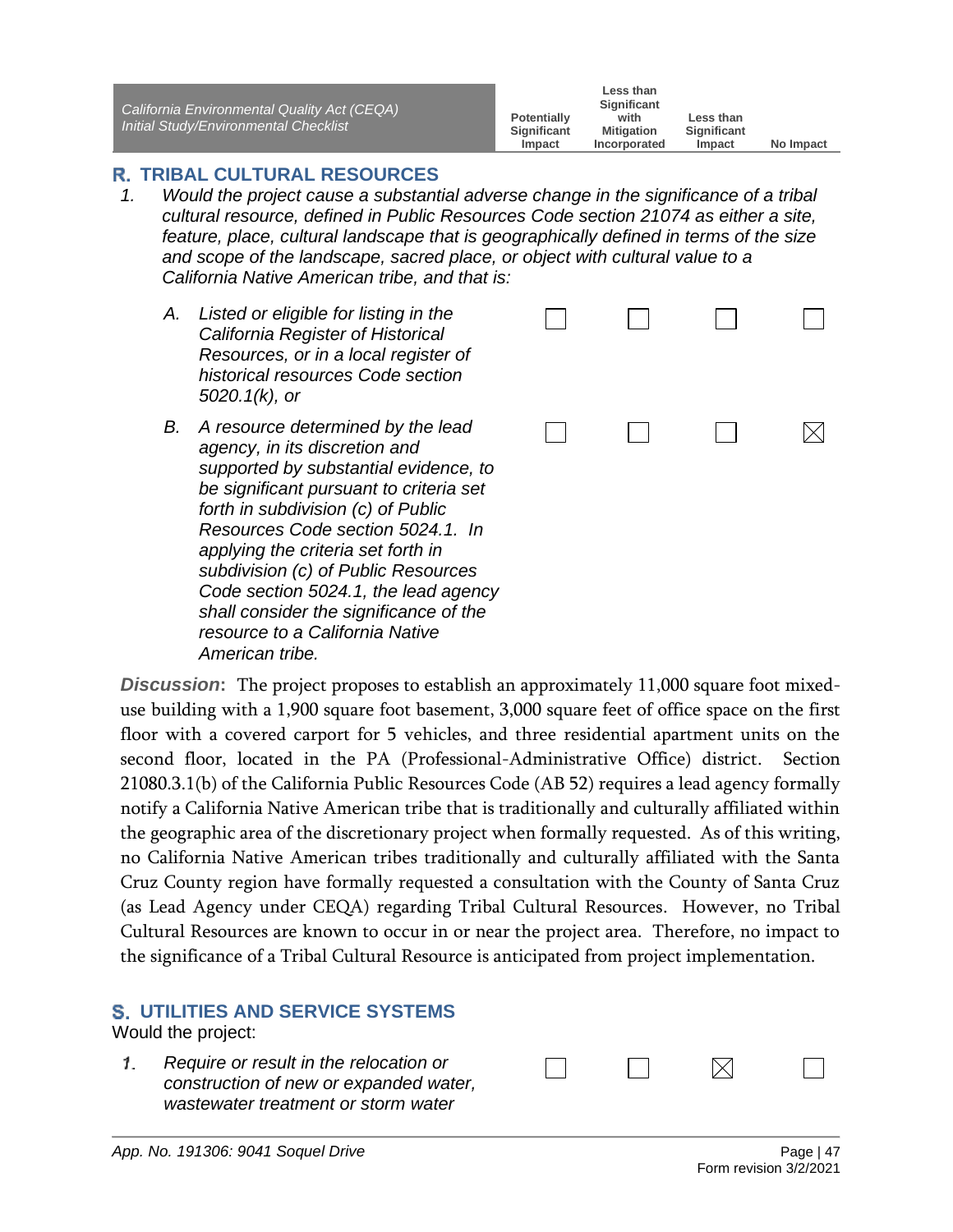|                    | Less than          |                    |           |
|--------------------|--------------------|--------------------|-----------|
|                    | <b>Significant</b> |                    |           |
| <b>Potentially</b> | with               | Less than          |           |
| <b>Significant</b> | <b>Mitigation</b>  | <b>Significant</b> |           |
| Impact             | Incorporated       | Impact             | No Impact |

*drainage, electric power, natural gas, or telecommunications facilities, the construction or relocation of which could cause significant environmental effects?*

#### *Discussion***:**

#### Water

The project would connect to an existing municipal water supply. Soquel Creek Water District has previously determined that adequate supplies are available to serve the project and that no new facilities are required to serve the project. Prior to the issuance of a building permit, an updated will-serve letter is required confirming this initial determination. No impact would occur from project implementation.

#### Wastewater

Municipal wastewater treatment facilities are available and have capacity to serve the project. No new wastewater facilities are required to serve the project. No impact would occur from project implementation.

#### Stormwater

The drainage analysis for the project 9041 Soquel Drive, prepared by Ramsey Civil Engineering, Inc., dated April 1, 2020. The project's civil engineer has prepared Preliminary Civil Improvement Plans and drainage calculations that have been reviewed and approved by the Department of Public Works (DPW) Stormwater Management for feasibility to comply with the County Design Criteria. The plans and report detail how the project has been designed to mitigate for the proposed increase in impervious area coverage. The proposal includes routing impervious area runoff to biofiltration areas and through permeable paver and underground rock sections that will provide both filtering for water quality treatment as well as flood control storage. The flood control storage is sized to detain the post development runoff from the 25-year storm while controlling the release so that predevelopment 5-year runoff rates are maintained. The controlled release will be routed to the north in two 8-inch storm drains that discharge on separate rip rap outfalls The project has been conditioned to provide detailed grading information to ensure that existing runoff from Soquel Drive will continue with existing drainage patterns and routed so as not to impact adjacent private properties. The project is also conditioned to ensure that the civil engineer's final design and siting of the outfall structures are acceptable to the project geotechnical engineer. A recorded maintenance agreement regarding ongoing maintenance of the proposed stormwater mitigations is required prior to final acceptance of the project. No impacts are expected to occur from the project.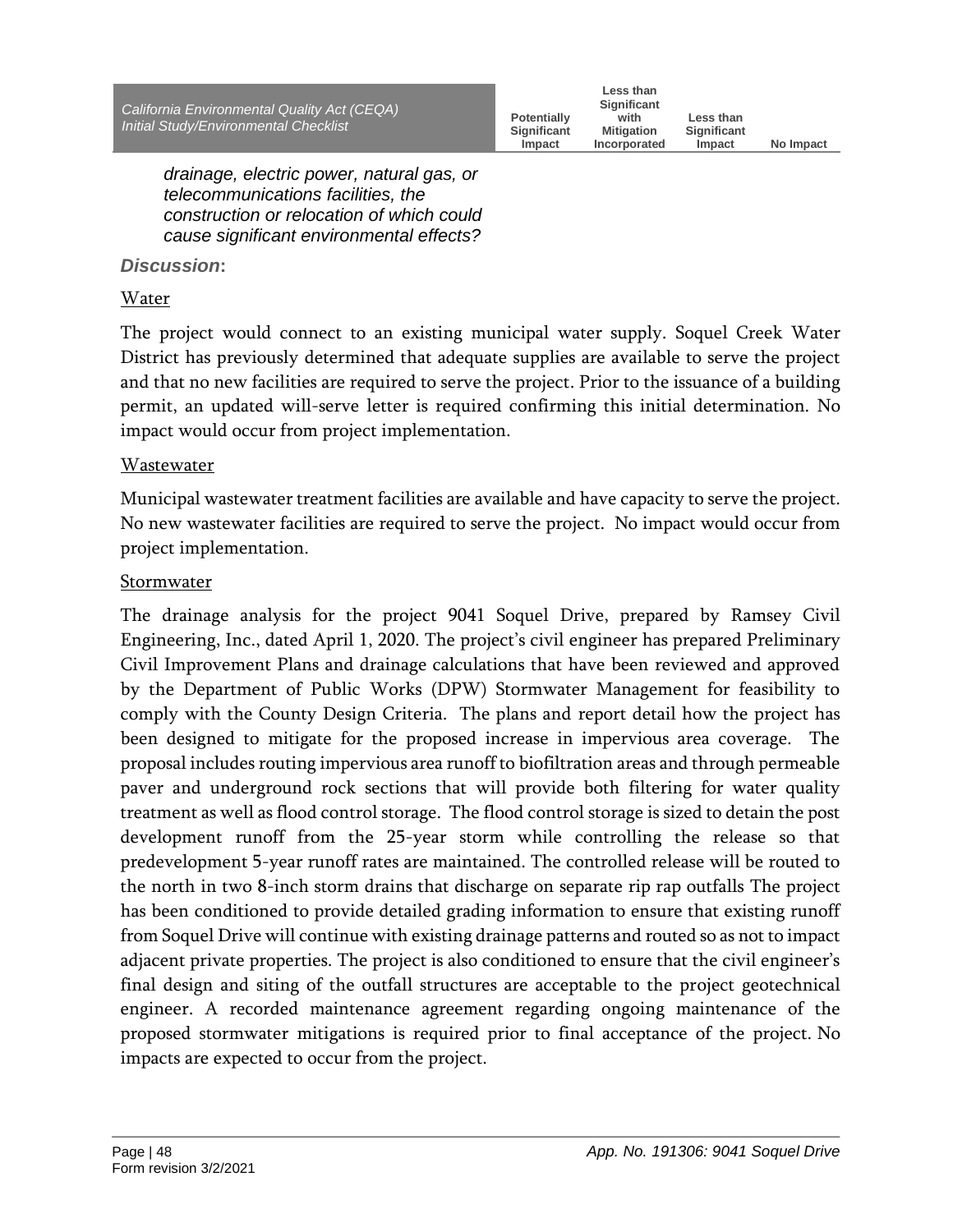#### Electric Power

Pacific Gas and Electric Company (PG&E) provides power to existing and new developments in the Santa Cruz County area. As of 2018, residents and businesses in the County were automatically enrolled in MBCP's community choice energy program, which provides locally controlled, carbon-free electricity delivered on PGE's existing lines.

The proposed site is previously undeveloped and is not currently served by electric power (the unpermitted bike shop uses a solar inverter system). Electric power service will be required to serve the site; however, no substantial environmental impacts will result from the additional improvements; impacts will be less than significant.

#### Natural Gas

PG&E serves the urbanized portions of Santa Cruz County with natural gas.

The proposed site is considered undeveloped and not currently served by natural gas. Extension of gas lines are proposed to serve the site. However, no environmental impacts will result from the additional improvements; impacts will be less than significant.

#### Telecommunications

Telecommunications, including telephone, wireless telephone, internet, and cable, are provided by a variety of organizations. AT&T is the major telephone provider, and its subsidiary, DirectTV provides television and internet services. Cable television services in Santa Cruz County are provided by Charter Communications in Watsonville and Comcast in other areas of the county. Wireless services are also provided by AT&T, as well as other service providers, such as Verizon.

No improvements related to telecommunications are required, and there will be no impact.

 $\overline{2}$ . *Have sufficient water supplies available to*   $\Box$  $\bowtie$ *serve the project and reasonably foreseeable future development during normal, dry and multiple dry years?*

*Discussion***:** All the main aquifers in this County, the primary sources of the County's potable water, are in some degree of overdraft. Overdraft is manifested in several ways including 1) declining groundwater levels, 2) degradation of water quality, 3) diminished stream base flow, and/or 4) seawater intrusion. Surface water supplies, which are the primary source of supply for the northern third of the County, are inadequate during drought periods and will be further diminished as a result of the need to increase stream baseflows to restore habitat for endangered salmonid populations. In addition to overdraft, the use of water resources is further constrained by various water quality issues.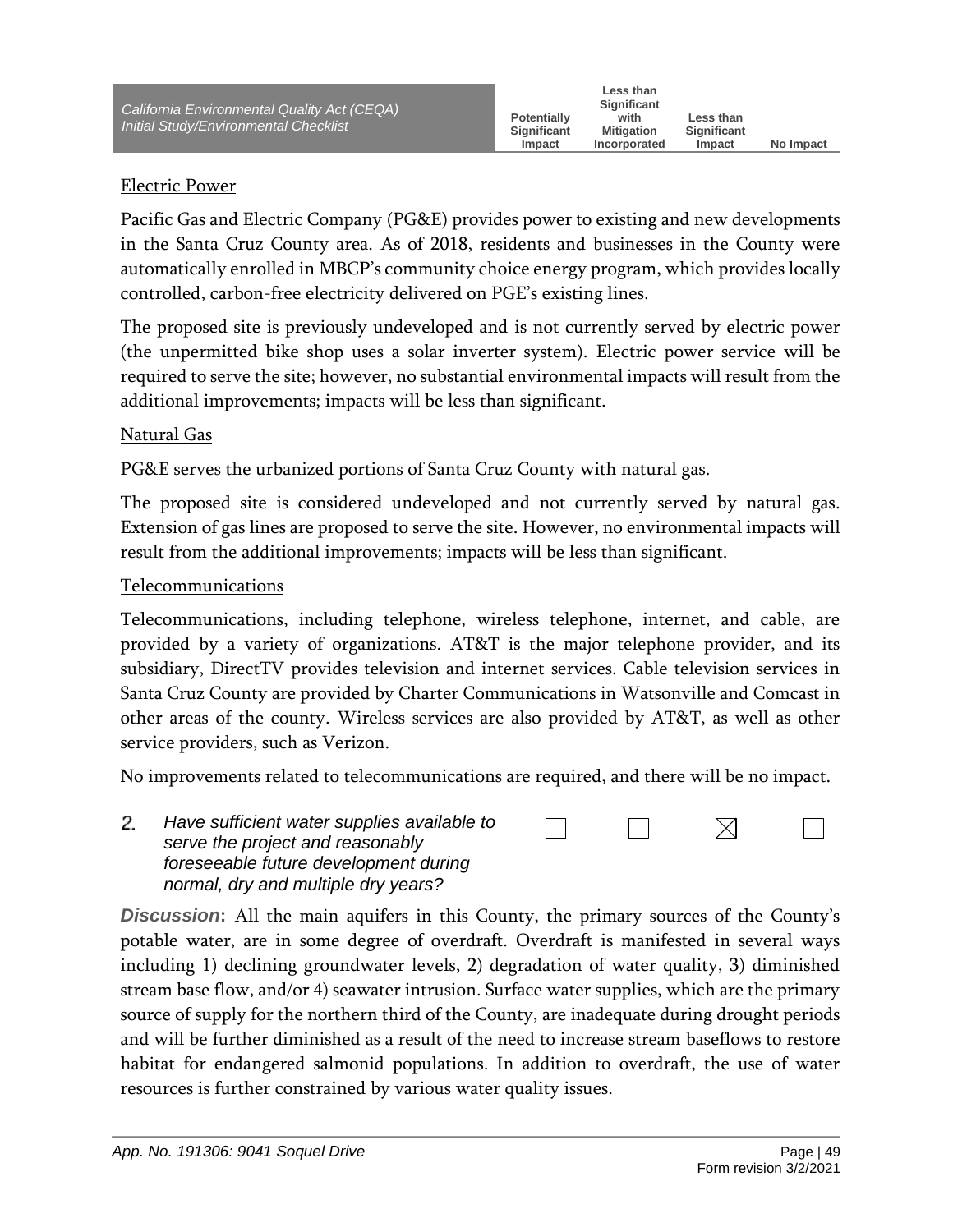$\bowtie$ 

Soquel Creek Water District has previously indicated that adequate water supplies are available to serve the project subject to the payment of fees and charges in effect at the time of service. Prior to issuance of a building permit an updated will-serve letter will be required to be submitted, confirming this initial determination. The development would also be subject to the water conservation requirements in Chapter 7.69 (Water Conservation) and 13.13 (Water Conservation—Water Efficient Landscaping) of the County Code and the policies of section 7.18c (Water Conservation) of the General Plan. Therefore, existing water supplies would be sufficient to serve the project and reasonably foreseeable future development during normal, dry, and multiple dry years. Impacts would be less than significant.

3. *Result in determination by the wastewater treatment provider which serves or may serve the project that it has adequate capacity to serve the project's projected demand in addition to the provider's existing commitments?*

*Discussion***:** The Santa Cruz County Sanitation District has reviewed the proposed project and has determined that that the project meets all feasibility requirements and that adequate capacity in the sewer collection system is available to serve the project. Therefore, existing wastewater collection/treatment capacity would be sufficient to serve the project. No impact would occur from project implementation.

| 4 | Generate solid waste in excess of state or<br>local standards, or in excess of the<br>capacity of local infrastructure, or<br>otherwise impair the attainment of solid |  |  |
|---|------------------------------------------------------------------------------------------------------------------------------------------------------------------------|--|--|
|   | waste reduction goals?                                                                                                                                                 |  |  |

**Discussion:** Due to the small incremental increase in solid waste generation by the project during construction and operations, the impact would be less than significant.

5. *Comply with federal, state, and local*   $\bowtie$ *management and reduction statutes and regulations related to solid waste?*

*Discussion***:** The project would comply with all federal, state, and local statutes and regulations related to solid waste disposal. No impact would occur.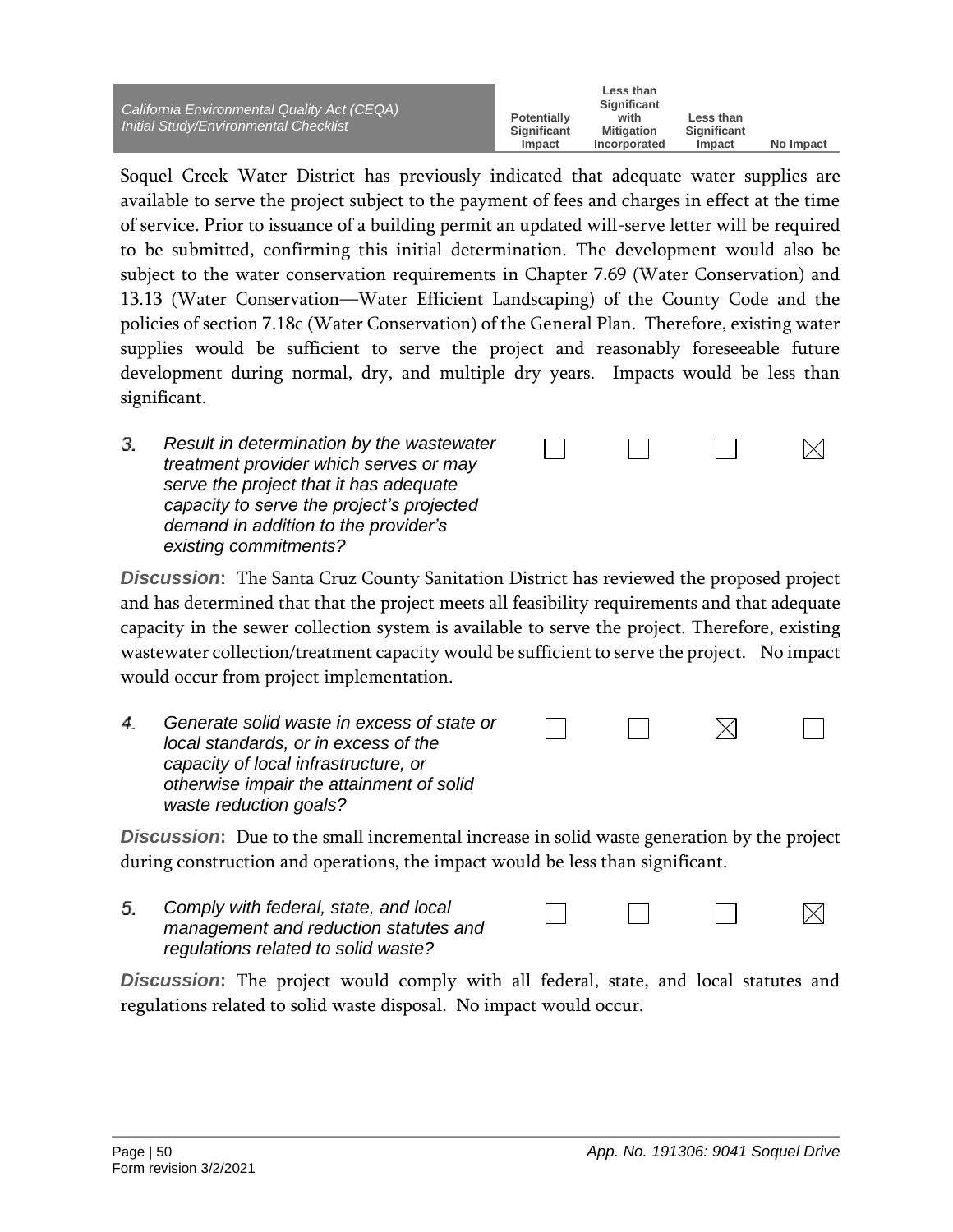|                    | Less than          |                    |           |
|--------------------|--------------------|--------------------|-----------|
|                    | <b>Significant</b> |                    |           |
| <b>Potentially</b> | with               | Less than          |           |
| <b>Significant</b> | <b>Mitigation</b>  | <b>Significant</b> |           |
| Impact             | Incorporated       | Impact             | No Impact |

#### <span id="page-50-0"></span>**WILDFIRE**

If located in or near state responsibility areas or lands classified as very high fire hazard severity zones, would the project:

1. *Substantially impair an adopted emergency response plan or emergency evacuation plan?*

*Discussion:* The project is not located in a State Responsibility Area, a Very High Fire Hazard Severity Zone, or a County-mapped Critical Fire Hazard Area and will not conflict with emergency response or evacuation plans. Therefore, no impact would occur.

2. *Due to slope, prevailing winds, and other factors, exacerbate wildfire risks, and thereby expose project occupants to, pollutant concentrations from a wildfire or the uncontrolled spread of a wildfire?*

 $\boxtimes$ 

 $\bowtie$ 

*Discussion***:** The project is not located in a State Responsibility Area, a Very High Fire Hazard Severity Zone, or a County-mapped Critical Fire Hazard Area. In addition, the project design incorporates all applicable fire safety code requirements and includes fire protection devices as required by the local fire agency and is unlikely to exacerbate wildfire risks. Impacts would be less than significant.

З. *Require the installation or maintenance of associated infrastructure (such as roads, fuel breaks, emergency water sources, power lines or other utilities) that may exacerbate fire risk or that may result in temporary or ongoing impacts to the environment?*

*Discussion:* The project is not located in a State Responsibility Areas, a Very High Fire Hazard Severity Zone, or a County-mapped Critical Fire Hazard Area. Improvements associated with the project are unlikely to exacerbate wildfire risks. Impacts would be less than significant.

*Expose people or structures to significant*  4.  $\boxtimes$ *risks, including downslope or downstream flooding or landslides, as a result of runoff, post-fire slope instability, or drainage changes?*

*Discussion***:** The project is not located within a State Responsibility Areas, a Very High Fire Hazard Severity Zone, or a County-mapped Critical Fire Hazard Area. Downslope and downstream impacts associated with wildfires are unlikely to result from the project.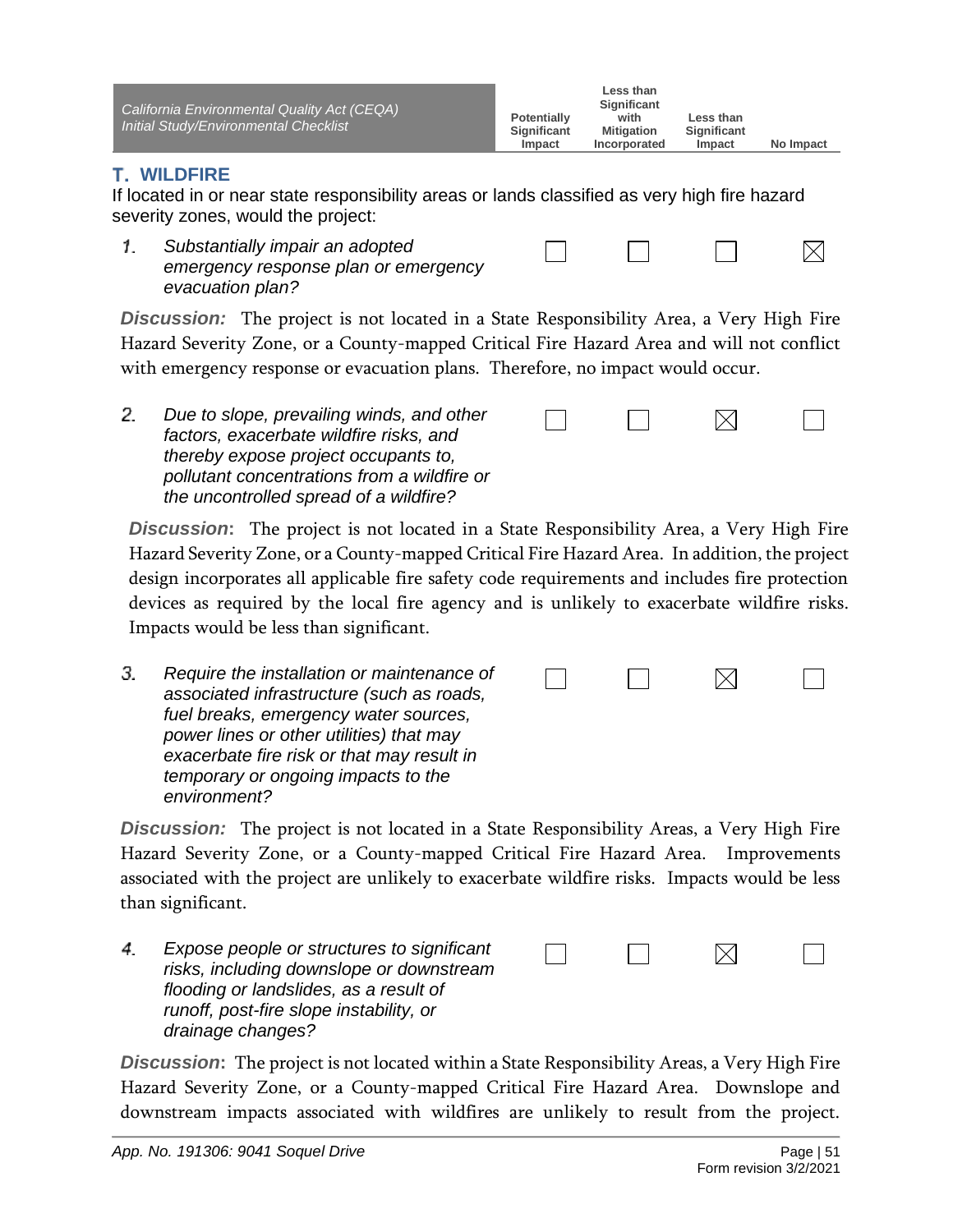**Significant Impact Significant with Mitigation Incorporated**

**Less than** 

**Less than Significant Impact No Impact**

 $\bowtie$ 

Regardless, the project design incorporates all applicable fire safety code requirements and includes fire protection devices as required by the local fire agency. Impacts would be less than significant. See section D.1. for further discussion of slope stability related to stormwater release.

#### <span id="page-51-0"></span>**MANDATORY FINDINGS OF SIGNIFICANCE**

*Does the project have the potential to*  1. *substantially degrade the quality of the environment, substantially reduce the habitat of a fish or wildlife species, cause a fish or wildlife population to drop below self-sustaining levels, threaten to eliminate a plant or animal community, substantially reduce the number or restrict the range of a rare or endangered plant or animal community or eliminate important examples of the major periods of California history or prehistory?*

*Discussion***:** The potential to substantially degrade the quality of the environment, substantially reduce the habitat of a fish or wildlife species, cause a fish or wildlife population to drop below self-sustaining levels, threaten to eliminate a plant or animal community, substantially reduce the number or restrict the range of a rare or endangered plant or animal or eliminate important examples of the major periods of California history or prehistory were considered in the response to each question in Section III (A through T) of this Initial Study. As a result of this evaluation, with the proposed mitigations, there is no substantial evidence that significant effects associated with this project would result. Therefore, this project has been determined not to meet this Mandatory Finding of Significance.

*2. Does the project have impacts that are individually limited, but cumulatively considerable? ("cumulatively considerable" means that the incremental effects of a project are considerable when viewed in connection with the effects of past projects, the effects of other current projects, and the effects of probable future projects)?*

**Discussion:** In addition to project specific impacts, this evaluation considered the project's potential for incremental effects that are cumulatively considerable. As a result of this evaluation, there were determined to be no potentially significant cumulative effects

 $\boxtimes$ 

 $\mathbb{R}^n$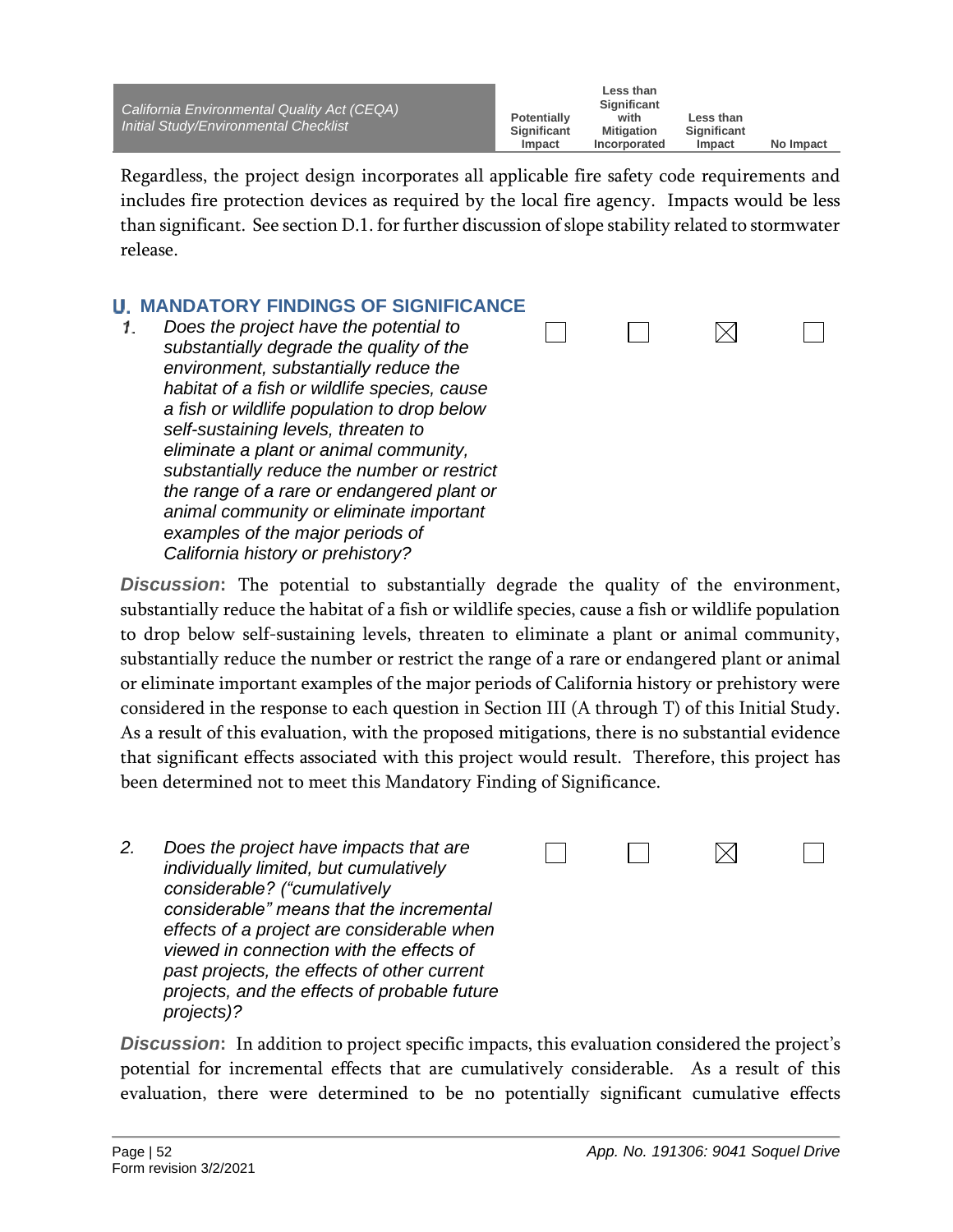**Impact No Impact**

 $\boxtimes$ 

associated with this project. Therefore, this project has been determined not to meet this Mandatory Finding of Significance.

*3. Does the project have environmental effects which will cause substantial adverse effects on human beings, either directly or indirectly?*

*Discussion***:** In the evaluation of environmental impacts in this Initial Study, the potential for adverse direct or indirect impacts to human beings were considered in the response to specific questions in Section III (A through T). As a result of this evaluation, no potentially adverse effects to human beings associated with this project were identified. Therefore, this project has been determined not to meet this Mandatory Finding of Significance.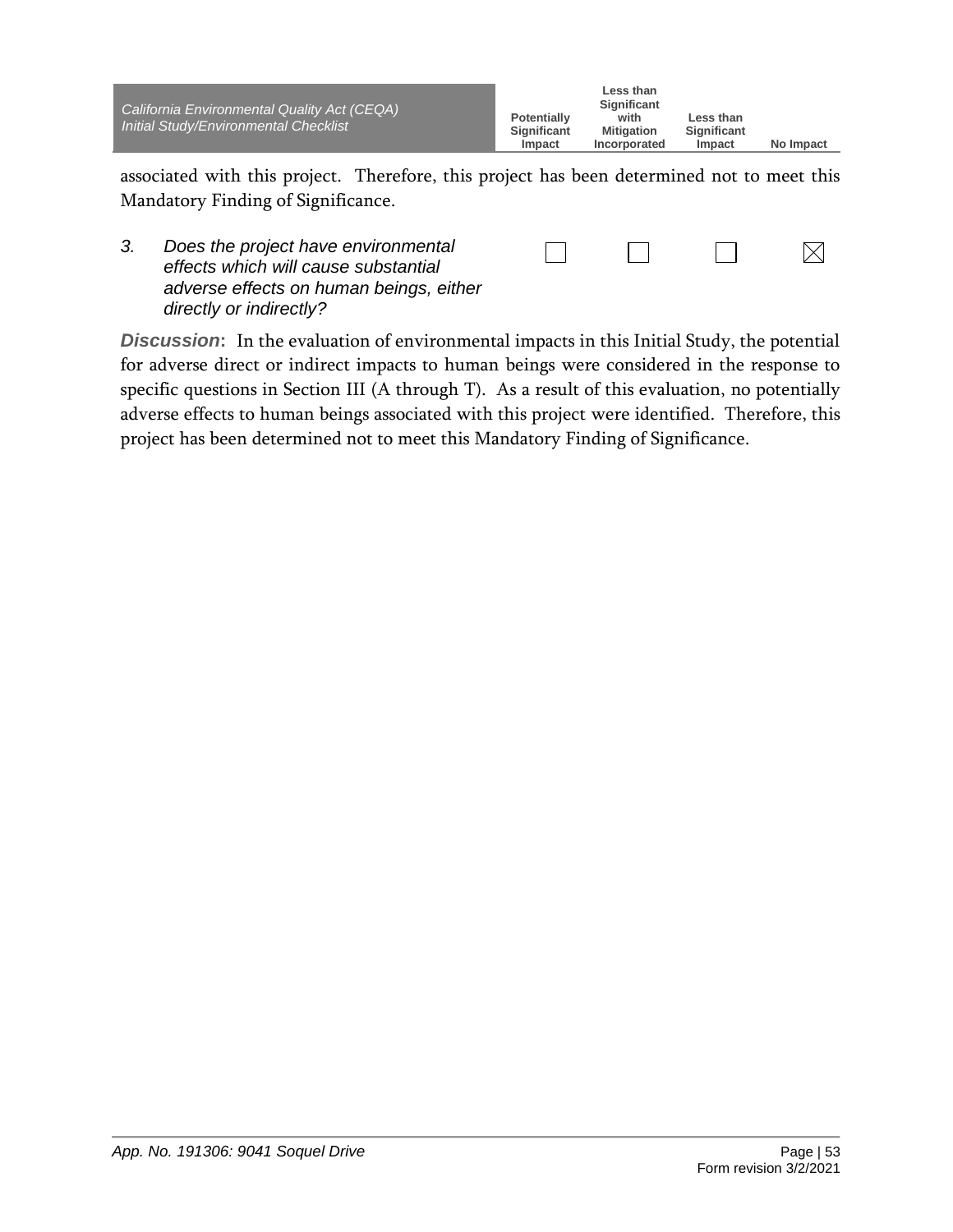### IV. REFERENCES USED IN THE COMPLETION OF THIS INITIAL STUDY

California Department of Conservation, 1980

Farmland Mapping and Monitoring Program Soil Candidate Listing for Prime Farmland and Farmland of Statewide Importance Santa Cruz County U.S. Department of Agriculture, Natural Resources Conservation Service, soil surveys for Santa Cruz County, California, August 1980.

#### California Department of Fish and Wildlife, 2019

California Natural Diversity Database SOQUEL USGS 7.5 minute quadrangle; queried November 29, 2021

#### CalFIRE, 2010

Santa Cruz County-San Mateo County Community Wildfire Protection Plan. May 2010.

#### Caltrans, 2018

California Public Road Data 2017: Statistical Information Derived from the Highway Performance Monitoring System. Released by the State of California Department of Transportation November 2018.

#### County of Santa Cruz, 1994

1994 General Plan and Local Coastal Program for the County of Santa Cruz, California. Adopted by the Board of Supervisors on May 24, 1994, and certified by the California Coastal Commission on December 15, 1994.

#### County of Santa Cruz, 2013

County of Santa Cruz Climate Action Strategy. Approved by the Board of Supervisors on February 26, 2013.

#### County of Santa Cruz, 2015

County of Santa Cruz Local Hazard Mitigation Plan 2015-2020. Prepared by the County of Santa Cruz Office of Emergency Services.

#### DOF, 2018

E-5 Population and Housing Estimates for Cities, Counties and the State—January 1, 2011- 2018. Released by the State of California Department of Finance May 2018.

#### Federal Transit Administration, 2006

Transit Noise and Vibration Impact Assessment Manual.

#### Federal Transit Administration, 2018

Transit Noise and Vibration Impact Assessment Manual. September 2018.

FEMA,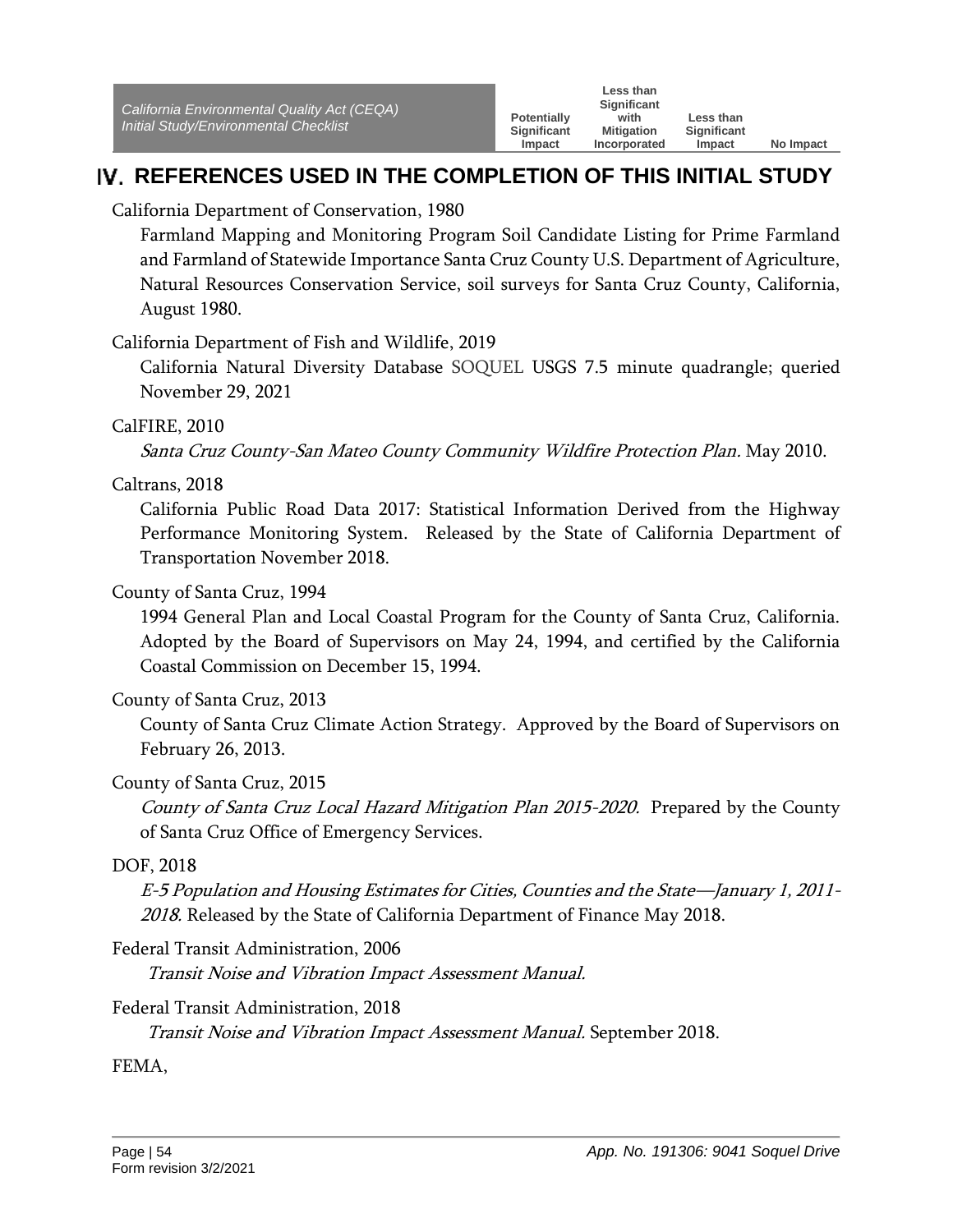Flood Insurance Rate Map Flood Insurance Rate Map 0351 Federal Emergency Management Agency. Effective on May 16, 2012.

#### MBUAPCD, 2008

Monterey Bay Unified Air Pollution Control District (MBUAPCD), CEQA Air Quality Guidelines. Prepared by the MBUAPCD, Adopted October 1995, Revised: February 1997, August 1998, December 1999, September 2000, September 2002, June 2004 and February 2008.

#### MBUAPCD, 2013a

Monterey Bay Unified Air Pollution Control District, NCCAB (NCCAB) Area Designations and Attainment Status – January 2013. Available online at

[http://www.mbuapcd.org/mbuapcd/pdf/Planning/Attainment\\_Status\\_January\\_2013\\_2.pdf](http://www.mbuapcd.org/mbuapcd/pdf/Planning/Attainment_Status_January_2013_2.pdf)

#### MBUAPCD, 2013b

Triennial Plan Revision 2009-2011. Monterey Bay Unified Air Pollution Control District. Adopted April 17, 2013.

#### OPR, 2018

"Technical Advisory on Evaluating Transportation Impacts in CEQA." Available online at http://www.opr.ca.gov/docs/20190122-743\_Technical\_Advisory.pdf.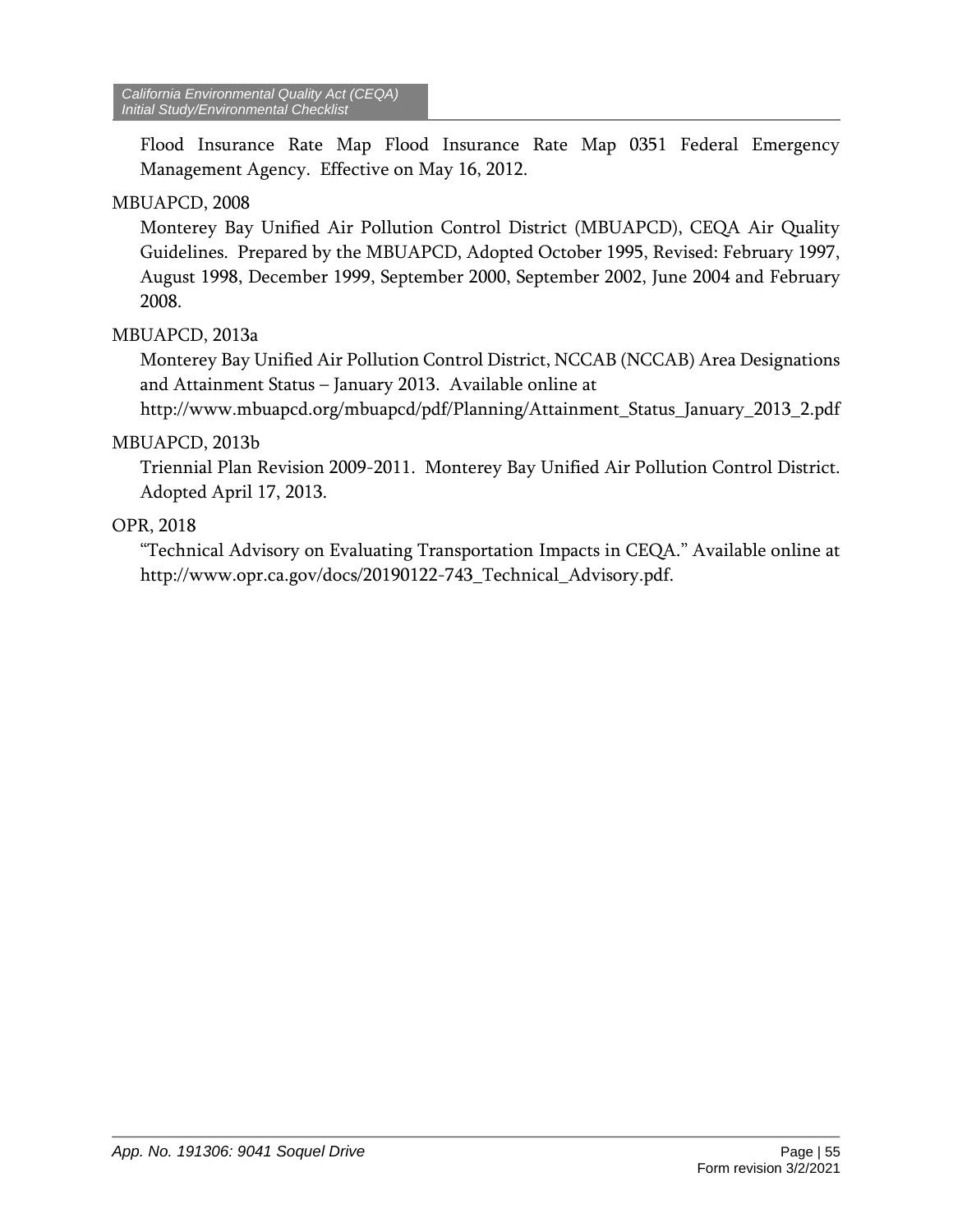|                    | Less than<br><b>Significant</b> |                    |           |
|--------------------|---------------------------------|--------------------|-----------|
| <b>Potentially</b> | with                            | Less than          |           |
| <b>Significant</b> | <b>Mitigation</b>               | <b>Significant</b> |           |
| Impact             | Incorporated                    | Impact             | No Impact |



*This page intentionally left blank.*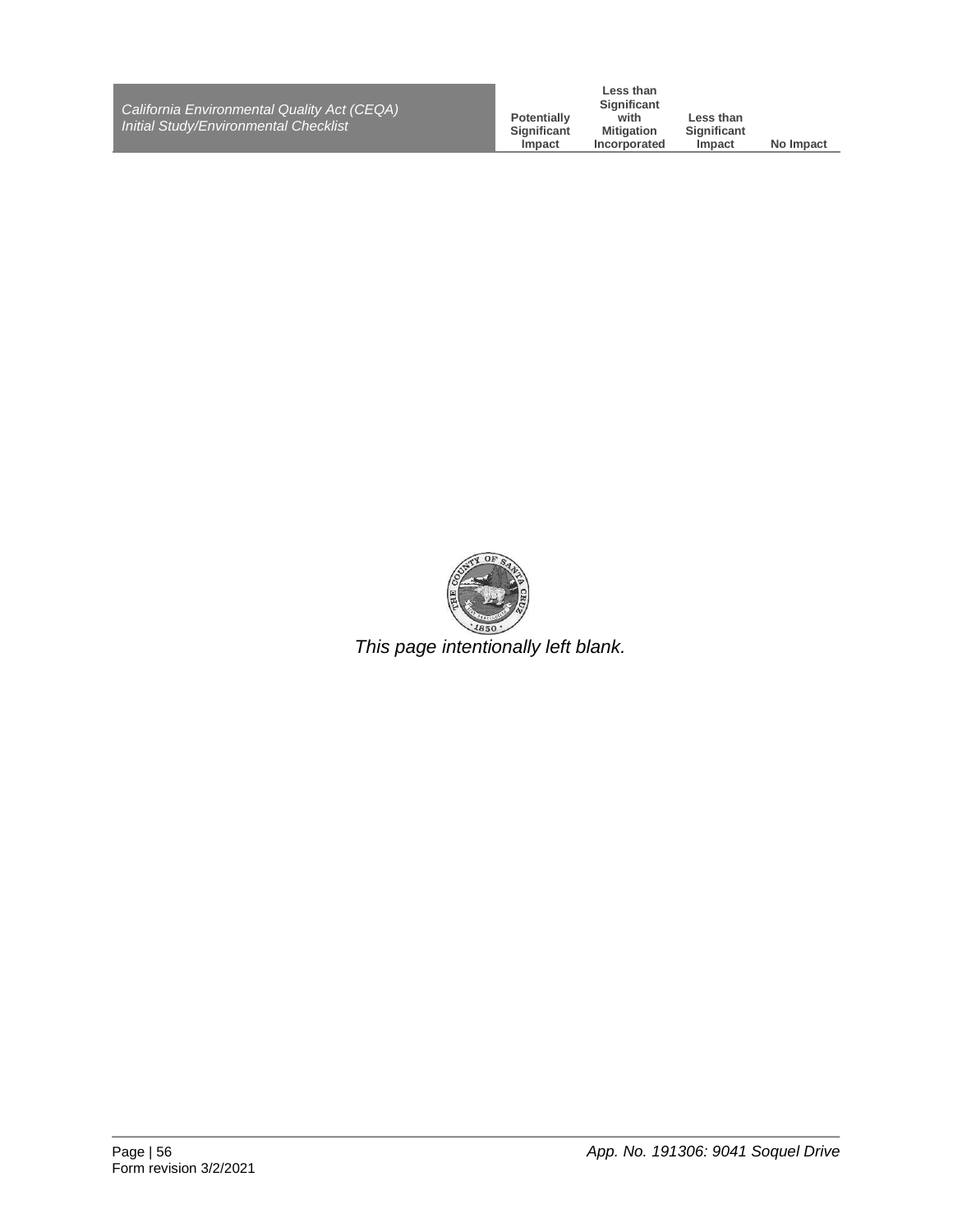# Mitigation Monitoring and Reporting Program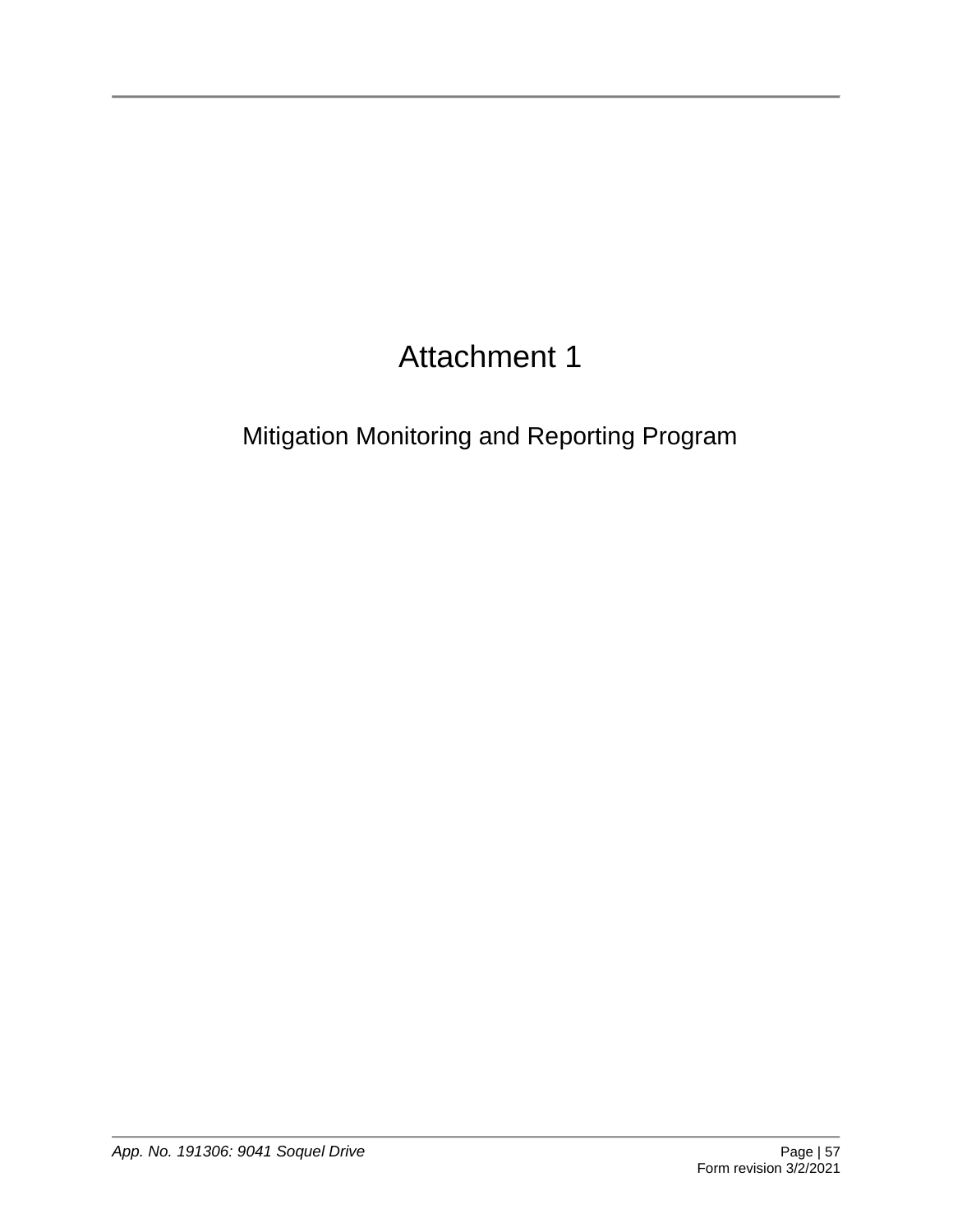# Geotechnical Report by CMAG Engineering, Inc. Dated December 30, 2018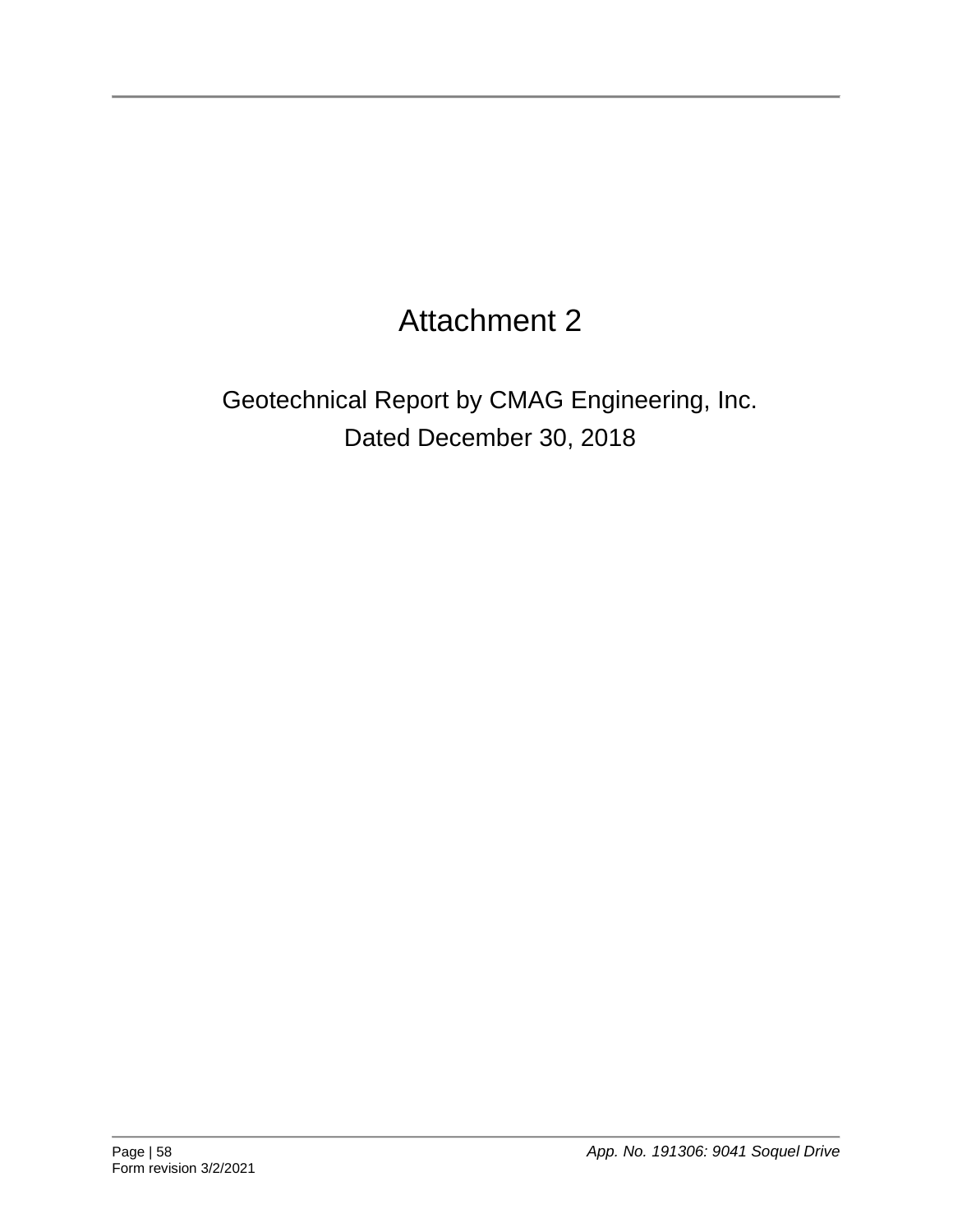Geotechnical Report Acceptance Letter Dated January 9, 2020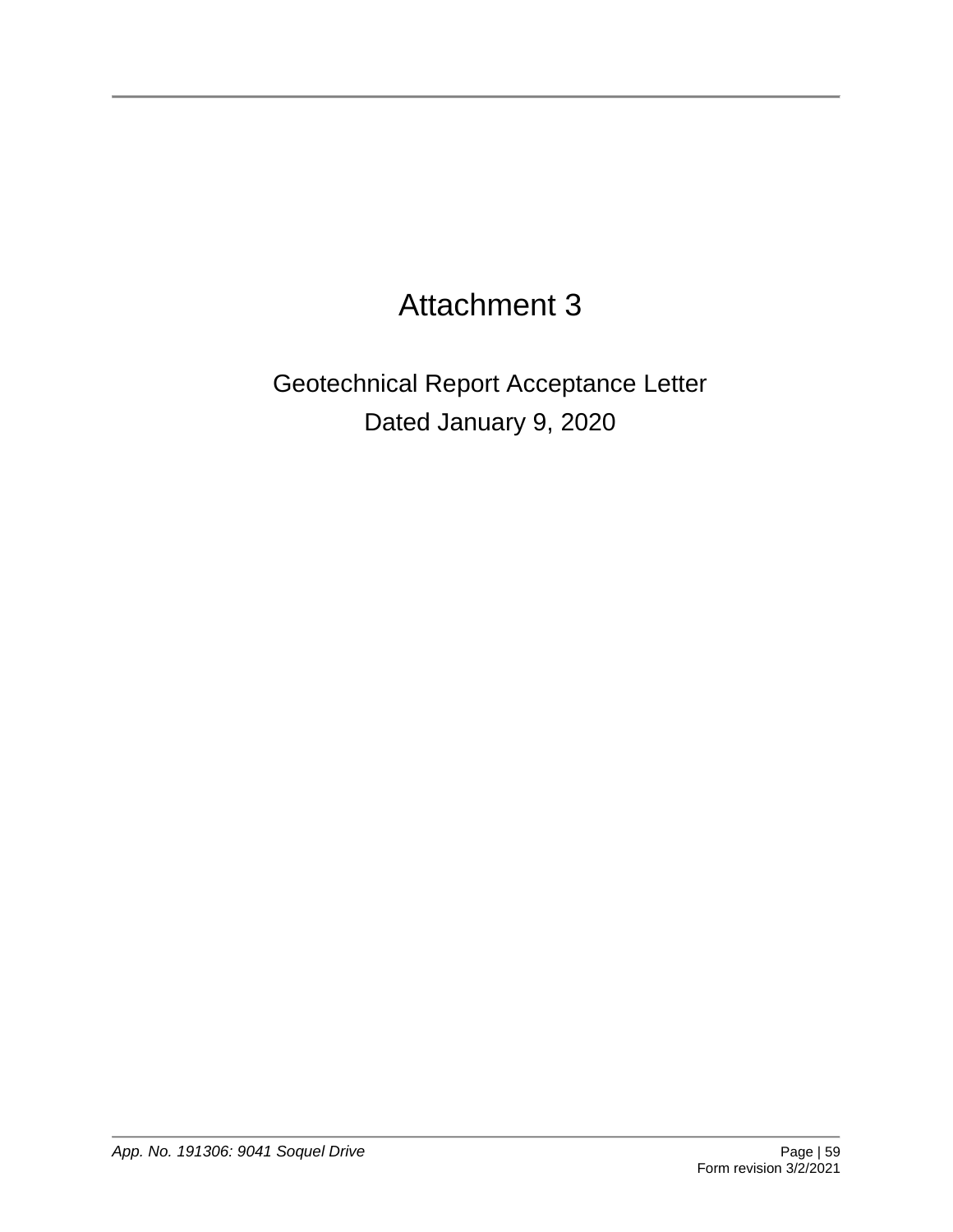Geotechnical Report Acceptance Letter Dated January 9, 2020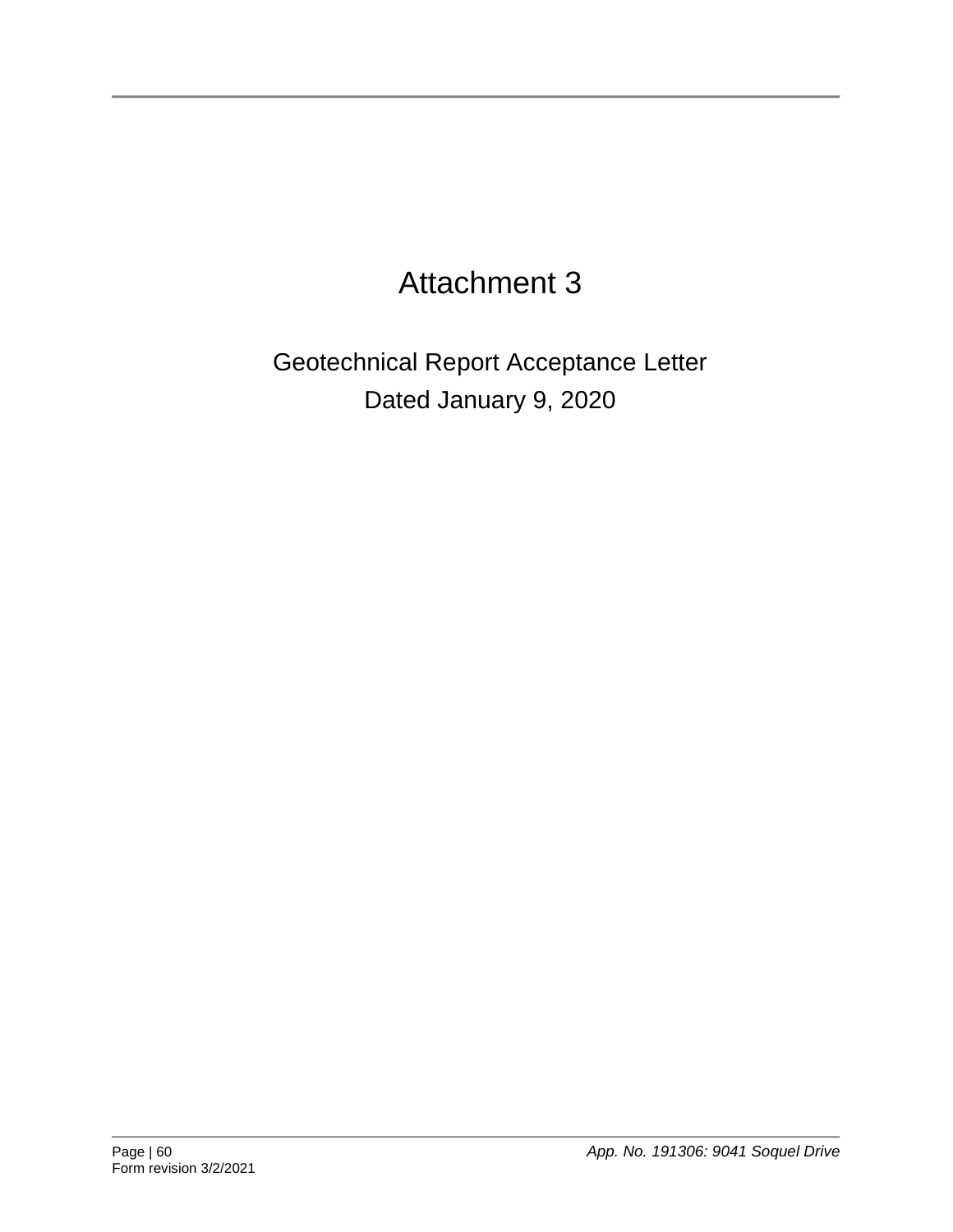Approved Locations of Drainage Outlets